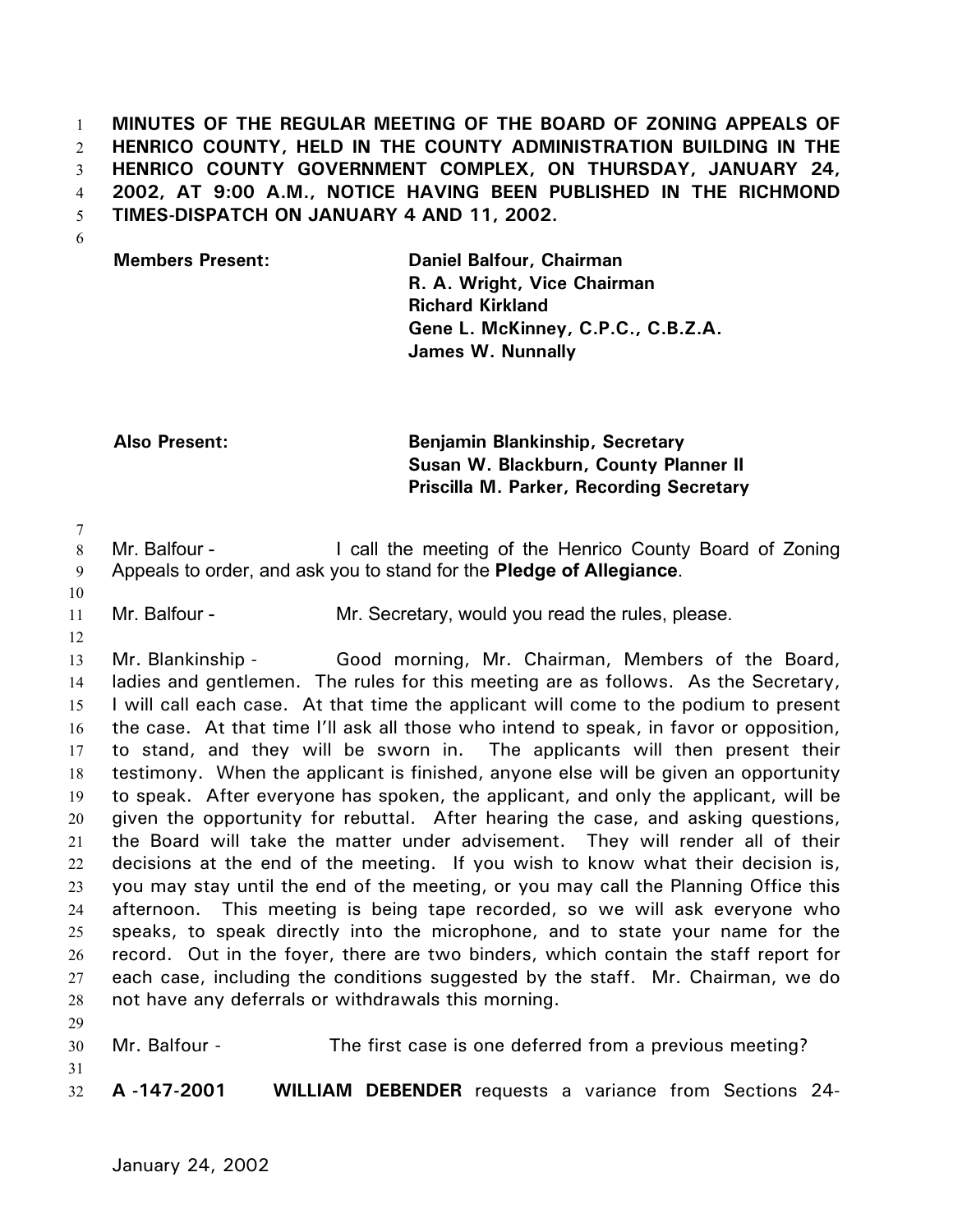95(i)(2)(b) and 24-95(i) of Chapter 24 of the County Code to build a detached garage at 11416 Wood Brook Court (Rock Springs Estates) (Parcel 13-2-G-14), zoned A-1, Agricultural District (Brookland). The accessory structure height requirement and accessory structure location requirement are not met. The applicant wishes to build a detached garage in the front yard with a height of 16.5 feet, where the Code allows accessory structures in the rear yard with a height of 15.0 feet. 33 34 35 36 37 38 39 40 41 42 43 44 45 46 47 48 49 50 51 52 53 54 55 56 57 58 59 60 61 62 63 64 65 66 67 68 69 70 71 72 73 74 75 76 Mr. Balfour - Anybody here for this case? Mr. DeBender - Bill DeBender. Mr. Balfour - Would you raise your right hand please? Mr. Blankinship - Do you swear that the testimony you are about to give is the truth, the whole truth, and nothing but the truth, so help you God? Mr. DeBender - I do. My name is Bill DeBender. I would like to build a traditional 2-car garage, in the front, but off to the left side of our property. The house is situated well back into the lot because it's low lying, and there's a swale that runs through it, so it's not buildable. We also have the septic system in the rear. As you see on the left-hand side, it is dropped back, and it's hardly visible, even from the road. I didn't think that it would be objectionable from anyone driving past it, and I've got an agreement with a neighbor and the developer, that they have no issues about it either. The only thing I wanted to add, in the plans that were submitted, it stated that it was going to be a 22 by 24; we're looking for a 24 by 24. Mr. Balfour- **Adding a couple of feet?** Any questions by Board members? Mr. McKinney - What is this to be constructed out of, Mr. DeBender? Mr. DeBender - It'll have the same material as the house, the windows, the siding, all the doors, will be the same manufacturer. It'll have the same roofing material also. We really wanted it to be pleasing to the community and a compliment to the house. Mr. McKinney - Are you going to brick the front of it, or just do the sides? Mr. DeBender - I didn't think I was going to brick the front of it. If I have to, I have to. The developer wants to have brick on the front, but ……………..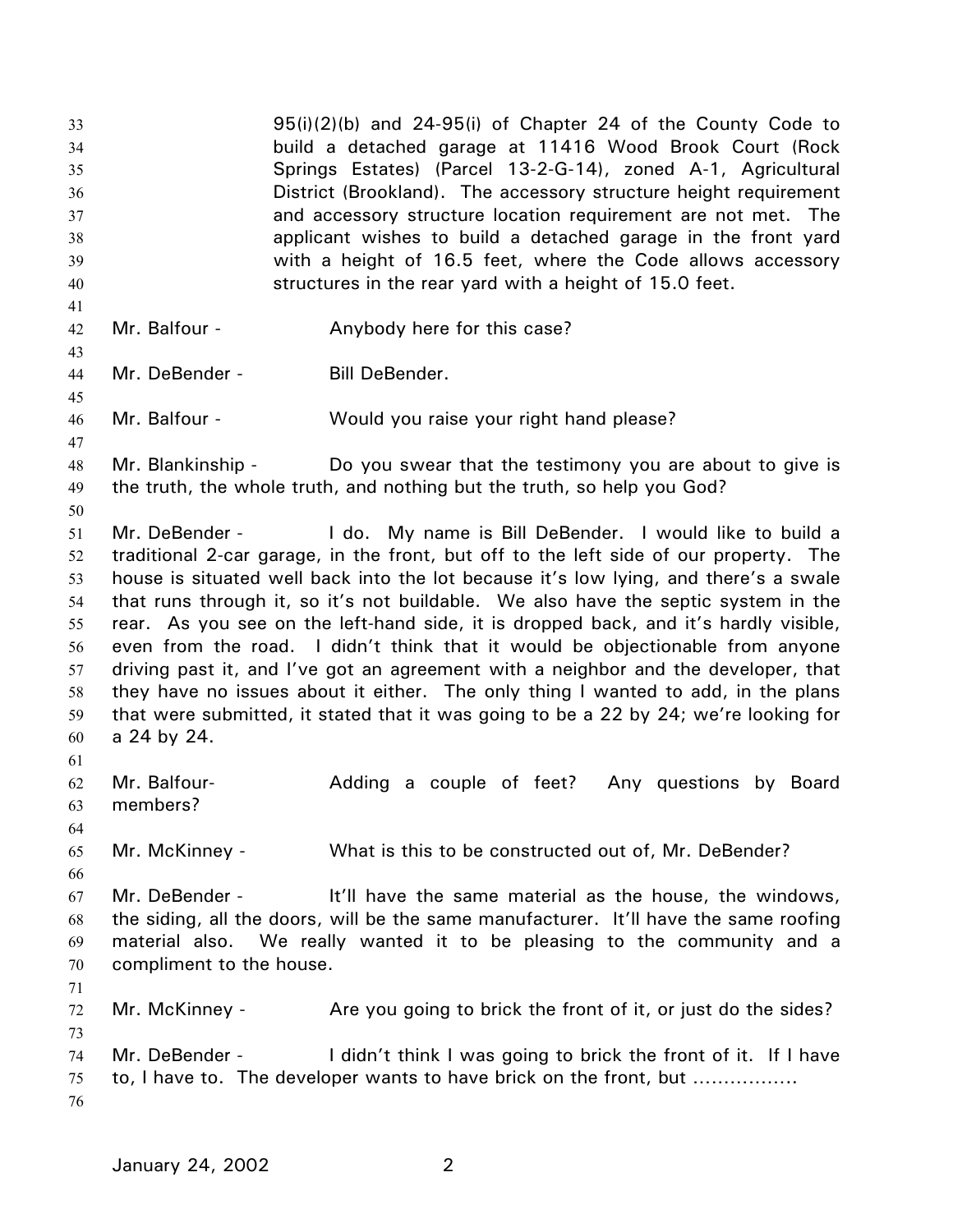77 Mr. McKinney - The developer or the builder? 78 79 80 81 82 83 84 85 86 87 88 89 90 91 92 93 94 95 96 97 98 99 100 101 102 103 104 105 106 107 108 109 110 111 112 113 114 115 116 117 118 119 120 Mr. DeBender - The developer of the project, Robert Maughan. He hasn't stipulated that it has to be. His preference would be brick on the front. I actually thought that brick on the front would be an issue, because you would see it from the side, and you'd see the distinct break between siding and brick. I didn't think that siding would be an issue. It's high quality vinyl siding; it's not a real flimsy, cheap material. Mr. McKinney - Is your developer also your contractor? Mr. DeBender - No, I don't have a contractor at this time. I was looking to get the variance first. Mr. Balfour - This picture's looking at it from Wood Brook Court? Mr. DeBender - That's looking at it from Wood Brook Court, yes. Mr. Balfour- Down at the left, it would be facing Wood Brook, a little to the front of the home? Mr. Balfour - The Any other questions? Mr. Wright- **Mr.** DeBender, why don't you attach, have a little breezeway or something to attach this to your house? Mr. DeBender - Well, because it's almost obscured by a tree there. That is the opening to the laundry room, and it's elevated by 4 or 5 steps, and so if we put a breezeway there, it would really be a pretty large structure, not only the width that's required, but also the fact that it would have to go up the stairs, and I just thought that it looked out of place. Mr. Wright- **How many of these trees will you have to remove to put** this garage in? Mr. DeBender - We have to remove – there is a sweet gum tree that's on the, as you're looking down into that section of the driveway, that would face the garage, there's one sweet gum and one oak tree, no more than about 4 inches in diameter, that would be very close to the structure itself, and I just didn't want that there. There may also be one in the rear, depending on how much of a footer that we have to place there, not a large tree. Mr. Kirkland - What size is your lot, acre-wise?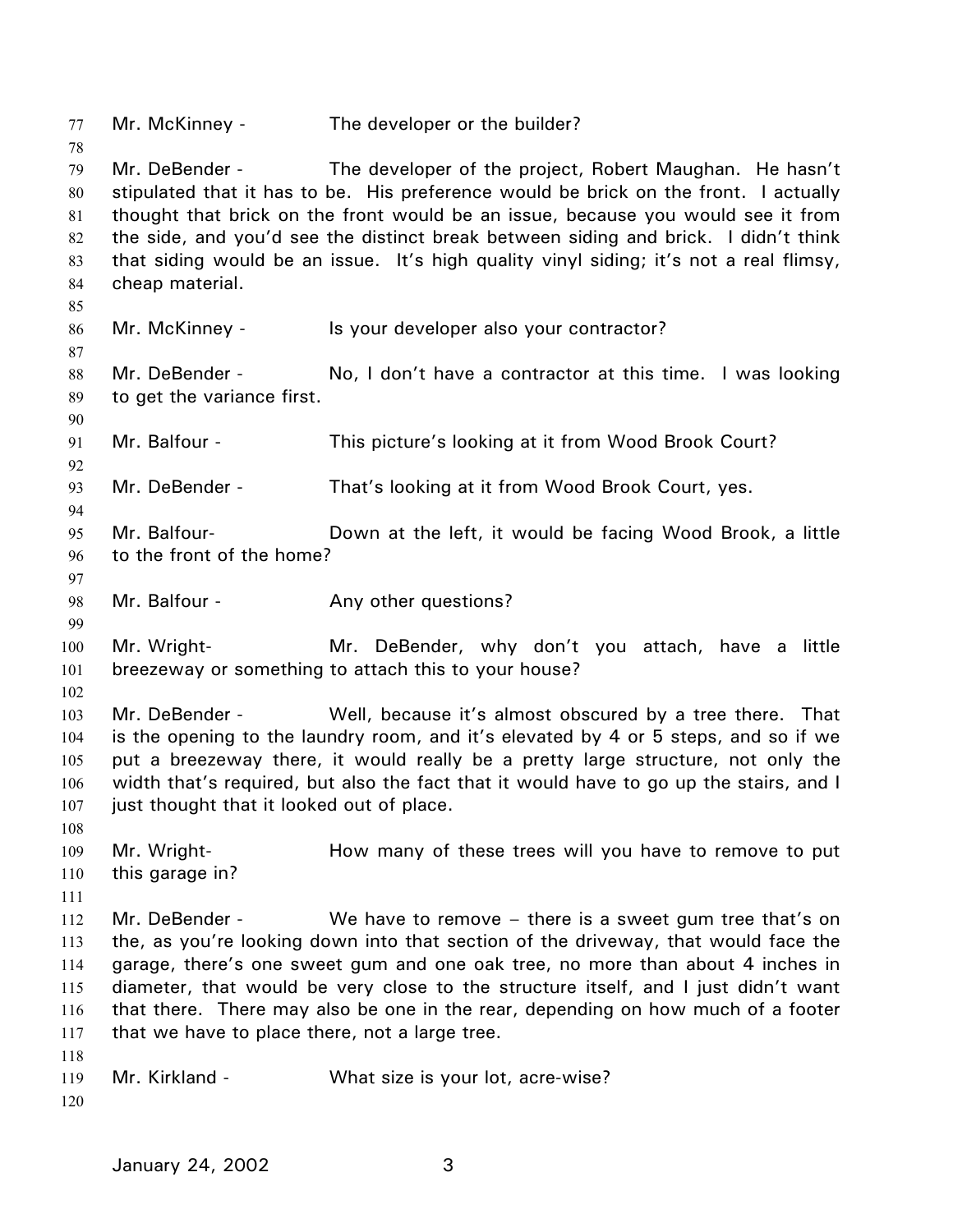121 Mr. DeBender - An acre and a quarter. 122 123 124 125 126 127 128 129 130 131 132 133 134 135 136 137 138 139 140 141 142 143 144 145 146 147 148 149 150 151 152 153 154 155 156 157 158 159 160 161 162 163 164 Mr. Kirkland - Is the lot next door to your house a buildable lot? Mr. DeBender - No, it doesn't perk; they've tried a couple of times. Mr. Balfour - Thank you. Any other questions? Anybody here in opposition? After an advertised public hearing and on a motion by Mr. Kirkland, seconded by Mr. Wright, the Board **granted** application **A-147-2002** for a variance to build a detached garage at 11416 Wood Brook Court (Rock Springs Estates) (Parcel 13-2- G-14). The Board granted the variance subject to the following conditions: 1. Only a 24' x 24' garage in the location shown on the plan filed with the application may be constructed pursuant to this approval. No substantial changes or additions to the layout may be made without the approval of the Board of Zoning Appeals. Any additional improvements shall comply with the applicable regulations of the County Code. 2. At the time of building permit application, the applicant shall submit the necessary information to the Department of Public Works to ensure compliance with the requirements of the Chesapeake Bay Preservation Act and the code requirements for water quality standards. Affirmative: Balfour, Kirkland, McKinney, Nunnally, Wright  $\sim$  5 Negative: 0 Absent: 0 The Board granted this request, as it found from the evidence presented that, due to the unique circumstances of the subject property, strict application of the County Code would produce undue hardship not generally shared by other properties in the area, and authorizing this variance will neither cause a substantial detriment to adjacent property nor materially impair the purpose of the zoning regulations. Mr. Balfour - Mr. Secretary? **A - 1-2002 DILLARD LANGSTON TUPPONCE, JR.** requests a variance from Section 24-95(q)5 of Chapter 24 of the County Code to build a one-family dwelling at 8114 Cavendish Lane (Chamberlayne Hills) (Parcel 792-754-0474), zoned R-2, One-family Residence District (Fairfield). The rear yard setback is not met. The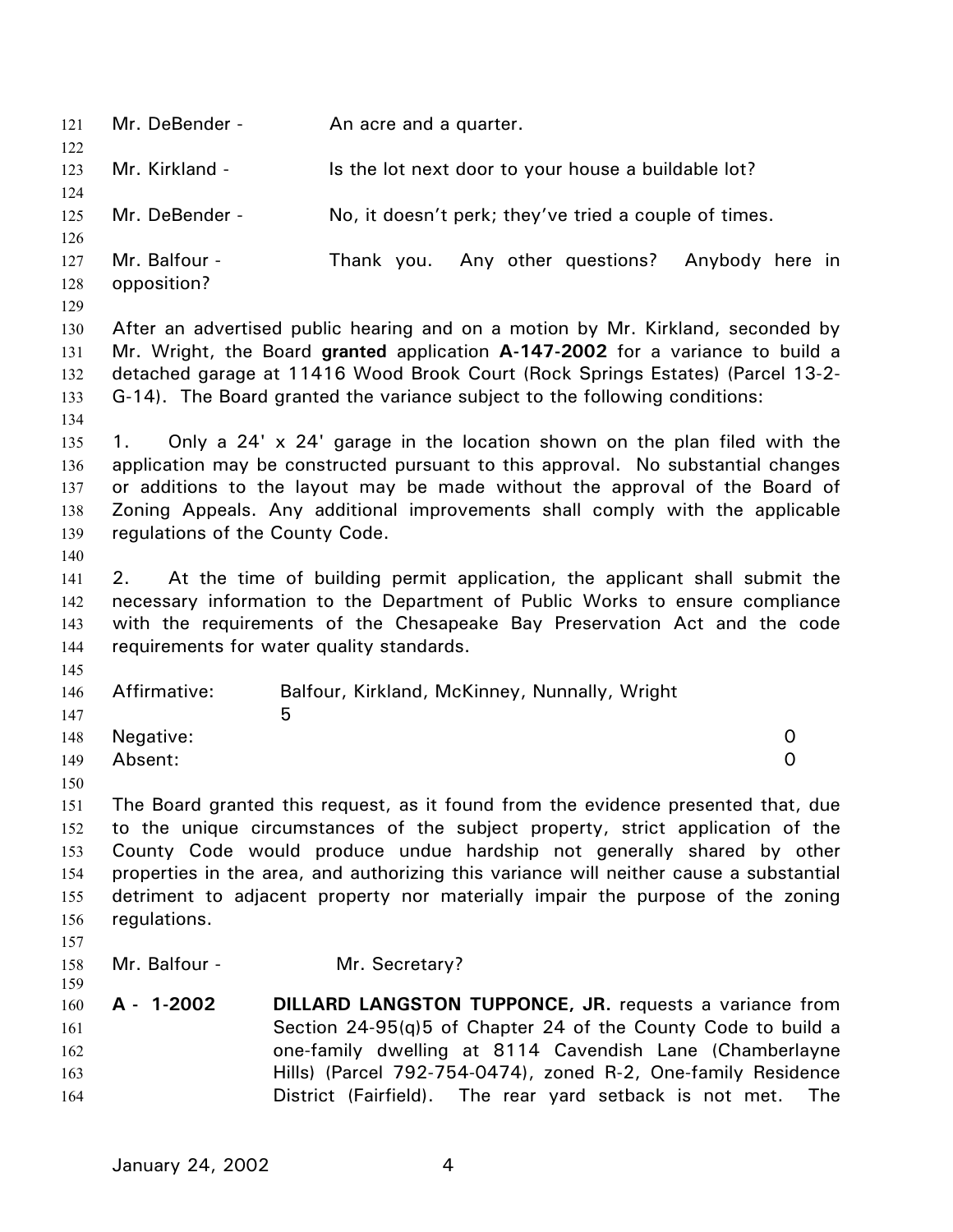applicant has 25.75 feet rear yard setback, where the Code requires 45 feet rear yard setback. The applicant requests a variance of 19.25 feet rear yard setback. 165 166 167

- 169 170 Mr. Balfour - **Any others to speak on this case?** Would you raise your right hand please?
- 171

168

172 173 Mr. Blankinship - Do you swear that the testimony you are about to give is the truth, the whole truth, and nothing but the truth, so help you God?

- 174
- 175 176 Mr. Balfour - Would your state your name please.

177 178 179 180 181 182 183 184 185 186 187 188 189 190 191 192 193 194 195 196 197 Mr. Tupponce - I do. My name is Dillard Langston Tupponce, Jr. The reason that I'm here today is to request a variance to build this one-family home at 8114 Cavendish Lane. As I've stated in the information that I've put into the Board, from the beginning we got with the architects. We had them place the proposed building on the property, and due to a mistake on my part, a miscommunication to the architects as far as the setbacks were concerned, the information that they took from what I said, the setbacks were not placed accordingly. What happened is, when we placed the lot back on, just probably about a month ago, just because I had a feeling that something just didn't feel right, I got back in touch with them, I gave them the setbacks again. They placed it back on and said we were across the setback in the back. And my architects have also said, they have a lot of experience in this, they were just very surprised at the setbacks on this lot. They said that generally they can see the 45 feet from the front and then the 15 from each side, but the back, they're generally dealing with maybe 25, 35 at the most, and then looking at this lot, the cul-de-sac, the way it's formed. It's also formed very different, it's a very narrow lot. Also, what we've done, and I've brought with me, as you see in the plans that you have, on the survey, what we did is we took, because we're trying to do what we can to bring this property back down to size, or reduce the size, we've taken the garage off and placed that so it would be under the house, more or less a sub-basement, somewhat. Like I said, I brought that with me in case you wanted to see that.

198 199 200 Mr. Balfour- **Is that a vacant lot behind you that faces Chamberlayne** Road?

201

202 Mr. Tupponce - Yes, there are 2 vacant lots behind me.

203

204 205 206 Mr. Wright- What does putting the garage underneath the house, what does that do to the structure insofar as how far it is from the back property line?

207 208 Mr. Tupponce - Well, it won't move the proposed house at all, but what it does, because putting that garage on the side, it did extend the width of the house.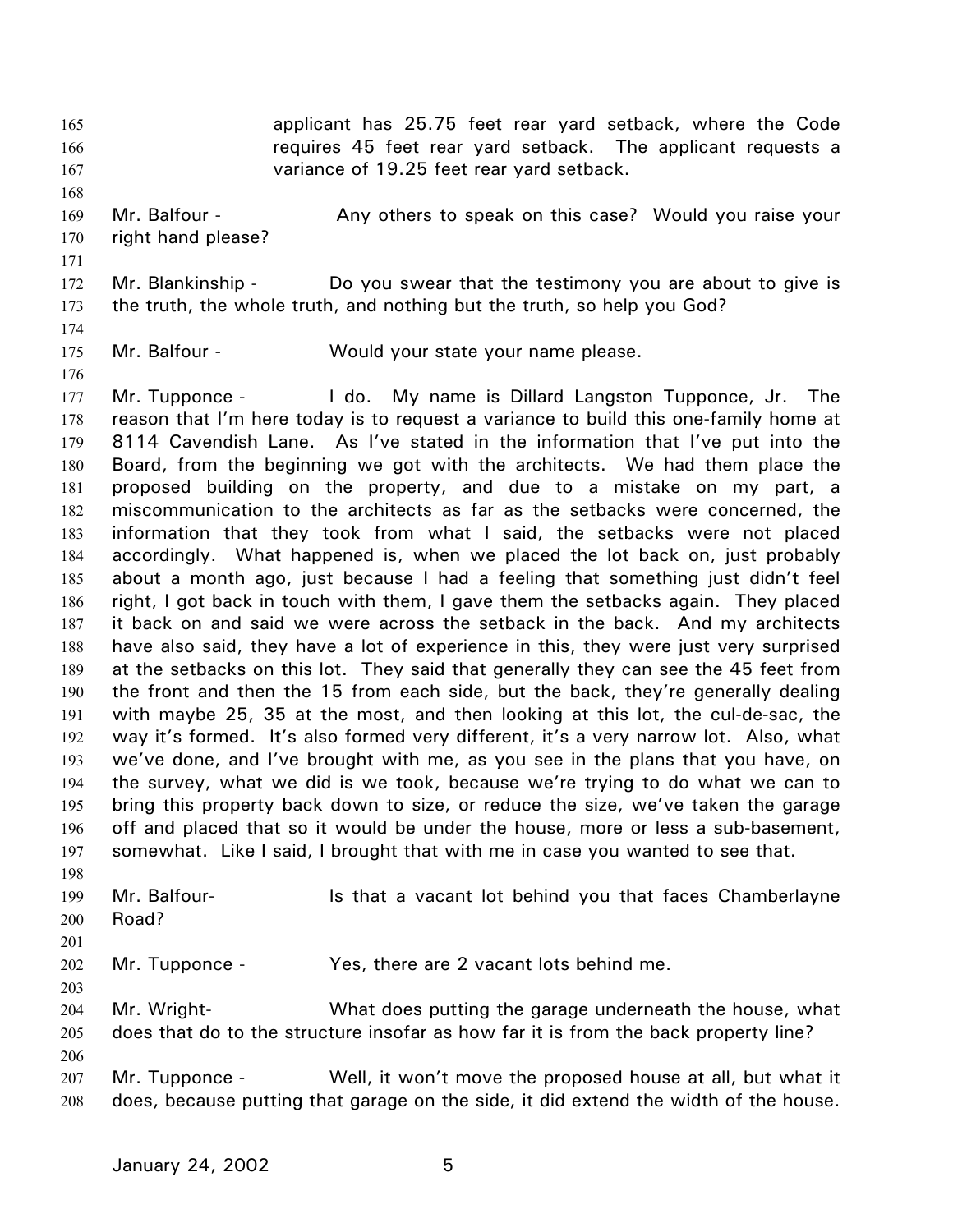209 Like I said, we're trying to bring that back in, so it's not as large on the property. 210

211 Mr. Wright- Which side is the garage on?

213 214 Mr. Tupponce - The garage would still be on the left side of the home. It's now, on the plan that you have, it's sitting on the left.

215 216

212

- Mr. Wright- Is that the left side facing the house from the street?
- 217

231

233

235

237

239

243

245

248

250

218 219 220 221 222 223 224 225 226 227 228 229 230 Mr. Tupponce - Left side facing the house from the street. Again, because from the very beginning, we went to architects to make sure that we, we've done a lot of studying on this lot and preparing to put this house here. And like I said, a miscommunication on my part, obviously, to the architects. We've gotten this far, and we've gone through all the expense of having our plans done, doing the surveys, doing the tests on the soil, we put a lot of time and effort and expense into preparing this house for this property, and we've looked. Oh we've been looking for a couple of years, actually, my wife and I, and we found this lot, it was just exactly what we wanted, and we went through everything to be sure it was going to work and be right. I woke up one morning, said something just doesn't feel right, got in contact with my architects again, had them place it back on, and we're already pretty much  $\frac{3}{4}$  of the way through with the plan. Now the plans are complete, we're closing on the property as we speak.

- 232 Mr. Balfour - Any other questions of Mr. Tupponce?
- 234 Mr. McKinney - Do you have the new plans?
- 236 Mr. Tupponce - Yes, would you like to see them?
- 238 Mr. McKinney - You haven't submitted them though?
- 240 241 242 Mr. Tupponce - No, well what we did is, we took the garage off and placed it. This is just proposed for you to see that we're trying to do something to narrow this house.
- 244 Mr. McKinney - How much did you get it narrowed?
- 246 247 Mr. Tupponce - I think taking off that garage, that house is 82 feet wide, it brought it back into, I believe, roughly 60 feet wide.
- 249 Mr. McKinney - So it's 60 feet now instead of 82?
- 251 252 Mr. Tupponce - It can be. We're willing to try and bring this in if that is what needs to be done.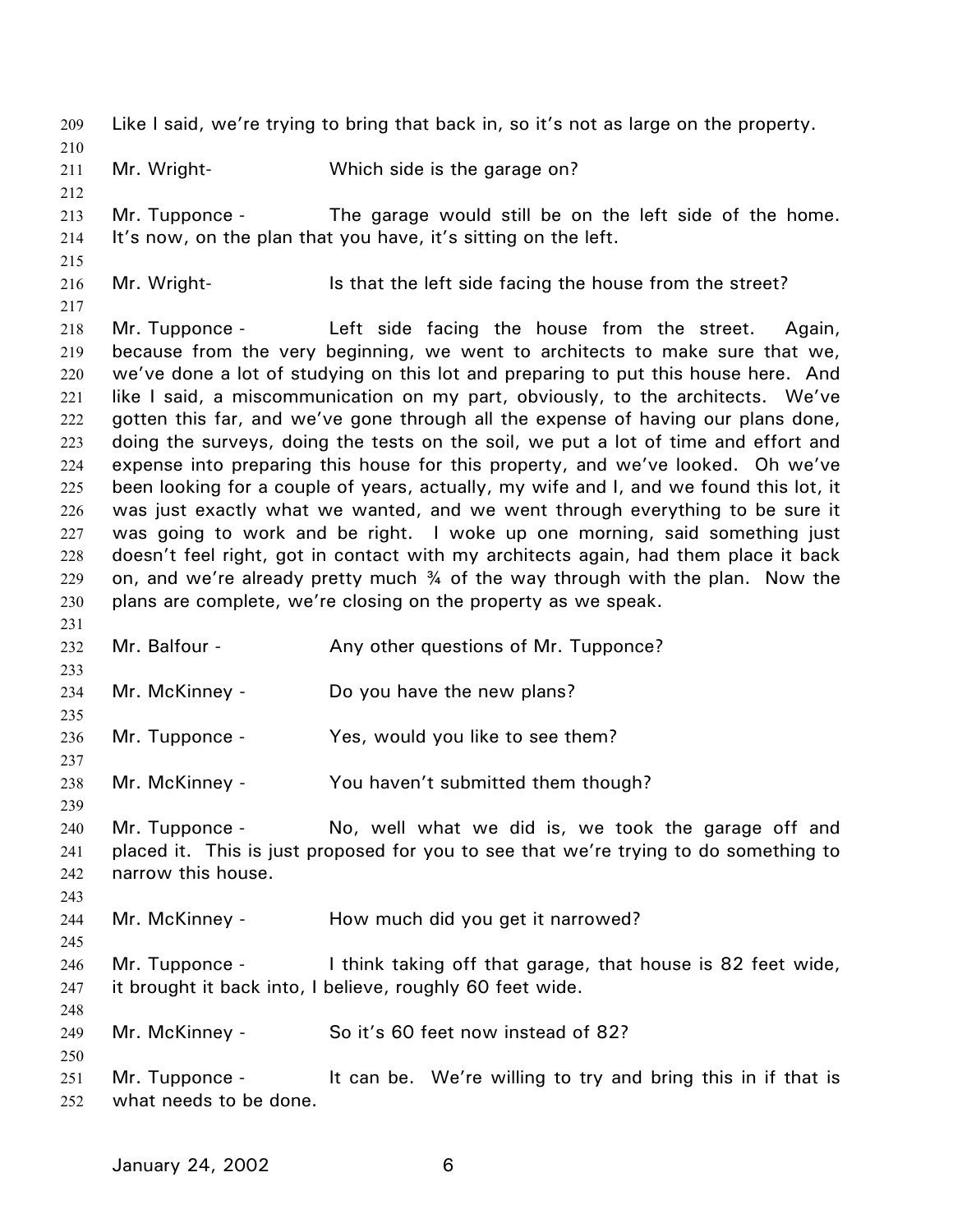Mr. McKinney - If we're going to vote on this, we need copies of the new plan, because this is not what we have in our packet right here, not what you're going to do. Mr. Tupponce - I can give that to you. Mr. McKinney - If you do this, we've got to keep it for 30 days. Mr. Balfour - He's going to put that on the projector for you, and maybe we can see it. Mr. Balfour- That's the new plan. Are you asking us to approve it as that plan there? Mr. Tupponce - Yes sir, I guess I am, because what you have in front of you now, we originally were going to do it like this, and then when we found out that this may be a problem, we tried to do everything we could to bring it in and narrow it in the back, but just because it's a one-story dwelling, that's almost impossible, so we said if we could maybe take the garage off and bring the width in some, we'll do that. Mr. McKinney - You say your garage is going to be underneath? Mr. Tupponce - Yes sir. Mr. Kirkland - Do you have a perspective or a plan? Mr. McKinney - I'm looking at the lot. The lot falls off in the rear? Mr. Tupponce - Yes sir. Mr. McKinney - This picture that's up here now is the first set of plans we have in front of us? Mr. Tupponce - Yes sir. Mr. McKinney - Do you have a picture of the other one? Mr. Tupponce - No sir, because we just made the change this week. Mr. McKinney - Which one do you like? Mr. Tupponce - Well, we originally liked that first plan.

January 24, 2002 7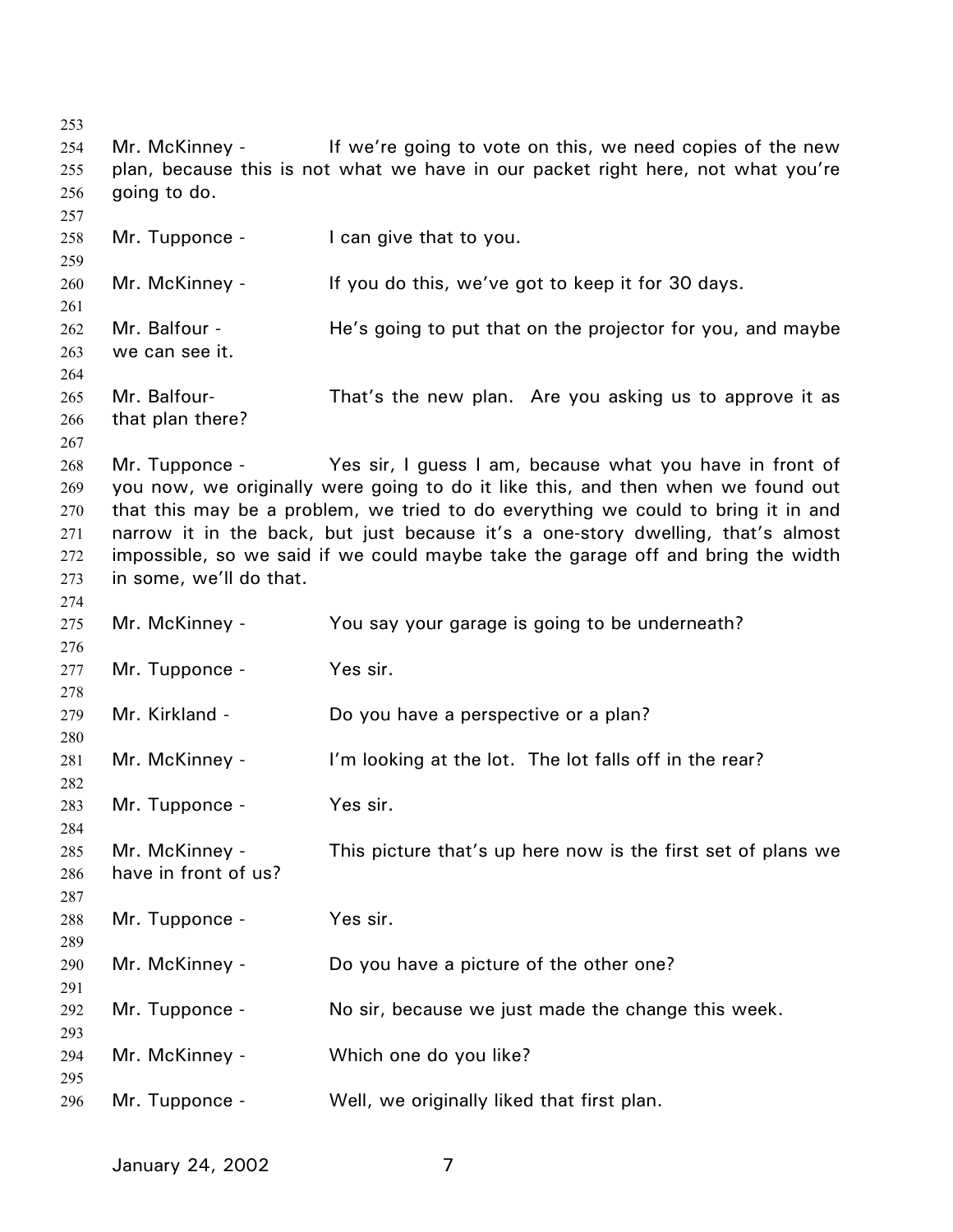297 298 299 300 301 302 303 304 305 306 307 308 309 310 311 312 313 314 315 316 317 318 319 320 321 322 323 324 325 326 327 328 329 330 331 332 333 334 335 336 337 338 339 340 Mr. McKinney - I like that too, the one with the garage on the left. You're not asking for side yard; you're asking for rear yard. Mr. Blankinship - This doesn't appear to reduce the request very much. Mr. Balfour-- What I'm trying to say is, if you don't want the narrow house, you may want to leave your variance the way it is. I'm not sure that changes the back part very much. Anybody else have any comments? In other words, if you like the first choice, you don't need to reduce it. Mr. McKinney - I think the elevation is a whole lot better looking on this, what you're presenting, than cutting the garage off the side. Mr. Balfour- Your preference is to have it on the side? Mr. Tupponce - Again, it was, and again, when we started thinking, if we would do something to make this plan better. Then again, I think my wife would, now she would prefer to have the garage come in, just so it drives straight in. I don't want to extend this variance out, your decision out, because we're trying to get under way if possible. Mr. Balfour-- What we may be able to do, and I'm not speaking for the Board, just a reaction, we could approve it this way. If you want to narrow it, you and your wife can discuss it later. Mr. Tupponce - So you said you could approve it as narrowing it? Mr. McKinney - No, we could approve it as is, your original drawing. If you want to reduce it, that's up to you. Mr. Blankinship - If we approve the reduced drawing, you can't go back to the larger one. Mr. Balfour- **If we leave it the larger one, you and she can discuss and** see who wins the discussion. Mr. McKinney - That's a nice-looking elevation, what you have here. Mr. Balfour - The Any other questions? Anyone else in the audience to speak? After an advertised public hearing and on a motion by Mr. McKinney, seconded by Mr. Kirkland, the Board **granted** application **A-1-2002** for a variance to build a one-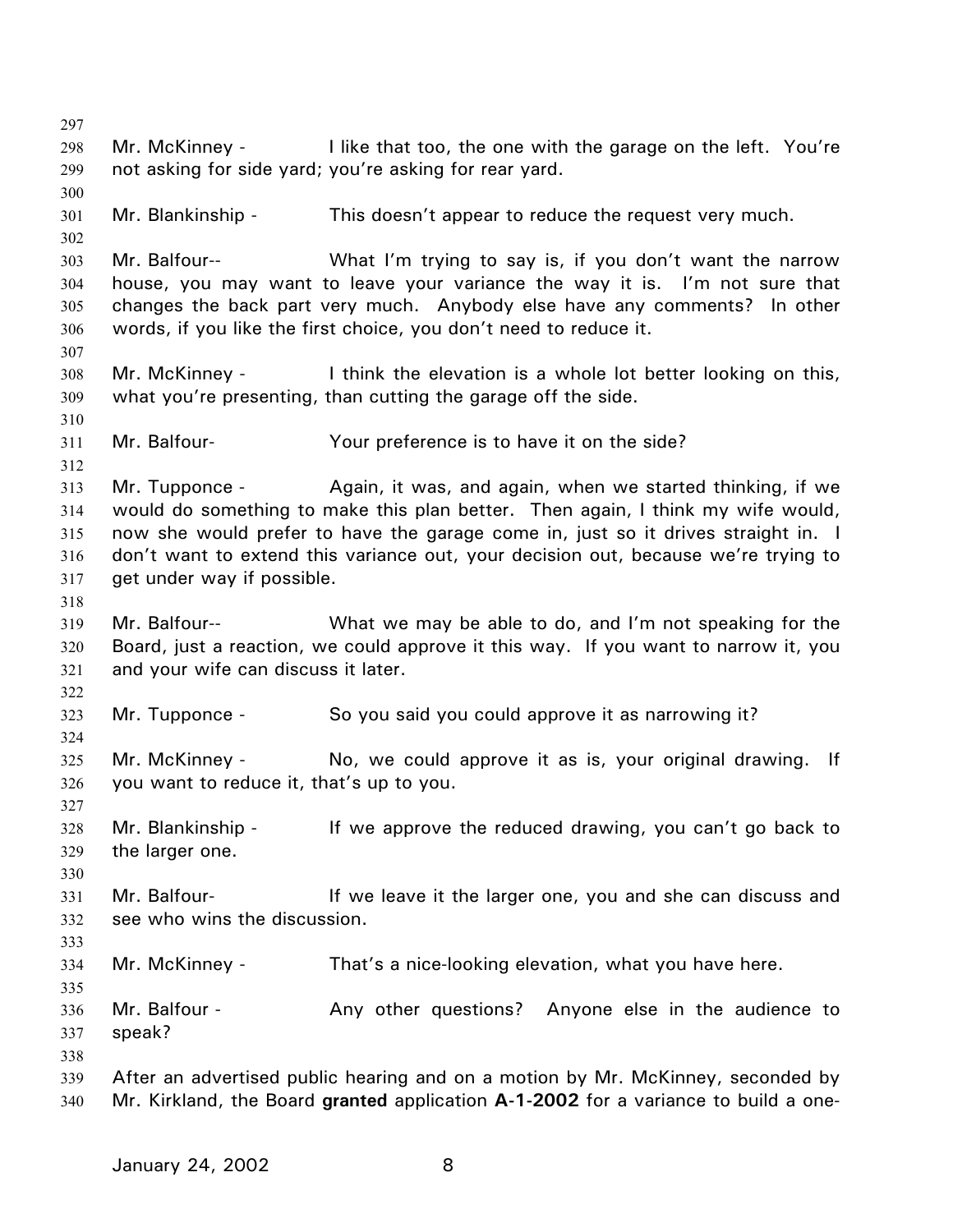family dwelling at 8114 Cavendish Lane (Chamberlayne Hills) (Parcel 792-754- 0474). The Board granted the variance subject to the following condition: 341 342 343 344 345 346 347 348 349 350 351 352 353 354 355 356 357 358 359 360 361 362 363 364 365 366 367 368 369 370 371 372 373 374 375 376 377 378 379 380 381 382 383 384 1. This variance applies only to the rear yard setback. All other applicable regulations of the County Code shall remain in force. Affirmative: Balfour, Kirkland, McKinney, Nunnally, Wright  $5<sub>5</sub>$ Negative: 0 Absent: 0 The Board granted this request, as it found from the evidence presented that, due to the unique circumstances of the subject property, strict application of the County Code would produce undue hardship not generally shared by other properties in the area, and authorizing this variance will neither cause a substantial detriment to adjacent property nor materially impair the purpose of the zoning regulations. **A - 2-2002 ROBERT L. AND NICOLE BRASWELL** request a variance from Section 24-94 of Chapter 24 of the County Code to build a onefamily dwelling at 12574 Kain Road (Parcel 734-771-8609), zoned A-1, Agricultural District (Three Chopt). The lot width requirement is not met. The applicants have 52.02 feet lot width, where the Code requires 150 feet lot width. The applicants request a variance of 97.98 feet lot width. Mr. Balfour - Any others to speak on this case? Would you raise your right hand please? Mr. Blankinship - Do you swear that the testimony you are about to give is the truth, the whole truth, and nothing but the truth, so help you God? Mr. Beckstoffer - I do. Mr. Balfour - State your name. Proceed. Mr. Beckstoffer - Herman Beckstoffer; I'm the father-in-law of one of the lot owners. This lot was given to Robert Braswell by his grandfather, Neil Woodson, who lives on the small lot in the front. It is a part of a much larger parcel that Mr. Woodson's owned for many years. The problem is, the width of the access into the rear of the lot. The lot itself is a little over 2  $\frac{1}{2}$  acres. The proposal is to build a single-family residence for Mr. Braswell, his wife and their 3 children, so it would be a 4-bedroom. It would be set well back into the large part of the site, about where it says "part." They're really no other alternatives that we have to get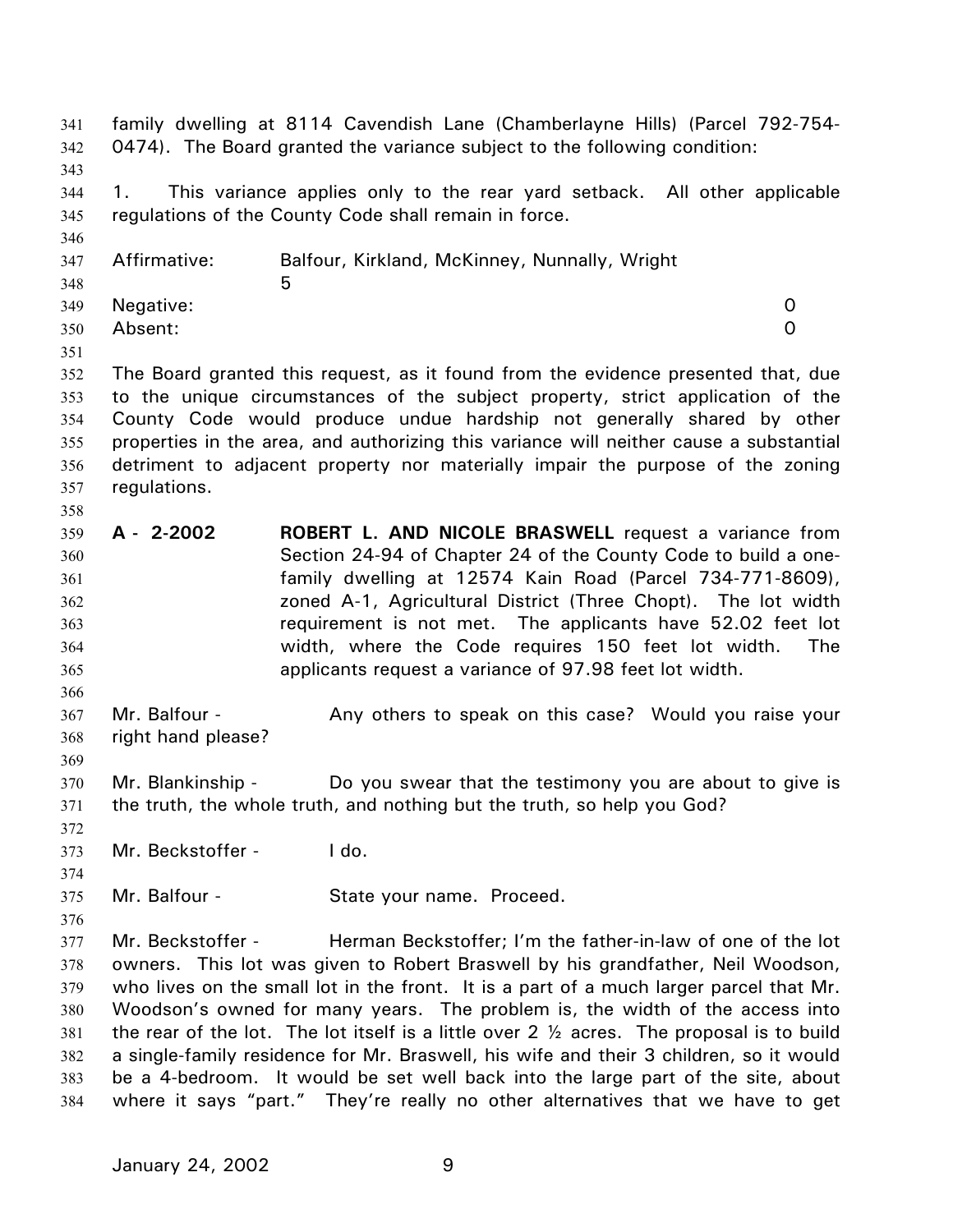385 access or frontage on the road.

387 388 Mr. Wright- Mr. Beckstoffer, the problem is that you don't have the width at the building line, is that the problem?

390 391 Mr. Balfour - Have you read the suggested conditions on the application?

392

398

400

402

404

406

386

389

- 393 394 395 Mr. Beckstoffer - No sir, I don't think there's any problem there. The only one he has to prove is that his grandfather gave it to him, is the main one I noticed
- 396 397 Mr. Balfour - But you have seen these 4 conditions that staff has suggested if this is approved?

399 Mr. Beckstoffer - I have read it; let me just look briefly over it again.

401 Mr. Balfour - They're standard conditions.

403 Mr. Beckstoffer - They're all fine.

- 405 Mr. Balfour - Any other questions? Thank you sir.
- 407 408 409 410 After an advertised public hearing and on a motion by Mr. Wright, seconded by Mr. McKinney, the Board **granted** application **A-2-2002** for a variance to build a onefamily dwelling at 12574 Kain Road (Parcel 734-771-8609). The Board granted the variance subject to the following conditions:
- 411

412 413 1. This variance applies only to the public street frontage requirement. All other applicable regulations of the County Code shall remain in force.

414

415 416 417 2. At the time of building permit application the owner shall demonstrate that the parcel created by this division has been conveyed to members of the immediate family, and the subdivision ordinance has not been circumvented.

418

419 420 421 422 3. Approval of this request does not imply that a building permit will be issued. Building permit approval is contingent on Health Department requirements, including, but not limited to, soil evaluation for a septic drainfield and reserve area, and approval of a well location.

423

424 425 426 427 4. The owners of the property, and their heirs or assigns, shall accept responsibility for maintaining access to the property until such a time as the access is improved to County standards and accepted into the County road system for maintenance.

428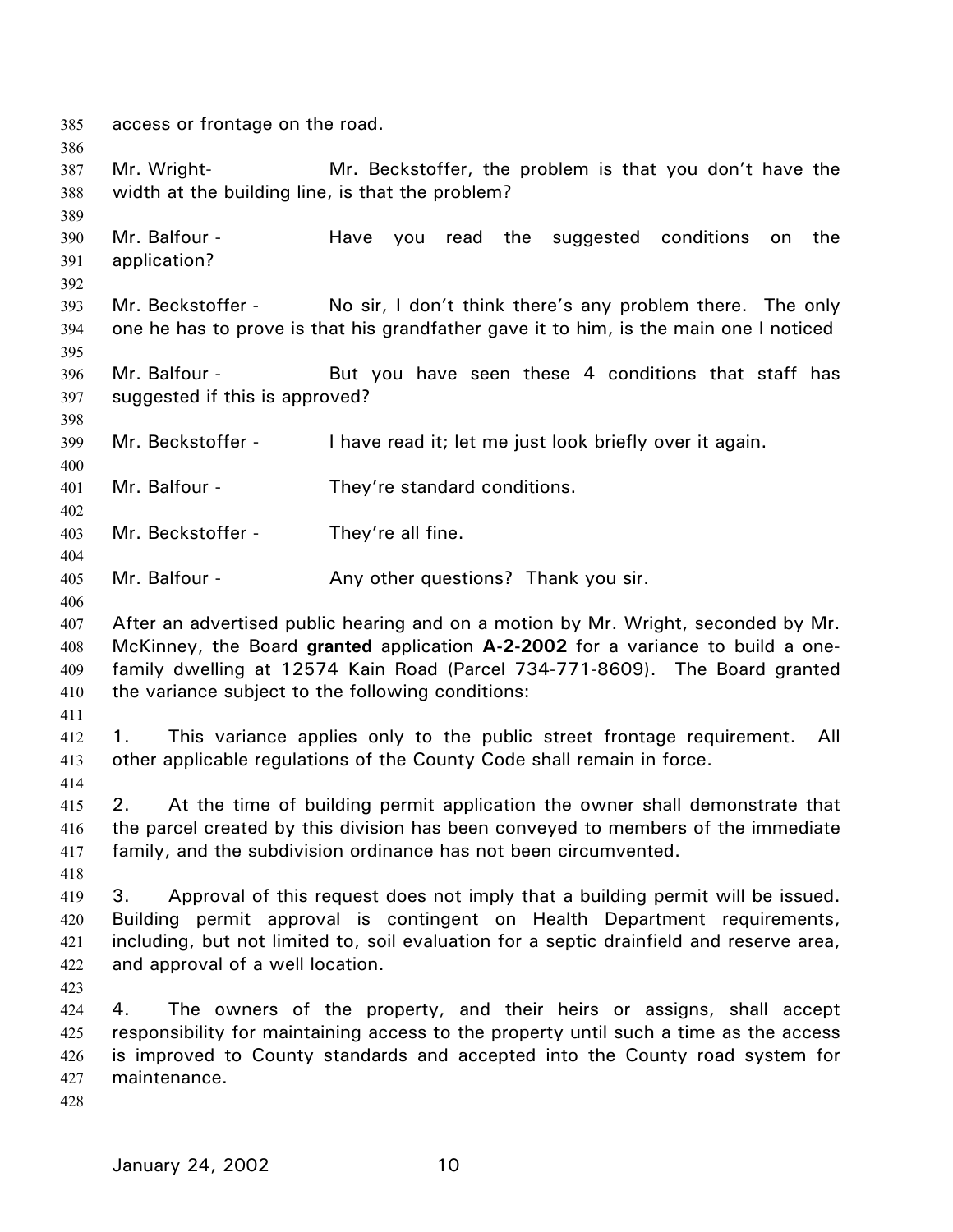Affirmative: Balfour, Kirkland, McKinney, Nunnally, Wright  $\sim$  5 429 430 431 432 433 434 435 436 437 438 439 440 441 442 443 444 445 446 447 448 449 450 451 452 453 454 455 456 457 458 459 460 461 462 463 464 465 466 467 468 469 470 471 472 Negative: 0 Absent: 0 The Board granted this request, as it found from the evidence presented that, due to the unique circumstances of the subject property, strict application of the County Code would produce undue hardship not generally shared by other properties in the area, and authorizing this variance will neither cause a substantial detriment to adjacent property nor materially impair the purpose of the zoning regulations. Mr. Balfour - Mr. Secretary? **A - 3-2002 DAVID AND ELIZABETH ECKHART** request a variance from Section 24-94 of Chapter 24 of the County Code to build an addition at 2801 Burnlake Court (Woodmark at Wellesley) (Parcel 737-758-0983), zoned R-3A, One-family Residence District (Three Chopt). The minimum side yard setback and total side yard setback are not met. The applicants have 5 feet minimum side yard setback and 22.37 feet total side yard setback, where the Code requires 10 feet minimum side yard setback and 25 feet total side yard setback. The applicants request a variance of 5 feet minimum side yard setback and 2.63 feet total side yard setback. Mr. Balfour - Any others to speak on this case? Would you raise your right hand please? Mr. Blankinship - Do you swear that the testimony you are about to give is the truth, the whole truth, and nothing but the truth, so help you God? Mr. Silver - The Collective Collection Collection Collection Collection Collection Collection Collection Collection Collection Collection Collection Collection Collection Collection Collection Collection Collection Collect an addition for them on the left rear corner of the house, and it encroaches on the side yard, so we're requesting a variance for the side yard setback in order to do the addition. We also have letters from all the neighbors, saying that they do not object to this. Mr. Wright- What's the size of this proposed addition? Mr. Silver - It fills up the corner of the back of the house. It's actually 10 by 12. Mr. Wright- **And what's the purpose of it?**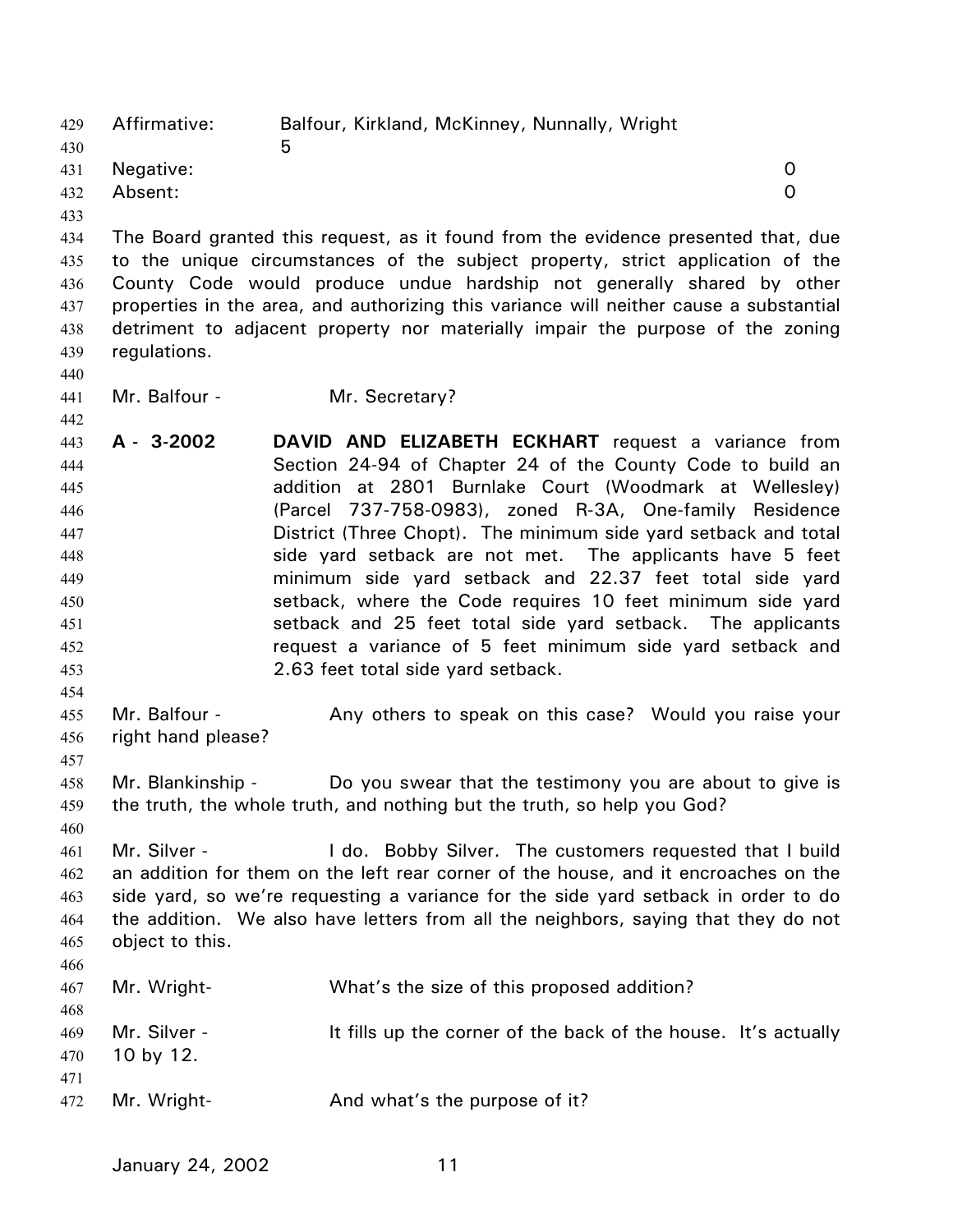Mr. Silver - To increase their family room and breakfast area. They've had a couple more kids since they built the house, so they need more space. Mr. Balfour- Flush with the deck, looks like, maybe, from the photograph? Mr. Silver - They're actually going to remove part of the deck. That's not the picture of the house. The deck currently goes in that corner, and they're going to take the deck down to build the addition. Mr. Balfour- So it'll be flush with the end of the house then? Mr. Silver - Thush with the back and the end. In other words, it's actually just going to complete that corner. Mr. Wright- This house is sort of catty-cornered on that lot? What's located to the side where the addition would be made? Mr. Silver - There's a fence dividing this lot from the next-door neighbors. Mr. Wright- Is there any screening there? Mr. Silver - Well, there are trees. Like I said, I do have a signed okay from all the neighbors. Mr. Wright- **Do** we know how far the corner of that addition is from the property line? It doesn't show on this plat. Mr. Silver - The corner of the addition – I think it's 5 feet. I believe that's correct. Yes, they have 5 feet. Mr. Wright- The deck comes around there now, I guess. Mr. Silver - Yes sir. Mr. Balfour - Any other questions by Board members? Thank you sir. What is that? Mr. Silver - These are all the signed okays from the neighbors. Mr. McKinney - We were supposed to have them before we started the case.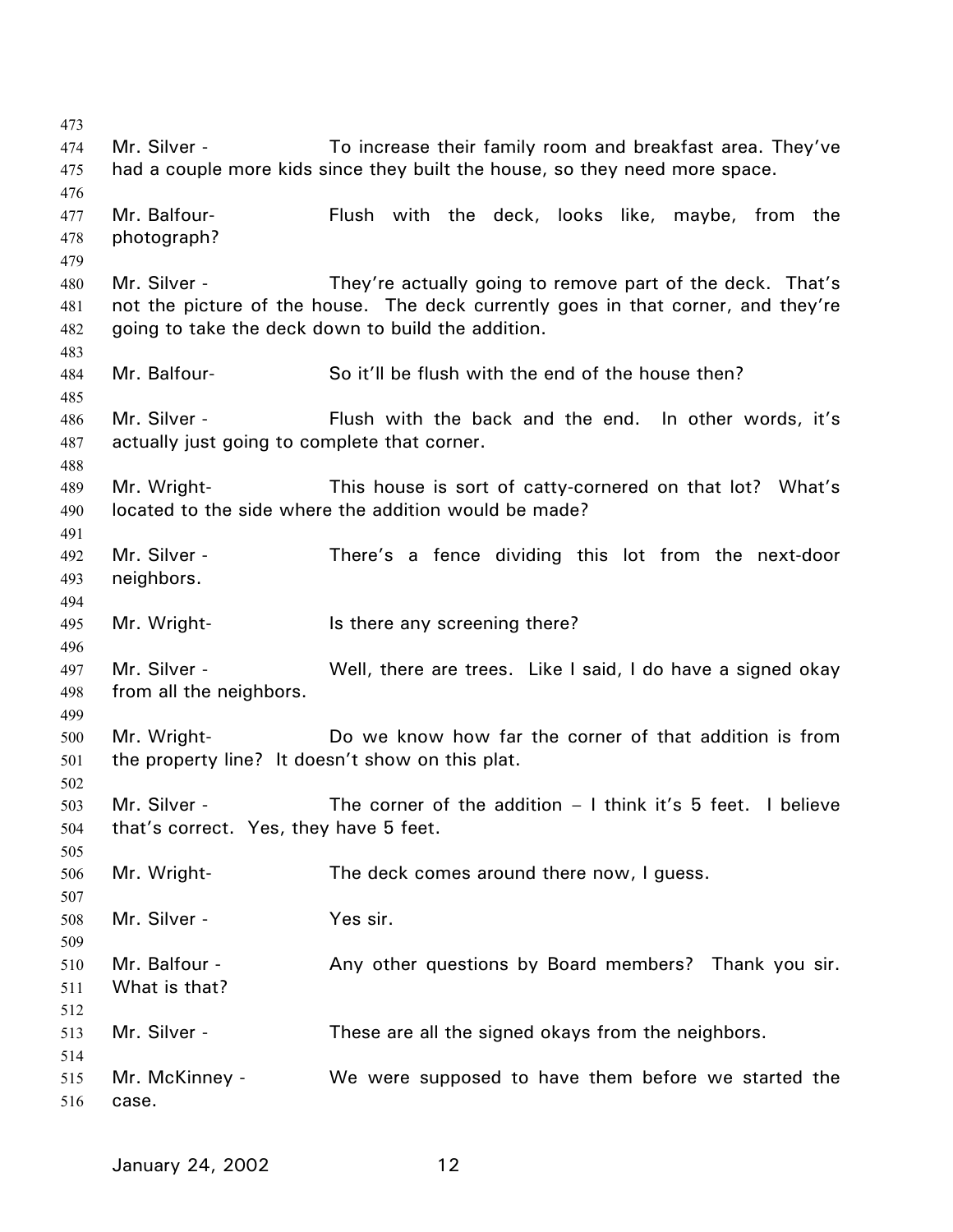517 518 519 520 521 522 523 524 525 526 527 528 529 530 531 532 533 534 535 536 537 538 539 540 541 542 543 544 545 546 547 548 549 550 551 552 553 554 555 556 557 558 559 560 Mr. Balfour - The Anyone else to speak on this case? After an advertised public hearing and on a motion by Mr. Wright, seconded by Mr. McKinney, the Board **granted** application **A-3-2002** for a variance to build an addition at 2801 Burnlake Court (Woodmark at Wellesley) (Parcel 737-758-0983). The Board granted the variance subject to the following condition: 1. Only the improvements shown on the plan filed with the application may be constructed pursuant to this approval. No substantial changes or additions to the layout may be made without the approval of the Board of Zoning Appeals. Any additional improvements shall comply with the applicable regulations of the County Code. Affirmative: Balfour, Kirkland, McKinney, Nunnally, Wright  $\sim$  5 Negative: 0 Absent: 0 The Board granted this request, as it found from the evidence presented that, due to the unique circumstances of the subject property, strict application of the County Code would produce undue hardship not generally shared by other properties in the area, and authorizing this variance will neither cause a substantial detriment to adjacent property nor materially impair the purpose of the zoning regulations. **A - 4-2002 CHARLES AND CHARLENE JEFFERS** request a variance from Section 24-94 of Chapter 24 of the County Code to build a sunroom on the existing deck at 6411 Canesville Lane (Midview Woods) (Parcel 808-704-4020), zoned R-3, One-family Residence District (Varina). The rear yard setback is not met. The applicants have 34.5 feet rear yard setback, where the Code requires 40 feet rear yard setback. The applicants request a variance of 5.5 feet rear yard setback. Mr. Balfour - The state anyone else to speak on this case? Would you raise your right hand please? Mr. Blankinship - Do you swear that the testimony you are about to give is the truth, the whole truth, and nothing but the truth, so help you God? Mr. Britt - I do. Mr. Balfour - State your name please.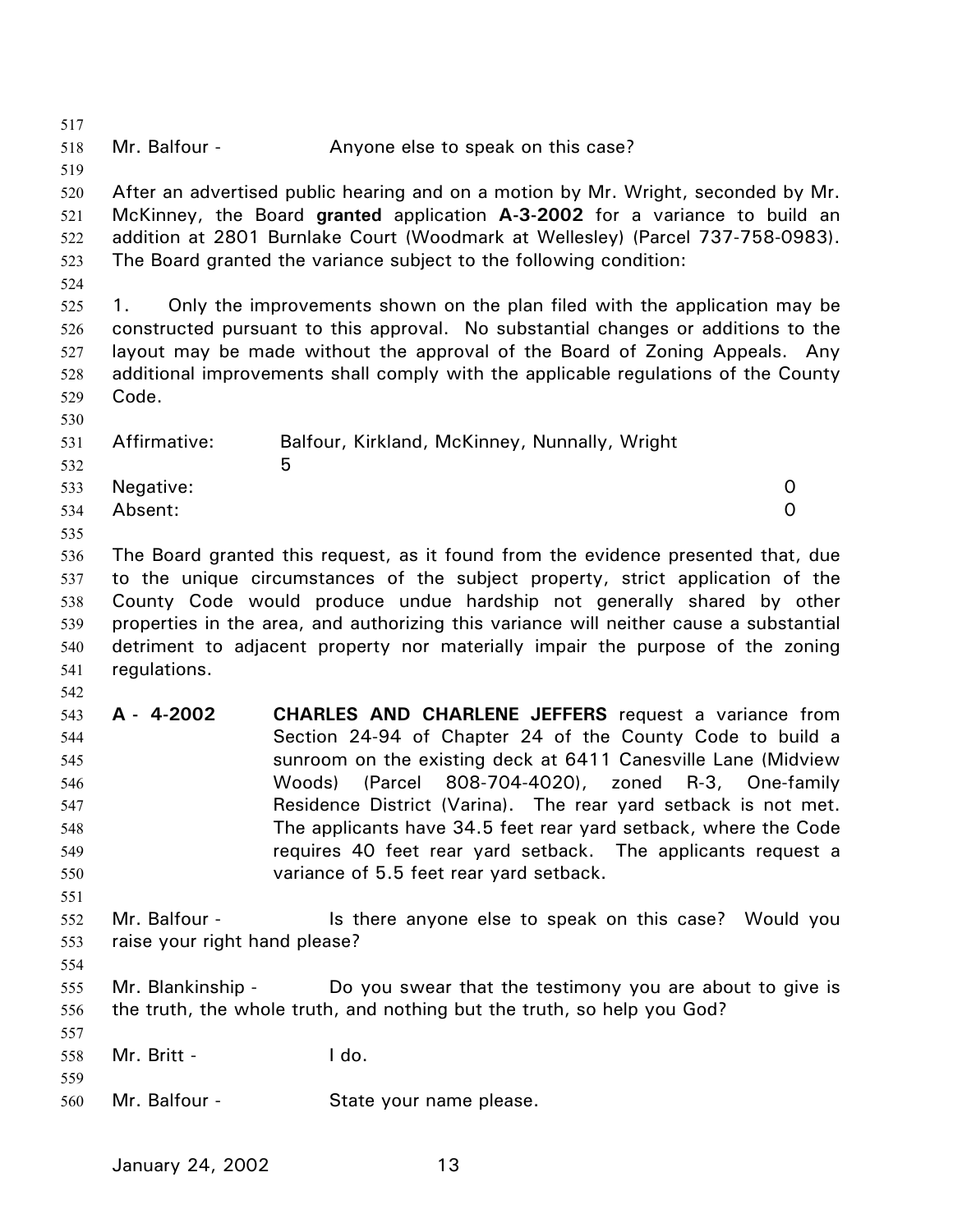561 562 563 564 565 566 567 568 569 570 571 572 573 574 575 576 577 578 579 580 581 582 583 584 585 586 587 588 589 590 591 592 593 594 595 596 597 598 599 600 601 602 603 Mr. Britt - George Britt. I represent Melani Brothers, the contractor for the Jeffers, and very simply, they would like to add a sunroom, 10 by 16, in the area where they have an existing deck, and unfortunately, we have very short rear yard setbacks, and we're requesting a variance of 5.5 feet in the rear so they can enjoy their sunroom. Mr. Nunnally- Will the sunroom take the place of the deck? Mr. Britt - Yes it would, and of course you see 2 deck structures there. This is the one that is closest to the house, and it projects out from the back of the house 10 feet and has a width of 16 feet. Mr. Balfour- You'll leave the second deck there? Mr. Britt - That's correct, yes. Mr. Nunnally-<br>
You did say it was 10 by 16, right? Mr. Britt - Yes sir, correct. Mr. Balfour - Any other questions by members of the Board? Any other people to speak on this matter? After an advertised public hearing and on a motion by Mr. Nunnally, seconded by Mr. Wright, the Board **granted** application **A-4-2002** for a variance to build a sunroom on the existing deck at 6411 Canesville Lane (Midview Woods) (Parcel 808-704-4020). The Board granted the variance subject to the following condition: 1. The property shall be developed in substantial conformance with the plan filed with the application. No substantial changes or additions to the layout may be made without the approval of the Board of Zoning Appeals. Affirmative: Balfour, Kirkland, McKinney, Nunnally, Wright  $5<sub>5</sub>$ Negative: 0 Absent: 0 The Board granted this request, as it found from the evidence presented that, due to the unique circumstances of the subject property, strict application of the County Code would produce undue hardship not generally shared by other properties in the area, and authorizing this variance will neither cause a substantial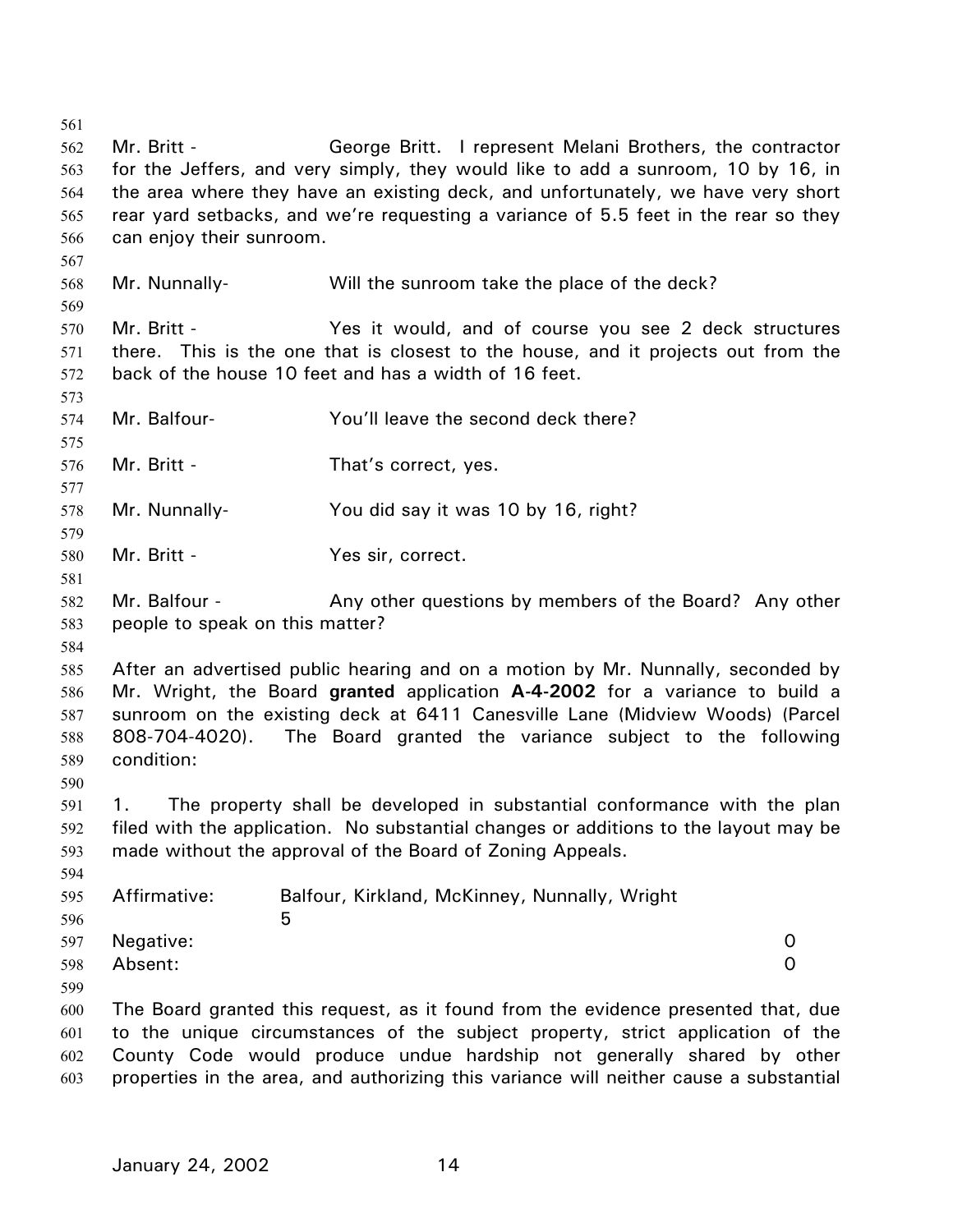detriment to adjacent property nor materially impair the purpose of the zoning regulations. 604 605

607 608 609 610 611 612 613 614 **A - 5-2002 BILLY R. HERRIN** requests a variance from Section 24-94 of Chapter 24 of the County Code to build a screened porch at 2325 Summerwood Drive (Steveston) (Parcel 740-753-3711), zoned R-4C, One-family Residence District (Conditional) (Tuckahoe). The rear yard setback is not met. The applicant has 31 feet rear yard setback, where the Code requires 35 feet rear yard setback. The applicant requests a variance of 4 feet rear yard setback.

616 617 Mr. Balfour - The Any others to speak on this case? Would you raise your right hand please?

619 620 Mr. Blankinship - Do you swear that the testimony you are about to give is the truth, the whole truth, and nothing but the truth, so help you God?

622 Mr. Balfour - State your name please.

624 625 626 627 628 629 630 631 632 633 Mr. Herrin - The Letton Billy Herrin. We wish to replace our deck with a screened porch and additional deck to the side of it. We need a variance of 4 feet. The porch will replace the existing deck; it will be removed; a foundation will be poured. The porch will be built on that, and a deck to the side of it. The porch will extend from the house and towards the lot the exact same amount, but since it is covered, I understand that it requires a variance. We wish to do this for health problems with my wife, who has allergies, and in the spring she can't enjoy the deck because of the trees and what they dispense onto the deck, and in the summertime she has allergies from mosquitoes, so we'd like build a screened porch enclosed so that she can enjoy the outside.

634 635

636

606

615

618

621

623

Mr. Wright- Mr. Herrin, what's located to the rear of your property?

- 637 638 639 Mr. Herrin - Considerably back from the property is a church. You can see the top of it, Grace Community Baptist Church, and there's nothing between our lot and that church.
- 640
- 641 642 Mr. Wright- You do have some trees and screening across the rear of the property?
- 643

644 645 646 647 Mr. Herrin - Yes, and in the summertime those trees almost completely block your view. The church has, and they're difficult to see, but closer to the church, just over the crest of the hill, they have planted vegetation that will eventually completely block the view from both sides.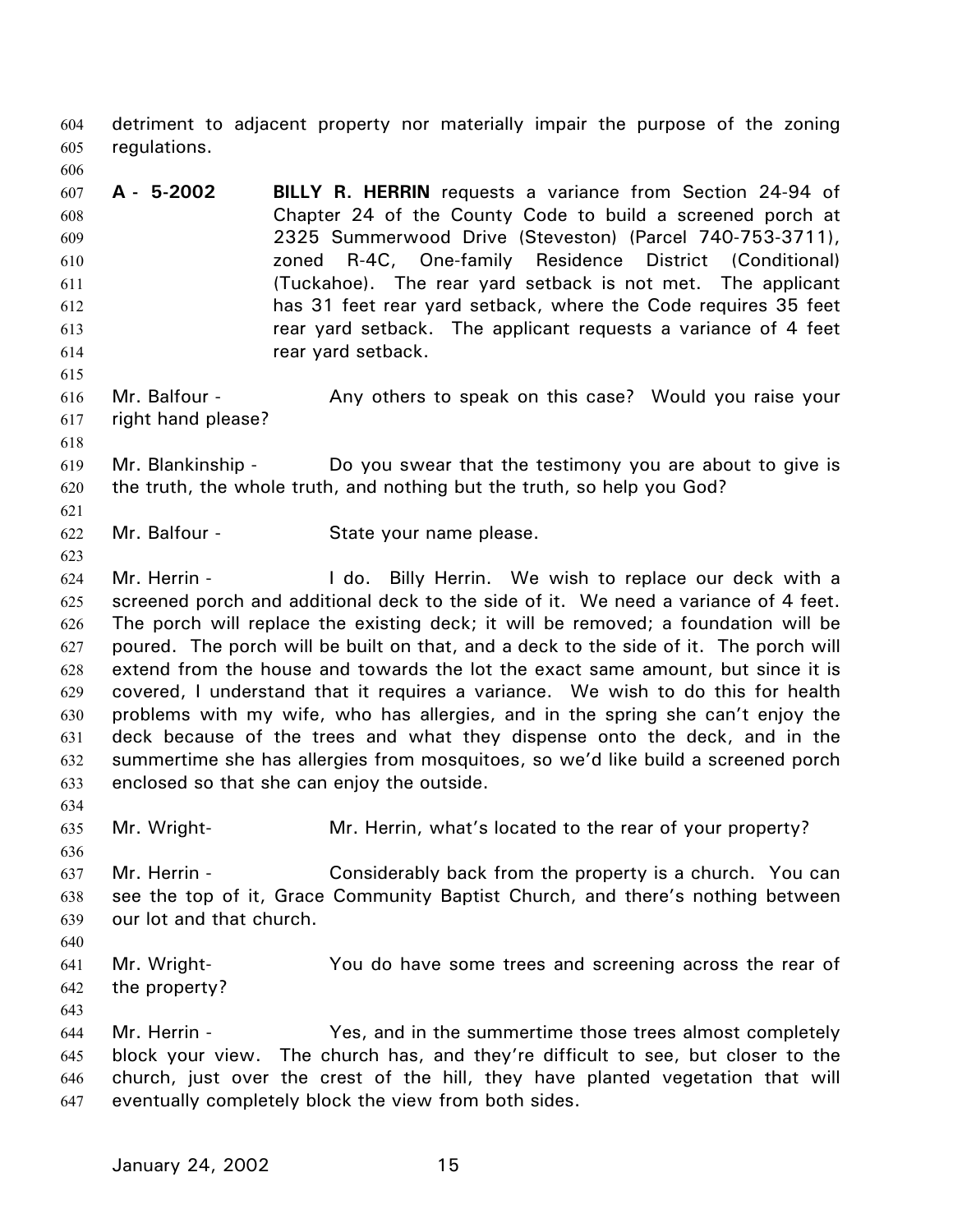648 649 650 651 652 653 654 655 656 657 658 659 660 661 662 663 664 665 666 667 668 669 670 671 672 673 674 675 676 677 678 679 680 681 682 683 684 685 686 687 688 689 690 691 Mr. Balfour- So you'll still have a deck and a porch, is that what you're saying? Mr. Herrin - The sir. The porch will replace the existing deck, 3 feet wider than the existing deck, and a deck will be built to the side of that, on the north side. The porch will be 19 by 12 feet, and the deck will be 14 by 12. Mr. Balfour - Any other questions by Board members. Apparently not. Thank you sir. Any others to speak on this matter? Anyone else to speak on this case, for or opposition? After an advertised public hearing and on a motion by Mr. Wright, seconded by Mr. McKinney, the Board **granted** application **A-5-2002** for a variance to build a screened porch at 2325 Summerwood Drive (Steveston) (Parcel 740-753-3711). The Board granted the variance subject to the following condition: 1. Only the improvements shown on the plan filed with the application may be constructed pursuant to this approval. No substantial changes or additions to the layout may be made without the approval of the Board of Zoning Appeals. Any additional improvements shall comply with the applicable regulations of the County Code. Affirmative: Balfour, Kirkland, McKinney, Nunnally, Wright  $\sim$  5 Negative: 0 Absent: 0 The Board granted this request, as it found from the evidence presented that, due to the unique circumstances of the subject property, strict application of the County Code would produce undue hardship not generally shared by other properties in the area, and authorizing this variance will neither cause a substantial detriment to adjacent property nor materially impair the purpose of the zoning regulations. Mr. Balfour - Mr. Secretary? **A - 6-2002 TAN-A GROCERY INC.** requests a variance from Sections 24- 96(b)13 and 24-94 of Chapter 24 of the County Code to install a walk-in freezer at 6221 West Broad Street (Parcel 769-741- 5273), zoned B-2C, Business District (Conditional) (Brookland). The number of parking spaces requirement and rear yard setback are not met. The applicant has 35 feet rear yard setback and 57 parking spaces, where the Code requires 40 feet rear yard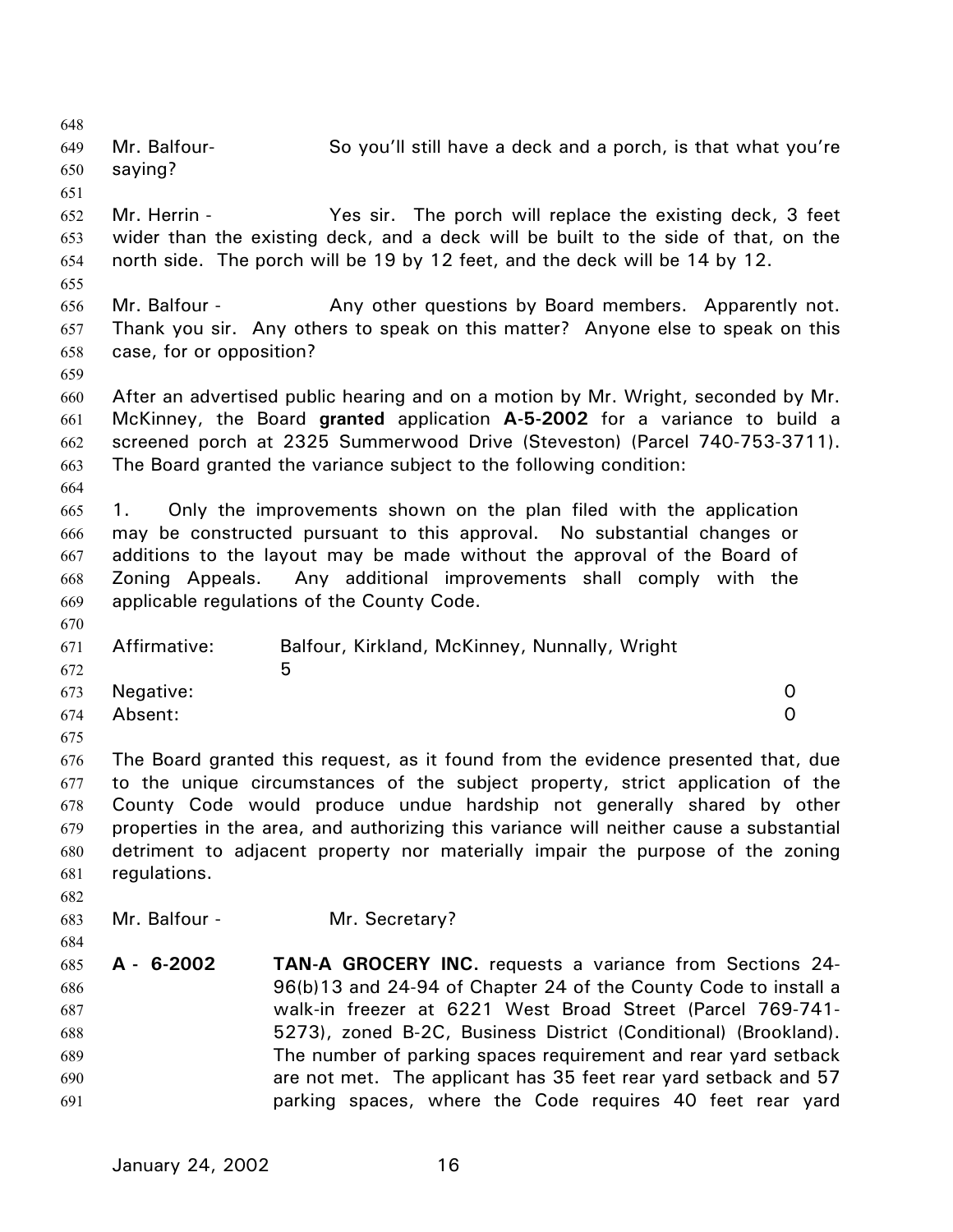setback and 62 parking spaces. The applicant requests a variance of 5 feet rear yard setback and 5 parking spaces. 692 693 694 695 696 697 698 699 700 701 702 703 704 705 706 707 708 709 710 711 712 713 714 715 716 717 718 719 720 721 722 723 724 725 726 727 728 729 730 731 732 733 734 735 Mr. Balfour - **Any others to speak on this matter?** Would you raise your right hand please? Mr. Blankinship - Do you swear that the testimony you are about to give is the truth, the whole truth, and nothing but the truth, so help you God? Mr. Glenn Thomason - I do. Mr. Balfour - Would you state your name please. Mr. Thomason - My name is Glenn Thomason. I'm the architect for Realty Design Group, and I've prepared the floor plans for the proposed addition that you have in your package. What we were trying to accomplish here, actually the building at 6221 West Broad Street used to be the Rite-Aid Pharmacy, and the company closed this store for numerous reasons, I suppose. A local family who owned a grocery store in Henrico County has purchased the building and intends to move their existing business to this location. They are already underway with the architectural interior renovations on the interior side already, and have requested your consideration on adding this freezer and cooler to the back. The picture that's up on the screen now, in fact, shows a picture of the existing drive-in lane that Rite-Aid had constructed on the rear of this store. We propose to take down the little canopy that covers their drive-thru window, demolish the drivein window itself, and the cooler will be built in this vicinity where the drive-thru lane was, so we're not encroaching on or modifying the fire lane which exists at the back of the building. The traffic flow as it exists now will be maintained precisely as it is now, and when we build this cooler, if it's permitted, we have included provisions for screening that will go the full height of this freezer. The freezer will be 12 feet high, and the wall will probably be just short of 14 feet high. It will be a brick screen wall with Dryvit, or exterior insulated finish system, whichever you refer to it as, which matches the two materials on the main building. We won't have any entrances into the freezer or cooler from the rear or either of its sides. It will be accessed from the interior, and in conjunction to the addition of this cooler on the back, we've made provisions, while maintaining the same truck loading space that Rite-Aid used, this new cooler will help screen that truck loading area somewhat from the people driving by or people in the parking lot won't be able to see the truck as its parked. Mr. Balfour- Where are you losing the five parking spaces if that was a drive-thru?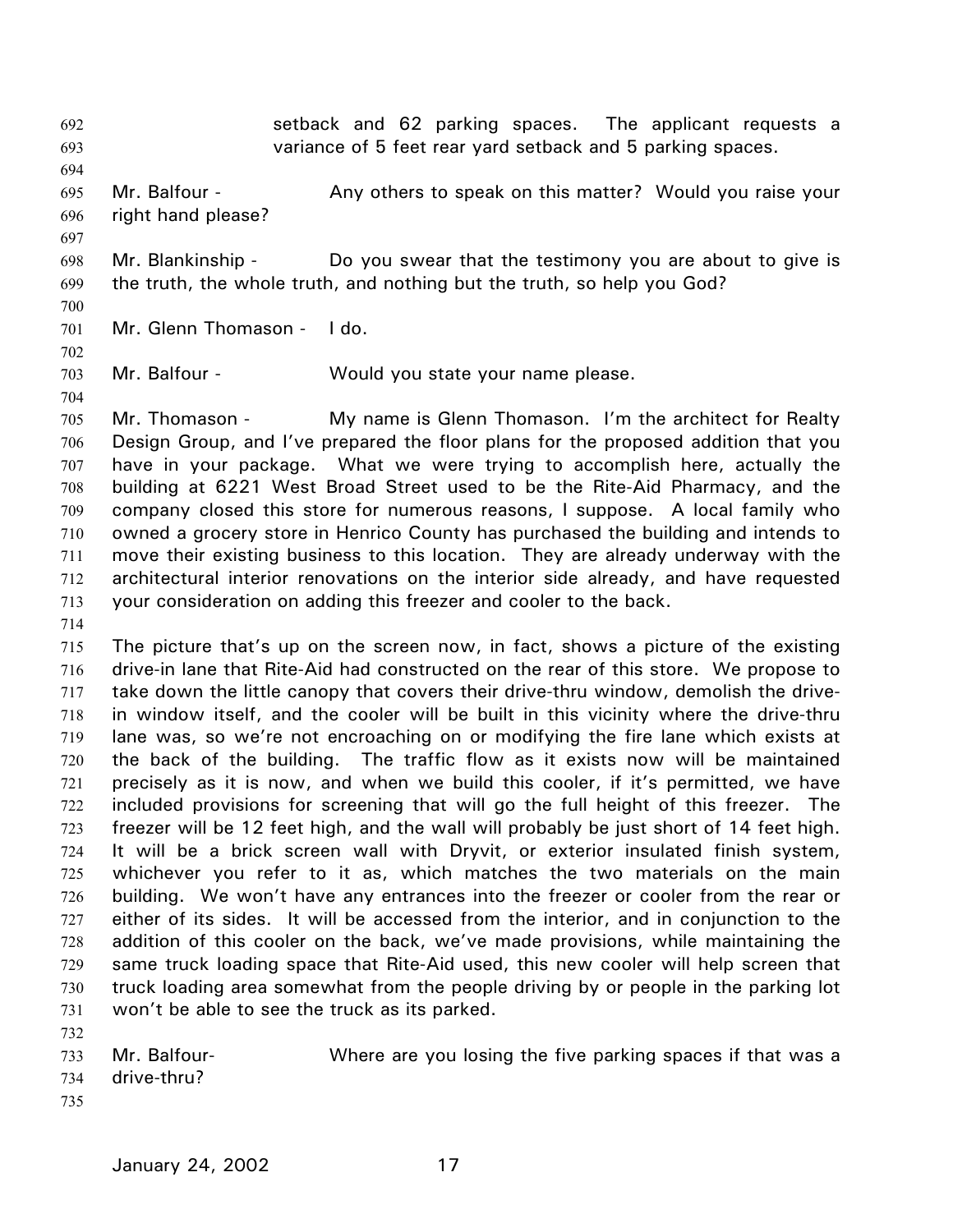Mr. Thomason - The way that came up is, we were told that, it was felt that the addition of the freezer itself, actually calculated, should be added into the square footage of the building, and then the zoning department's parking ratio would necessitate an additional 5 places. 736 737 738 739

- 740
- 741
- 742

Mr. Balfour- **Oh I see, you're not losing any, you're just** ……………

743 744 745 746 747 748 749 750 Mr. Thomason - We're not losing any. We were maxxed out on the site, 100% with parking, actually have exactly the precise amount for the grocery operation, which was done with the Rite Aid building. The variance asks for 5 extra spaces, but we're creating one extra space in conjunction with this expansion of the rear. So we actually only need 4 spaces, but the zoning department just summarized it to put just basically 5. The 5-foot setback that we're encroaching on actually won't be, it's actually using that 5 feet as part of that drive-thru lane that Rite Aid used for stacking their vehicles out there, in the drive-thru.

- 752 Mr. Balfour- The road will stay the same then?
- 753

751

754 755 756 757 758 759 760 761 762 763 764 765 766 Mr. Thomason - The road will stay exactly the same to preserve that fire lane. We're actually encroaching about 4, a little bit more, like 4 feet, 3 inches, but they rounded that to 5 feet, which seems reasonable. The interior of the store, we had considered putting it on the inside, but there were several difficulties to putting it inside. As we excavated for interior piping, underneath the slab of the Rite Aid Pharmacy, we discovered that it was not just a 4-5 inch slab of floor, as we expected, with 4 inches of gravel under it. Turned out that it had the regular 4- 5 inch concrete floor; underneath that was 4 inches of gravel; under that was 2 inches of asphalt from the former operations of Westwood Shopping Center. Under the 2 inches of asphalt, they found another 4-inch concrete slab, which apparently was covering some old gasoline or oil tanks that were in the vicinity before, and under that was 18 inches of gravel fill, so we have a total of nearly 26 inches of solid material.

767

768 Mr. Blankinship- Does that floor sag at all there?

769

770 771 772 773 774 775 776 Mr. Thomason - If it does, it's very solid. We anticipated hand-digging everything in there, but to do the cooler on the inside, we'd have to bring in heavyduty equipment, and it would really create quite a bit of damage in terms of the dust and dirt blowing into the duct work and above the ceilings, and we did have a grocery store coming in there. We didn't want to have to risk having every crevice and cranny in the building covered with numerous kinds of dust and debris from this soil being removed from the inside.

777

778 779 Mr. Balfour- That would really fool the archeologists 300 years from now when they tried to dig in that area.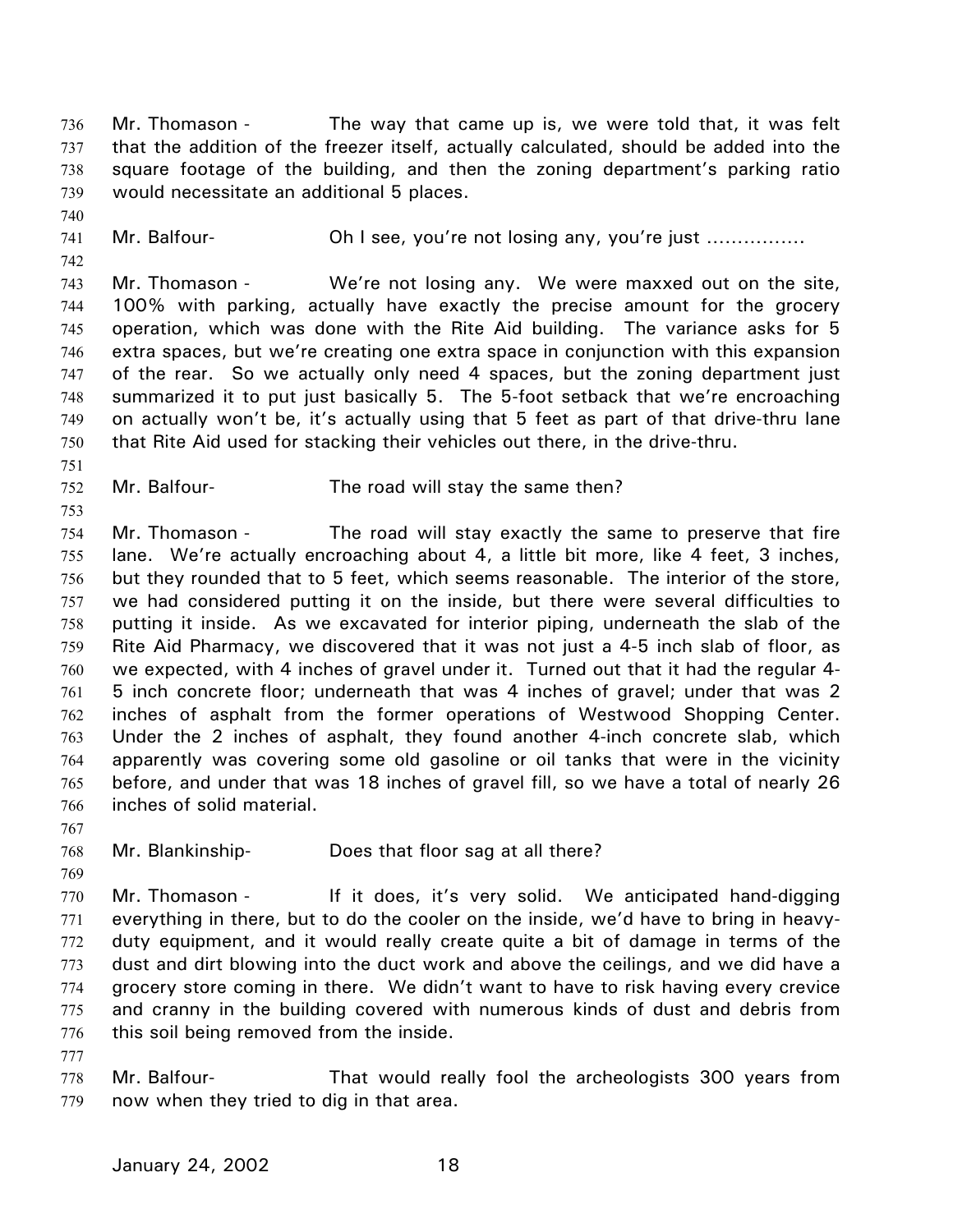781 782 783 Mr. Thomason - We didn't find any Indian bones under here this time, but we might hit them when we dig the cooler in back. We'll come back then and ask for another variance then.

785 786 Mr. McKinney- Mr. Thomason, what would you do if this request is denied?

787

784

780

788 789 790 791 792 793 794 795 796 797 798 799 800 Mr. Thomason - I'll tell you, we're at the point, we would have to go and put this inside if it was denied. It would be extremely difficult, in my opinion as an architect, to get it inside. Another factor that came into play is the grocery operation that's moving into this store is a smaller business at present time in Henrico, and they were (*coughing; unintelligible)* business five times larger than they are now, and our preliminary calculations in purchasing the building through the accountant's studies and all, I sense that our mortgage payment, in comparison, would go from about \$2,000 a month, to over \$10,000 a month, for this operation. We would need to increase our sales by a significant amount, which would be at least 5 times of what they do now in business. That was another secondary reason why we didn't want to put the cooler inside, because it would force us to have less stock room and possibly reduce our retail sales area.

801 Mr. McKinney - How many square feet are in the existing building now?

803 Mr. Thomason - About 11,000 square feet.

- 805 Mr. McKinney - Is it going to be a sit-down restaurant?
- 806 807 808 Mr. Thomason - Well, no, it's a grocery, and there will not be any food service.
- 810 811 Mr. McKinney - Well I think where they operate now, they have some people who come in and eat there.
- 812

809

802

804

813 814 815 816 817 Mr. Thomason - No, their current operation is at Horsepen Road, and it's called the Tan A Grocery. They do not have any eating or food preparation on site. There may be some other groceries in that area behind there, that might have some sit-down areas in there, but their operation, in fact for this grocery, doesn't have any provisions for sit-down eating at all.

818

820

819 Mr. McKinney - Where are the condensing units going for this freezer.

821 822 823 Mr. Thomason - Initially we had planned those condensing units to go, as you can see on one of the floor plans that's attached here, the rear blow-up of the building had a screened-in wall area that's fronting on Morningside Drive, which is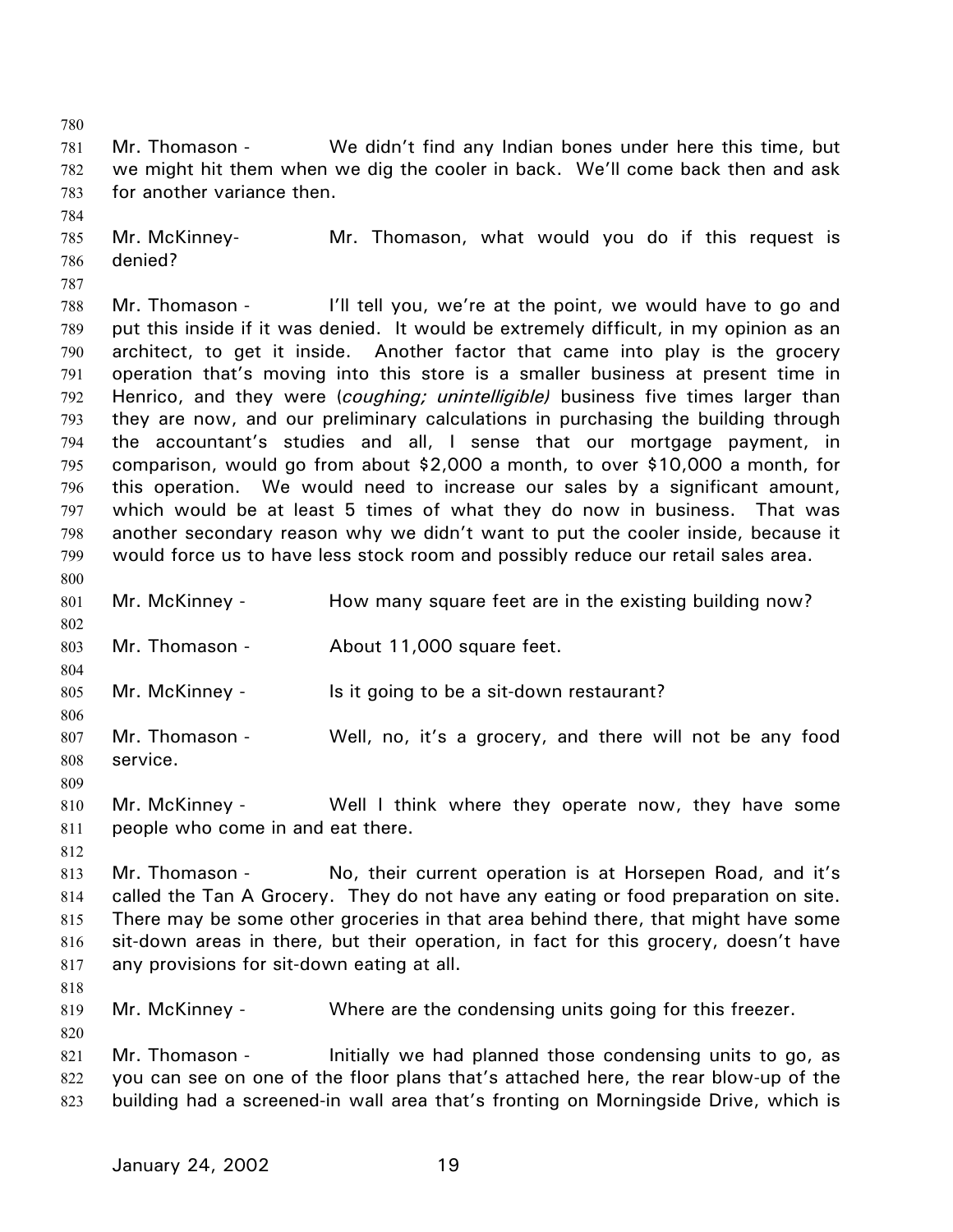the back corner of that building, and we have abandoned that. I think he's got the cursor on it now. We are going to put all of the units on top of the existing building; we've just completed the structural engineering evaluation, and they'll all be set back from the side of the building a minimum of 10 feet so they won't be visible from the road. I think for the walk-in freezer itself, it hasn't been determined if we'll put the units on top of the proposed freezer itself, or on top of the roof again, of the main building, but we intend to have all the condensers concealed behind the screened wall we're building as well, so they don't be visible from the street. 824 825 826 827 828 829 830 831 832

- 834 835 836 Mr. McKinney - Are you telling us that you've got 4 inches of concrete and all this fill of 26 inches. To run this freezer, why do you have to get underneath the floor?
- 837

833

838 839 840 841 842 843 844 845 Mr. Thomason - You have to have actually a typical freezer construction the way they normally do them and all, and this is the way we were designing it, for the outside here. They create a concrete sandwich, basically, a 4-inch slab of concrete, reinforced, that sits on gravel, and then you add in a 4-inch layer of rigid insulation, and then on top of the rigid insulation, you put in 4 inches of concrete again, so it makes a 12-inch insulated sandwich, and that needs to be flush with the interior floor of the grocery, so we don't have to ramp up into the cooler for this new cooler, if it were put inside.

846

850

855

- 847 848 849 Mr. McKinney - The reason I asked is because I've seen freezers attached, walk-in freezers to the rear of buildings, that sat basically on grade. I've put a couple of them in, and they sat right on grade.
- 851 852 853 854 Mr. Thomason - They appear to be on grade. The details we've gotten from the refrigeration people that we have, were a 4-inch slab, 4-inch insulation, and 4-inch concrete. I suppose there may be an alternative to the design of the bottom.
- 856 Mr. McKinney - I didn't know if this was something special.
- 857 858 859 860 861 862 863 Mr. Thomason - Nothing special; that's all the detail on this one, but we do have a good buffer in terms of the residential area that's located right behind the Rite Aid. We've got a, forget the exact dimension of it, but it's probably 20 or more feet wide buffer of Leyland cypresses, and we've got about 30 Leyland cypresses in there that range from 15 feet, almost to 18, 19 feet high, very solid buffer, and of course we would be maintaining that.
	- 864
	- 865 866 867 Mr. Kirkland - So you're saying that if we could put it on the outside, you still would do all this excavation, and the only difference is if you run into all the other items, that the dust won't be inside the store; it'll be outside.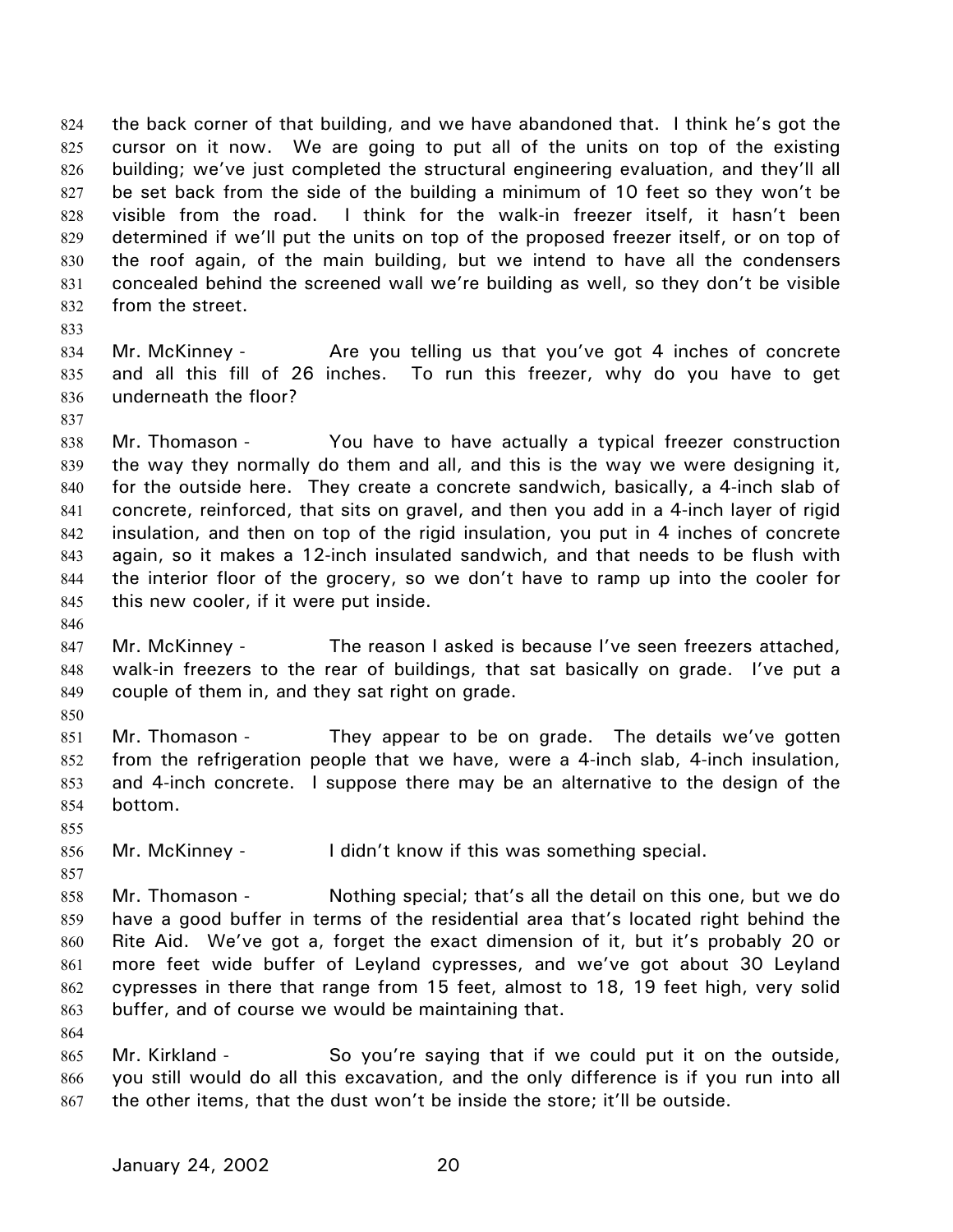868 869 870 871 872 873 874 875 876 877 878 879 880 881 882 883 884 885 886 887 888 889 890 891 892 893 894 895 896 897 898 899 900 901 902 903 904 905 906 907 908 909 910 911 Mr. Thomason - And relocating some utilities that are inside, under the floor slab, that were part of some plumbing systems that were interior on the building that will have to be relocated as well. Mr. Kirkland - The loading zone that's on Morningside, are you going to box that out? Mr. Thomason - We propose to just leave that loading door just the way it is now and operate with that existing door, so that when trucks park, they'll be able to use the same parking zone as Rite Aid used and the same loading dock door. Mr. Kirkland - I noticed when I was over there, there's a wrecker service across the street, and there were wreckers all the way lined up and down Morningside Drive. I just wondered how that's going to interfere with your business. I was over there Sunday; they were all the way up and down. Mr. Thomason - I'm wondering the same thing myself, because they did have quite a few trucks parked on the street, and I was wondering. We were going to inquire into that, because we're trying to park our vehicles off-street on our site, and their vehicles would be a problem for us, since they're not parking on their site. Mr. McKinney - They're getting ready to move. Another question. Are you going to have a dumpster? Mr. Thomason - The dumpster exists behind the pharmacy now, there is a dumpster located basically between the pharmacy building and the 7 shops that exist there now, and it's already screened in. It's a screened in, wooded closure that will hold 8 to 10 cubic yards that we will be using. Mr. McKinney - Is that what we see in this picture? And you will have no outside storage? Mr. Thomason - No outside storage. Mr. McKinney - Mr. Blankinship, should that be a condition? Mr. Blankinship - I believe it's covered by the regulations. It's B-2 zoning, so it's got a ladder on the outside door. Mr. Balfour - Will the addition of this outside freezer increase the need for additional parking?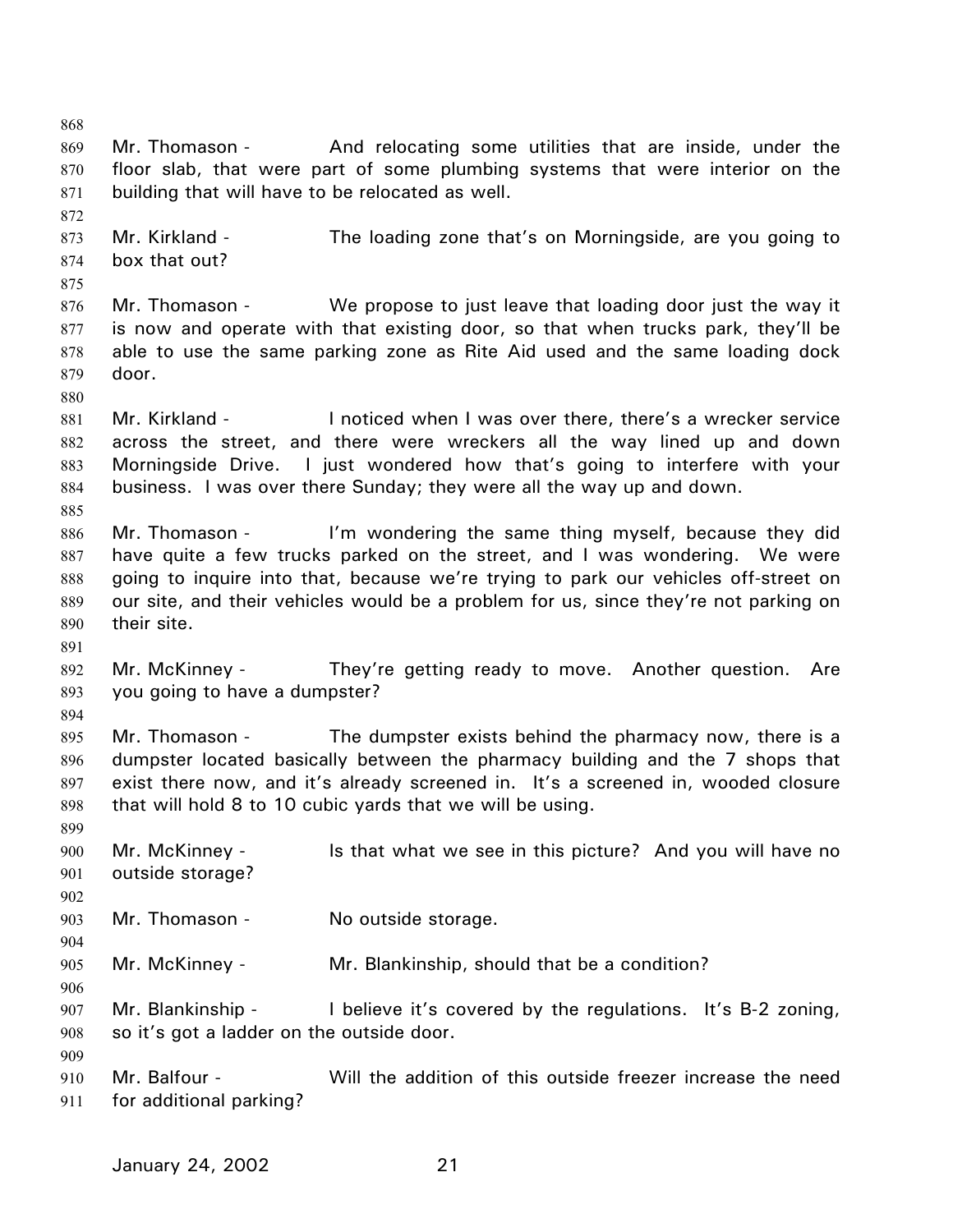913 914 915 916 917 918 919 920 921 922 Mr. Thomason - We didn't think that the cooler itself would enhance the need for parking. Storage is such a critical thing in the grocery operation now and all; we have a fairly low ceiling in there. The interior ceiling's about 12 feet, and we don't have room to stack but about 2 pallets high, whereas most of the new grocery stores in their stockrooms have the ability to go up 3 to 4 pallets high, using the forklift, so we can only stack 2 level high now, so we really don't have much storage room ability, and we didn't want to increase the storage room any larger than it is inside the building. That is, if we put the freezer inside, we're going to have to come up with another almost 800-900 square feet of additional storage. It would be real cramped in there then.

923

912

- 924 925
- Mr. Kirkland What do they do in the existing store now?

926 927 928 929 930 931 932 933 934 935 936 937 938 939 Mr. Thomason - It's packed, very, very solid. They have a small walk-in cooler freezer and actually the fire code department has been very lenient on them about allowing them to stack some boxes in areas that block some of the egress around the building, in terms of walkway width, it's very, very, very packed. It's a serious problem. This store will eliminate that. What this family hopes to do, is to try to bring a little upscale international food market to the area that would appeal to more than just the Asian population, which is mostly in the Horsepen area there now. Mostly just Asian population shops there now, but this one would be more on line of what the international Safeway used to do that was on Cary Street. We're trying to do wide aisles, much wider and cleaner, and all the equipment inside is new. We've reordered. In fact, there was some speculation about using some of the existing equipment that they had. We've decided to not use any of that; we're purchasing all brand new equipment. It's going to be a first class operation.

940

941 942 943 Mr. Kirkland - I'm well aware of the Asian population over there shopping on the weekends. My office is right in there. This might be a big help, to get them over there, so they'd have more parking.

944

952

945 946 947 948 949 950 Mr. Thomason - I'm really impressed. It's sparked a lot of attention in the neighborhood, and Asian families and all are really excited about seeing something like this go in there, and all of a sudden we see people calling and wanting to see if there's spaces for lease in the area now. They want to be in the vicinity and open new businesses now because of this. It's a good thing we got to this building first.

951 Mr. Blankinship - It will be a major draw.

953 954 955 Mr. Balfour - The Any other questions? Anybody else to speak for this matter? Any opposed? Thank you sir.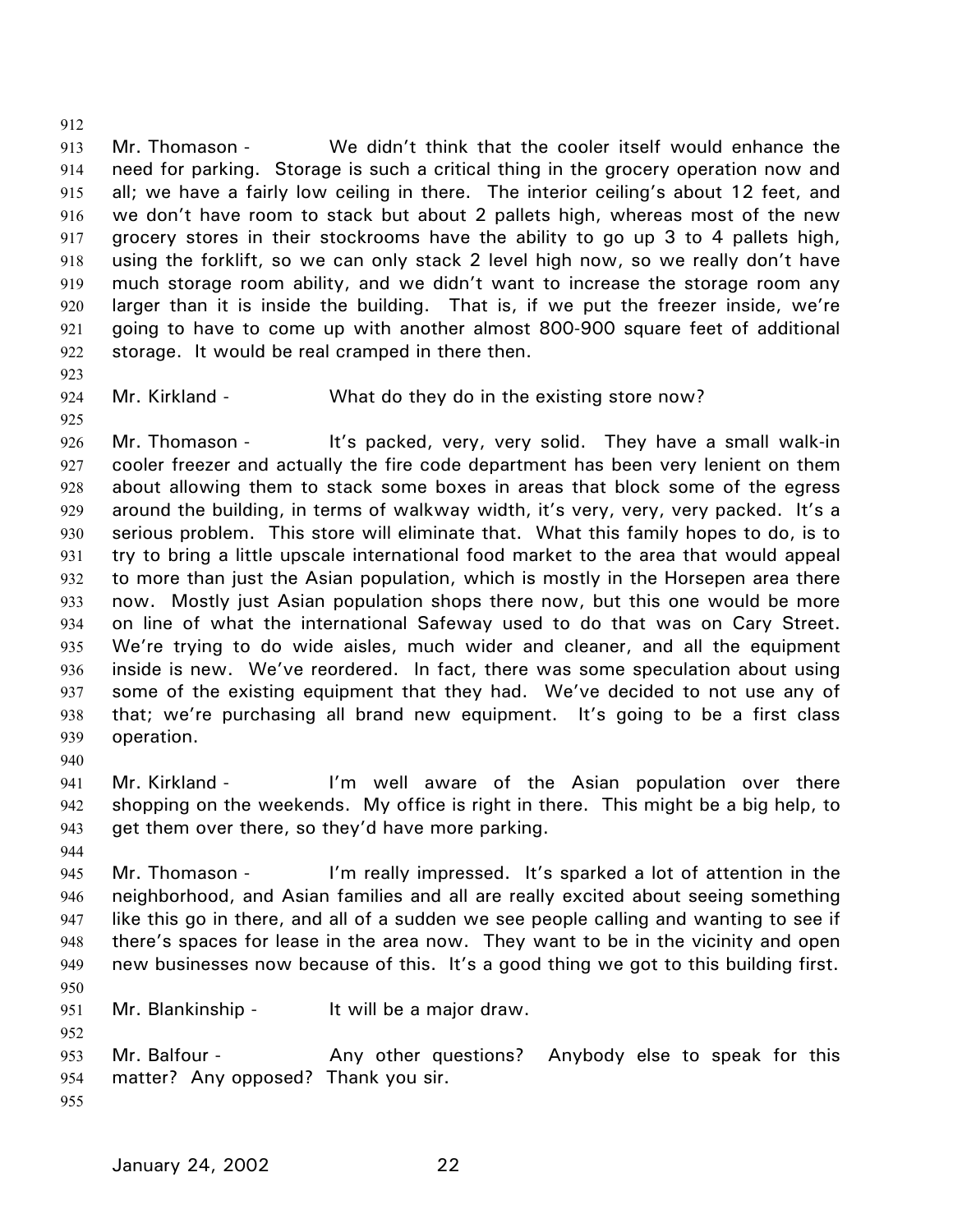in freezer at 6221 West Broad Street (Parcel 769-741-5273). The Board granted the variance subject to the following conditions: 958 959 960 961 962 963 964 965 966 967 968 969 970 971 972 973 974 975 976 977 978 979 980 981 982 983 984 985 986 987 988 989 990 991 1. Only the improvements shown on the plan filed with the application may be constructed pursuant to this approval. No substantial changes or additions to the layout may be made without the approval of the Board of Zoning Appeals. Any additional improvements shall comply with the applicable regulations of the County Code. 2. This approval is subject to all conditions on Plan of Development POD-14-97. 3. The noise generated by the refrigeration equipment shall not exceed 65 dB at the property line of the adjoining residence. Affirmative: Balfour, Kirkland, McKinney, Nunnally, Wright  $\sim$  5 Negative: 0 Absent: 0 The Board granted this request, as it found from the evidence presented that, due to the unique circumstances of the subject property, strict application of the County Code would produce undue hardship not generally shared by other properties in the area, and authorizing this variance will neither cause a substantial detriment to adjacent property nor materially impair the purpose of the zoning regulations. Mr. Balfour - Mr. Secretary. **A - 7-2002 WILLIE LEE JONES, JR.** requests a variance from Sections 24- 95(i)(2)b and (2)a of Chapter 24 of the County Code to build a storage building at 2707 Hungary Road (Parcel 771-758-6778), zoned R-3, One-family Residence District (Fairfield). The accessory structure height limit and accessory structure size limit are not met. The applicant plans to build a storage building

After an advertised public hearing and on a motion by Mr. Balfour, seconded by Mr. McKinney, the Board **granted** application **A-6-2002** for a variance to install a walk-

- 995 996 997 998 permits accessory structures of 960 square feet and 15 feet tall. The applicant requests a variance of 4,032 square feet accessory structure size and 2.67 feet accessory structure height. Mr. Balfour - All who plan to speak on this case, stand up. Would both
- 999 of you raise your right hand please?

992 993 994

956 957

4,992 square feet in area and 17.67 feet tall, where the Code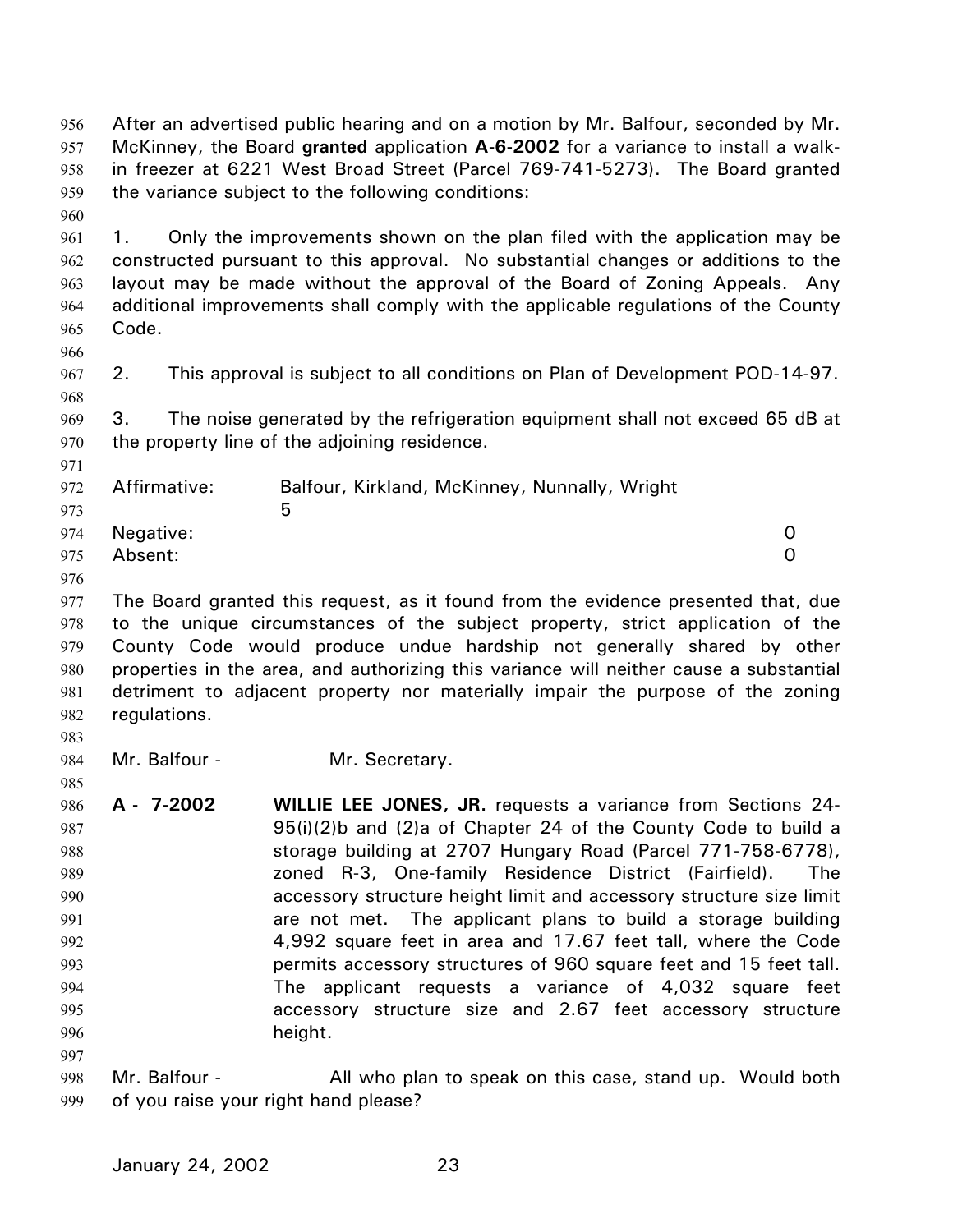1000

1001 1002 Mr. Blankinship - Do you swear that the testimony you are about to give is the truth, the whole truth, and nothing but the truth, so help you God?

1003 1004

1005

Mr. Balfour - Would you state your name.

1006 1007 1008 1009 1010 1011 1012 1013 1014 1015 1016 1017 1018 1019 1020 1021 1022 1023 1024 1025 1026 1027 1028 1029 1030 1031 1032 1033 1034 1035 1036 1037 1038 1039 1040 1041 1042 1043 Mr. Jones Jr. - The do. Willie L. Jones, Jr. I've lived in this area up until 1946. I was born and raised on my father's home right on Hungary Road. I purchased this property from Mr. A. Harvey's estate, possibly about 1942 or '43, and I farmed that land until I came out of service, in which time I bought some property in Short Pump. After a few years of traveling up and down that distance, it became a necessity that I stop farming that land, because I was going to be run over by automobiles, coming up and down Hungary Road from Short Pump. I abandoned the farming operation and let it grow up. Recently, a few years ago, I tried to sell the property, but ran into conflict with the zoning, which claimed that it had wetland on it and it was not feasible to go in there and build. In walking over the property recently, I found that, at the backside of the property, there is a branch that goes down through there, which is a dry weather branch. The only time we have any water in the creek back in there was when they had heavy rain. But I found the other day when I was walking over the property, that they're draining the property behind me, which was the old Laurel Wood Preserving Plant, is coming down for the creek down there, and we've got really a gully-washer down in there now from the depth that the water's been washed out now. What we're asking to do now, being that my property at Short Pump, the Wilton Development has bought all the property around my 10 acres I had up there, and I am almost forced out of there because I do not want to be in there with people running all over my property. We have been over property in Louisa, Hanover, Goochland, and Henrico, trying to find property. I'm a widower person, being my wife passed away 2 years ago. I have had by-pass on 2 occasions, and I do not feel that I can get too far away from the medical attention that I might need in future years, being by myself. What we've asked for now is a variance in order to build a storage building on the back side of a 3.89 acres that's on here, in order to store antique fire equipment that was previously owned by Henrico County, which my son has restored and uses in parades and picnics and such things. I also have owned 4 antique tractors that I have restored and use those up in Rockville at the Antique Days up there. The building we plan on putting up is roughly 105 feet by 48 feet for storage of this antique equipment. Roughly, it will probably be back off Hungary Road 280-285 feet. I intend to build a home on the front part of the property, which will be in front of the buildings. I'll have probably 50 feet, at least, from the boundary line to my west or north limit, and then the other property will probably be 150 feet over there. Many years ago this property was the watering point for horses. The well is still there, but it's been covered over; they used to have a trough out there on the old dirt road, and horses used to come up and down there, and I remember that, that they would water the horses out there on Hungary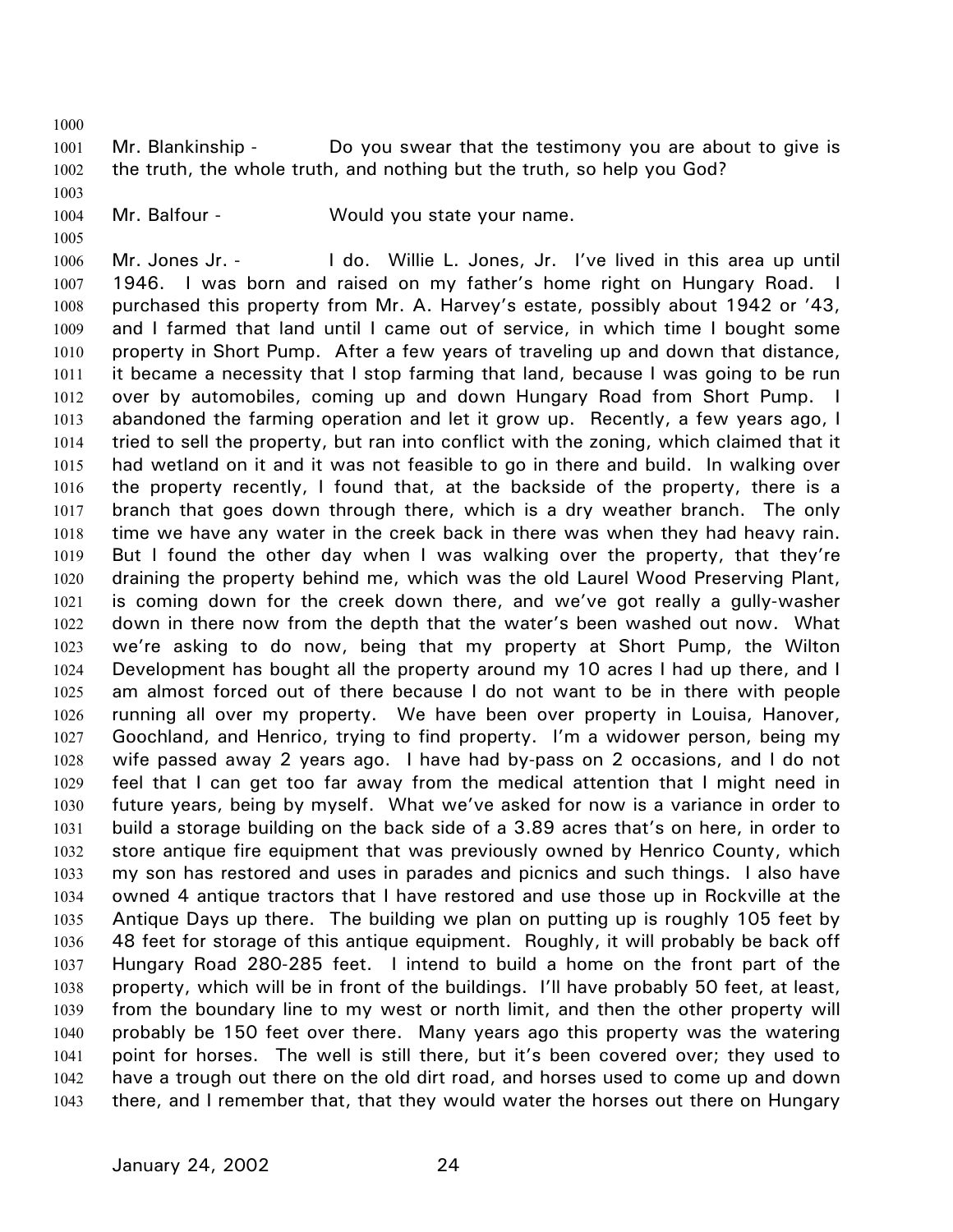Road at that time. I have had no opposition from the neighbors on erecting these buildings, and I hope it will be your decision to grant us permission to build there. I do want to say that Mr. Lehmann has been very helpful in helping us prepare this paper for you. 1044 1045 1046 1047 1048 1049 1050 1051 1052 1053 1054 1055 1056 1057 1058 1059 1060 1061 1062 1063 1064 1065 1066 1067 1068 1069 1070 1071 1072 1073 1074 1075 1076 1077 1078 1079 1080 1081 1082 1083 1084 1085 1086 1087 Mr. Balfour - Thank you sir. Any questions? Mr. Kirkland - What is the height of this building? Mr. Jones Jr.- Seventeen feet, 5 inches. Mr. Kirkland - Will that be seen from Hungary Road? Is it over the house you're going to build? Is it taller than the house? Mr. Jones Jr.- The land slopes back into the back there, so the slope into the backside there, so it possibly could be seen from Hungary Road. I don't say it will not be, but it will be 285 feet, the house and trees between it, which the contractor says will have to have a place 10 feet cleared all the way around the building for them to erect the building there. Mr. Wright- Is the lot fully wooded? Mr. Jones Jr.- Yes. It's grown up, it's got some pines. I was in it the other day, looking at it with the possibility of going in and cutting out some of the brush underneath there. The property, at the back side of it, the weevils went through the pines and just about killed out all the pines in there. Many of them fell all over and everything out back in the back in there. Mr. Kirkland - You stated there's some wetlands on the property. Has a wetlands study been done or anything like that, to make sure that your building isn't involved in that area? Mr. Jones Jr.- There's no wetland up at this part. In the back, approximately 4 acres back in there, in May, the engineers went back in there and said it was wetland, and also, Neil Farmer wrote it up as a flood plain, and I've had the County to go in there for tax purposes, and they claim it is not a flood plain in it. Many years ago when they built the Laurel Lake, water used to flow through our property, but when they built Laurel Lake they put an abutment across there and turned the water into Laurel Lake, and therefore, we had to start to watering the cattle from the well at home. That is a dry branching hole in the back, but it is classified as wetland back in there, back behind this part. Mr. Wright- What is the size of the entire parcel that you're talking about here?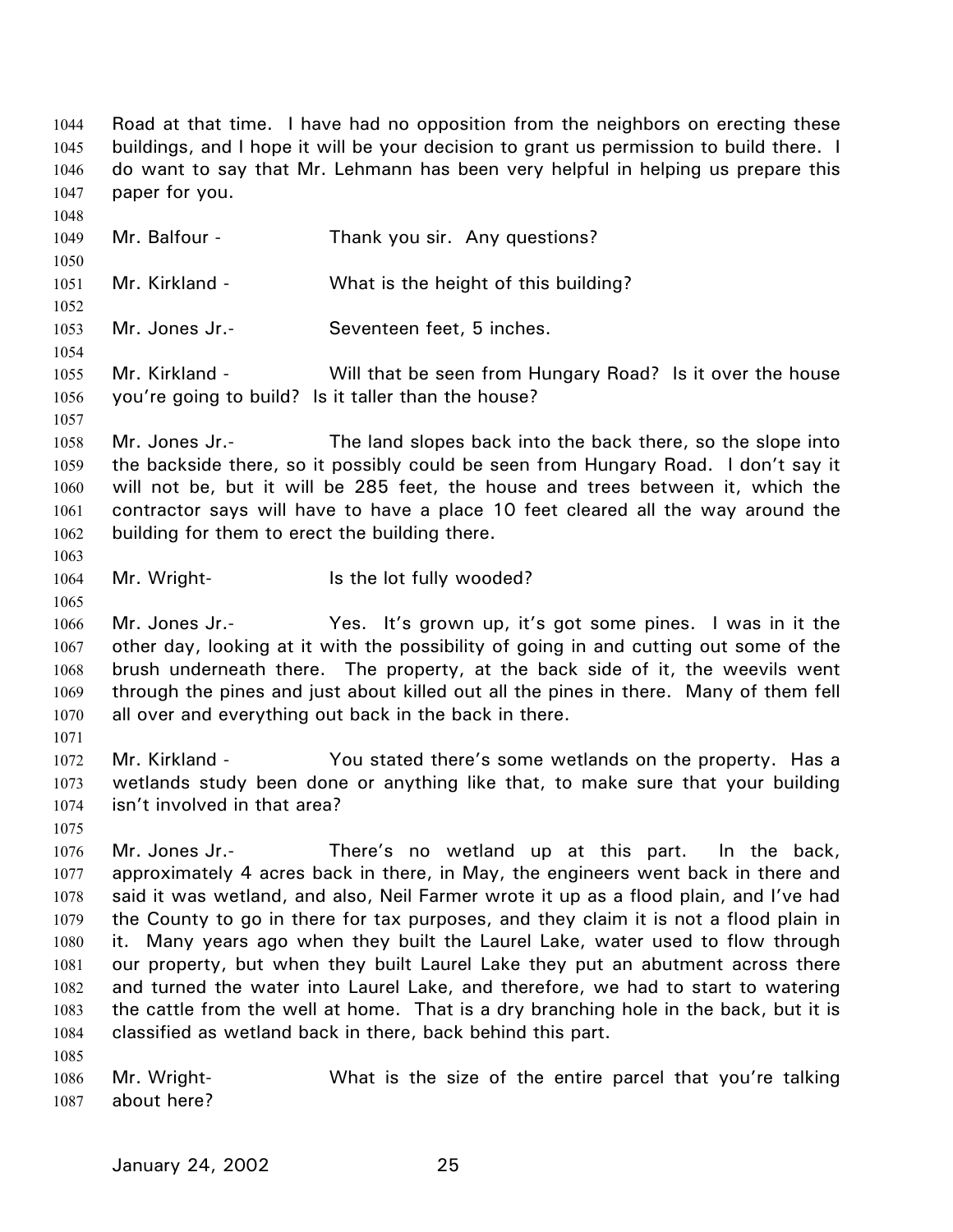| No, it's 7 and a third acres, I believe, in the whole thing.<br>You said something about 4 acres in addition, so you've<br>Well that was in the backside of this property here, back<br>the 4 acres behind where this building would be, but it narrows into a narrow |
|-----------------------------------------------------------------------------------------------------------------------------------------------------------------------------------------------------------------------------------------------------------------------|
|                                                                                                                                                                                                                                                                       |
|                                                                                                                                                                                                                                                                       |
|                                                                                                                                                                                                                                                                       |
|                                                                                                                                                                                                                                                                       |
|                                                                                                                                                                                                                                                                       |
|                                                                                                                                                                                                                                                                       |
|                                                                                                                                                                                                                                                                       |
|                                                                                                                                                                                                                                                                       |
|                                                                                                                                                                                                                                                                       |
|                                                                                                                                                                                                                                                                       |
|                                                                                                                                                                                                                                                                       |
| So you've owned lots 15 and 16 as stated on our plat, is                                                                                                                                                                                                              |
|                                                                                                                                                                                                                                                                       |
|                                                                                                                                                                                                                                                                       |
|                                                                                                                                                                                                                                                                       |
|                                                                                                                                                                                                                                                                       |
|                                                                                                                                                                                                                                                                       |
|                                                                                                                                                                                                                                                                       |
| The restored tractors would probably be about 5 feet. I<br>have a diesel tractor that will probably go about 7 feet. That's a farm tractor that                                                                                                                       |
|                                                                                                                                                                                                                                                                       |
|                                                                                                                                                                                                                                                                       |
| Well what's the necessity of having such a ceiling height                                                                                                                                                                                                             |
|                                                                                                                                                                                                                                                                       |
|                                                                                                                                                                                                                                                                       |
|                                                                                                                                                                                                                                                                       |
|                                                                                                                                                                                                                                                                       |
|                                                                                                                                                                                                                                                                       |
|                                                                                                                                                                                                                                                                       |
|                                                                                                                                                                                                                                                                       |
|                                                                                                                                                                                                                                                                       |
|                                                                                                                                                                                                                                                                       |
|                                                                                                                                                                                                                                                                       |
| Yes sir. The property is 3 parcels. We tried asking the                                                                                                                                                                                                               |
| question about why it's not considered 1, when Mr. Lehmann and I talked, and I                                                                                                                                                                                        |
| think I talked to Mr. Blankinship as well. The first property that you see up there is                                                                                                                                                                                |
|                                                                                                                                                                                                                                                                       |
| one parcel, the County zoning or permits consider only that one parcel; they don't                                                                                                                                                                                    |
| consider the other 2 parcels. My understanding of that reasoning is, if we ever                                                                                                                                                                                       |
| wanted to develop, or if somebody wanted to buy that piece of property and put a<br>house on it, they don't consider them all as one. I know he's the only owner, but                                                                                                 |
|                                                                                                                                                                                                                                                                       |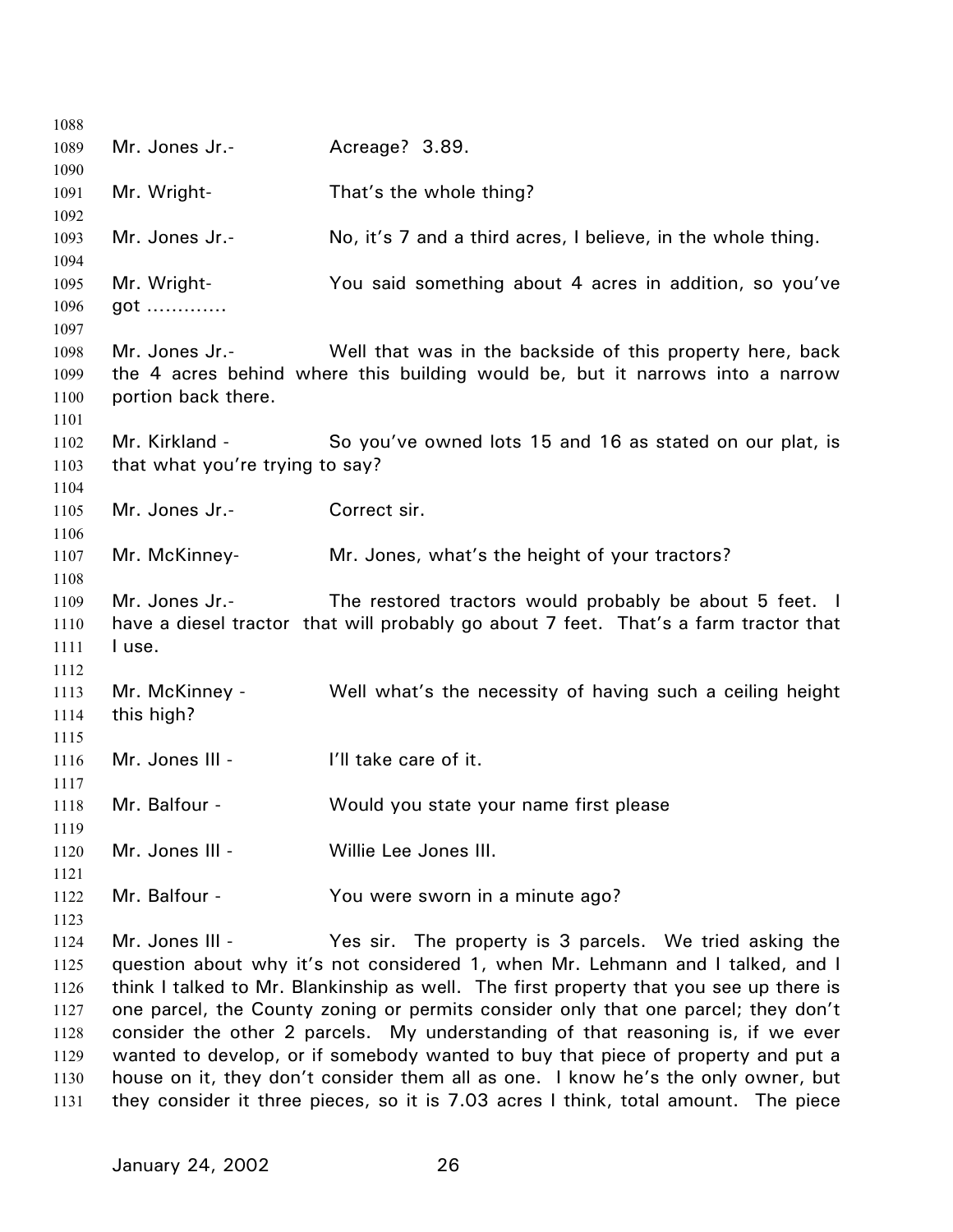that is in question is 3.-some acres; I'm not sure of the exact amount. To your question about the height problem, one of the first vehicles I acquired was a Henrico County HazMat vehicle. If you remember, the firefighters purchased this vehicle themselves, and it was the first HazMat piece. This thing stands, and I don't know if you want a picture of it up there or over here; this thing stands, as you can see, all three of the other vehicles are about 10 feet tall. The height restriction for the hazmatt is 11 feet, 2, I believe, tall from ground level to the top of the truck. Because of that we have to have a 12-foot door to get the truck in the building. Because of that, because of the pitch, in one of your drawings it shows the pitch will require the top height, I think, to be 17 foot 5 inches, I believe, and that would be the reasoning why. These are some of the other pictures of the trucks. These are the smaller trucks that I own. This one served at Station 11 and Station 5 in Henrico County. These are smaller trucks, but the HazMat truck, being the very first HazMat unit Henrico ever had, it has some historical significance to it. I've been in discussions with battalion chiefs now, that they're looking to either start using this truck again, on a need-by-need basis, not this one I'm sorry, the hazmatt truck itself, for rehab on a large-scale fire that they could come and borrow my truck, or either I could bring it to them and let them use it, on a need-by-need basis. It's doubtful that will happen; Henrico is looking to purchase a new rehab truck for them. But that's the reasoning on the height problem. 1132 1133 1134 1135 1136 1137 1138 1139 1140 1141 1142 1143 1144 1145 1146 1147 1148 1149 1150 1151 1152 1153

- 1154 1155 1156 Mr. Balfour- Does Russell Avenue come up to that property? I notice on our vicinity map it says Wakefield Road next to Mayfair, and your plan shows Russel Avenue. Am I correct that they're the same, name change?
- 1158 1159 Mr. Jones Jr. - Russell Avenue never was put through. It's all grown up; it's a piece of property back in there.
- 1160 1161 1162 Mr. McKinney- Mr. Jones III, you're telling us about the height. You don't have to put an A-roof on this building.
	- 1164 Mr. Jones III - Yes sir.
- 1166 Mr. McKinney- You don't have to put an A-roof on this building.
- 1168 Mr. Jones III - Ch I do not?
- 1170 1171 1172 Mr. McKinney - You could put a fat, one-half or one-to-twelve fat roof, or standing clean roof on it, and you would not have to worry about this as far as the height is concerned.
- 1174 Mr. Jones III - I was told that it had to be a 4-12 pitch.
- 1175

1173

1157

1163

1165

1167

1169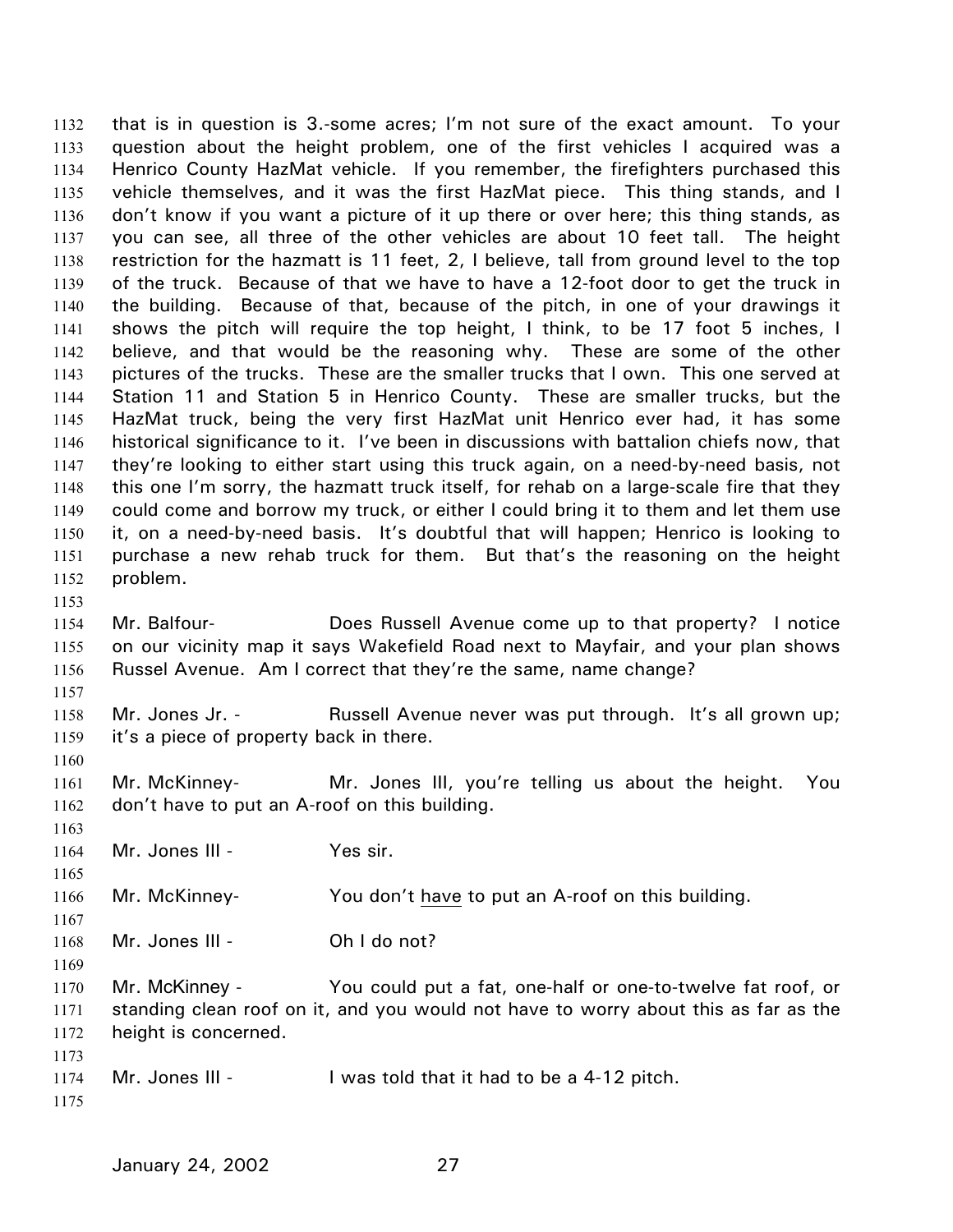1176 Mr. McKinney - Who told you it had to be a 4-12? 1177 1178 1179 1180 1181 1182 1183 1184 1185 1186 1187 1188 1189 1190 1191 1192 1193 1194 1195 1196 1197 1198 1199 1200 1201 1202 1203 1204 1205 1206 1207 1208 1209 1210 1211 1212 1213 1214 1215 1216 1217 1218 1219 Mr. Jones III - Mr. Lehmann, L-e-a-m-a-n ………… Mr. McKinney - Why does it have to be a 4-12; why couldn't it be a builtup slope? Mr. Jones III - The don't know; I'm just going by what I was told sir. Maybe I'm mistaken as to why, but that was what we were told for the load ratio, for the County requirements to be a 4-12. Mr. McKinney - It's a 80-20 load in both the Code and Henrico County, and that could be a flat half or 1-to-12 pitch. Mr. Jones III - That would be fine. We don't have a problem with that. The concern we have also, is that it's being considered a storage building. I was the one who worded it; I called it a storage building. It's storing fire trucks; it's storing tractors. Some people have told me I should have called it a pole barn; some people told me I should have called it a garage. I was concerned that when you see a 4,000+ square foot building called a garage, you're thinking 24-hour operation of maintenance of automobiles and such; that's not happening. This is actually just a building that we're currently, I don't have this building out at Short Pump at my dad's current property, which I think you referred to as the donut hole in this property, that was stopping Wilton from building. The buildings that we have out there, he has a building, and I have a building that we're storing 3 of these trucks in. The first Monday in February I have to go to South Boston; the first ladder truck Henrico County ever had; they're negotiating for me to take it back and bring back. That also would play into the size of this building. These 4 trucks themselves would not take up this full space, obviously. The tractors and his shop to be able to do woodworking in, whatever else, lawnmower storage and all, would be part of this building. Mr. McKinney - Your dad, I presume, who was talking about the wetlands and so forth; this was done on February 8, 1996, by Neil Farmer. Mr. Jones III - The Would that be the letter regarding the possible development? Mr. McKinney - And it's stated by Mr. Glover about zoning this property; well, it's no longer in the Brookland District; it's in the Fairfield District, and it would come under Mr. Thornton now. These units you have now, you keep them where? Mr. Jones III - Short Pump, at Nuckols Road, Shady Grove area, across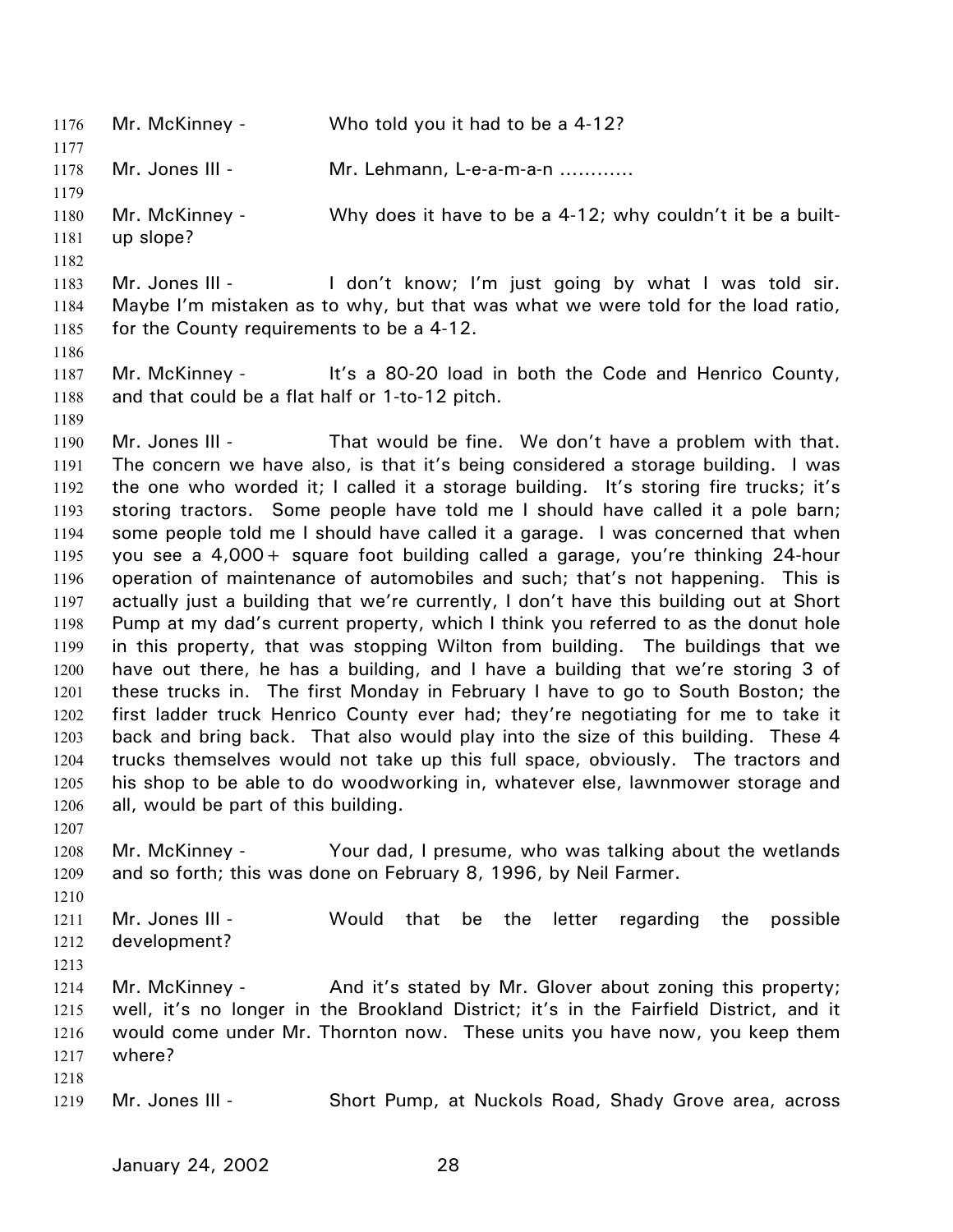1220 from Station 16. 1221 1222 1223 1224 1225 1226 1227 1228 1229 1230 1231 1232 1233 1234 1235 1236 1237 1238 1239 1240 1241 1242 1243 1244 1245 1246 1247 1248 1249 1250 1251 1252 1253 1254 1255 1256 1257 1258 1259 1260 1261 1262 1263 Mr. McKinney - And that's the property they're getting ready to develop? Mr. Jones III - Yes sir, Wilton Properties bought all the farms around us. They came before this Board, I'm assuming, to try to get it developed, and I think you referred to it as the donut hole. My father's property sits right in the middle, and unless they acquired his property, then they would not be able to develop around him. The other problem is, with having other friends and family and neighbors who have had farms with developments built up, he was still operating bailing hay, raising ponies, and such, the fear of children cutting their hands on barbed wire, smoking in the barn, setting the barn on fire, feeding the ponies and horses items and things that you wouldn't want to be feeding them, he felt the need to move. We spent the last year, since he signed the contract, looking in Rockville, Goochland, all over, trying to find something suitable, close enough for him, plus that I could put this facility on. Since he's owned the property since the '40's, it's a family, you know, my grandparents' farm, and my uncle's farm, and operations are all right there beside it. It made sense that at this point, this is where we have to get to. If this variance is approved, then we have the opportunity to build there. But he has to be out by January 2003. Mr. McKinney - When do you restore these vehicles? Mr. Jones III - When? It comes in varying stages, the ones I've acquired, the HazMat and the jeep that I got, which was the last red Fire Chief Henrico had, they were restored by the Paint Shop out at Ridgefield Body and Paint; they did the body work on the jeep. The lettering was done by Decals Unlimited at their facility in Chester. When we're talking restoring, I'm not talking about tearing the whole thing down and putting it back together. Mr. McKinney - What type of work do you do? Mr. Jones III - I own a fire sprinkler supply company. I sell sprinkler materials to the sprinkler contractors. Mr. McKinney - And your hours of operation at the sprinkler supply? Mr. Jones III - That I work at? I work out of my home as a manufacturer's rep agent. Basically, my theory is, whenever the phone rings and somebody needs something, and I answer the phone, then we're in business. Mr. McKinney - So if you get one of these vehicles from the County or wherever, you'd be working on it at night and weekends and so forth?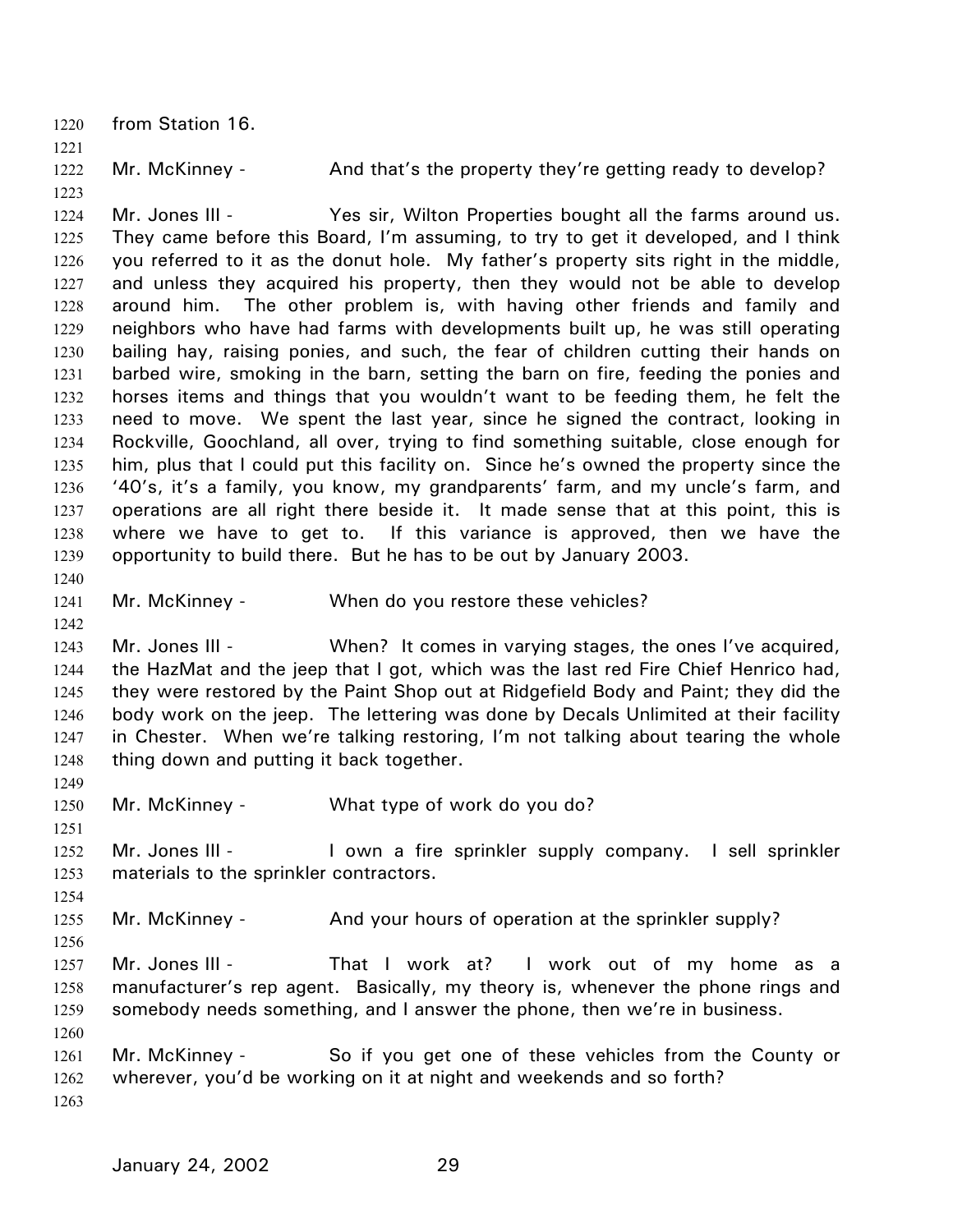Mr. Jones III - The Pretty much. Most of the time, the only thing I've ever done with them is, everything's been done outside of our building. I change the oil, just like people change the oil in the car at their house. The fire truck painting has always been done outside, because I don't have a paint shop, and this is not going to be a paint shop. Any body work, we've never done any body work on any of the vehicles yet. 1264 1265 1266 1267 1268 1269 1270 1271 1272 1273 1274 1275 1276 1277 1278 1279 1280 1281 1282 1283 1284 1285 1286 1287 1288 1289 1290 1291 1292 1293 1294 1295 1296 1297 1298 1299 1300 1301 1302 1303 1304 1305 1306 1307 Mr. McKinney - So what do you really consider this, a museum? Mr. Jones III - No, we carry funerals. A firefighter, fallen firefighters, we carried Chief Finnigan from the City of Richmond recently. His casket from Laburnum Road all the way out to Westhampton on the back of one of our club trucks. We carry them to shows, parades, birthday parties. A lot of times people will call Henrico Fire asking them to bring a fire truck to a birthday party. Mr. McKinney - Do you charge for this service? Mr. Jones III - No sir. Mr. McKinney - You never charge anything for it? Mr. Jones III - No sir. Now we're given donations from different people, yes, but it goes to the club, which is the Old Dominion Historical Fire Society, totally different entity. I'm an individual member of that group, but we do not charge for the service. I've brought them to Public Safety Day with Henrico County. Several battalion chiefs have asked me to bring equipment to their open houses at their stations and such. Mr. McKinney - Because you're asking for this use right in the middle of an R-3 zoning residential district. Thank you. Mr. Wright- You talked about ponies and farming and bailing hay and all, where is all that going to take place? Mr. Jones III - That was out at the Short Pump facility; my father's not planning on continuing that at this location, no sir. Mr. Jones, II **I'll sell you some ponies if you're interested.** Mr. Kirkland - Let me ask you just one more question. Your father's going to live in the house, but the facility or the building, you're going to use for storage? Mr. Jones III - As well as him; he has his tractors that he's restored.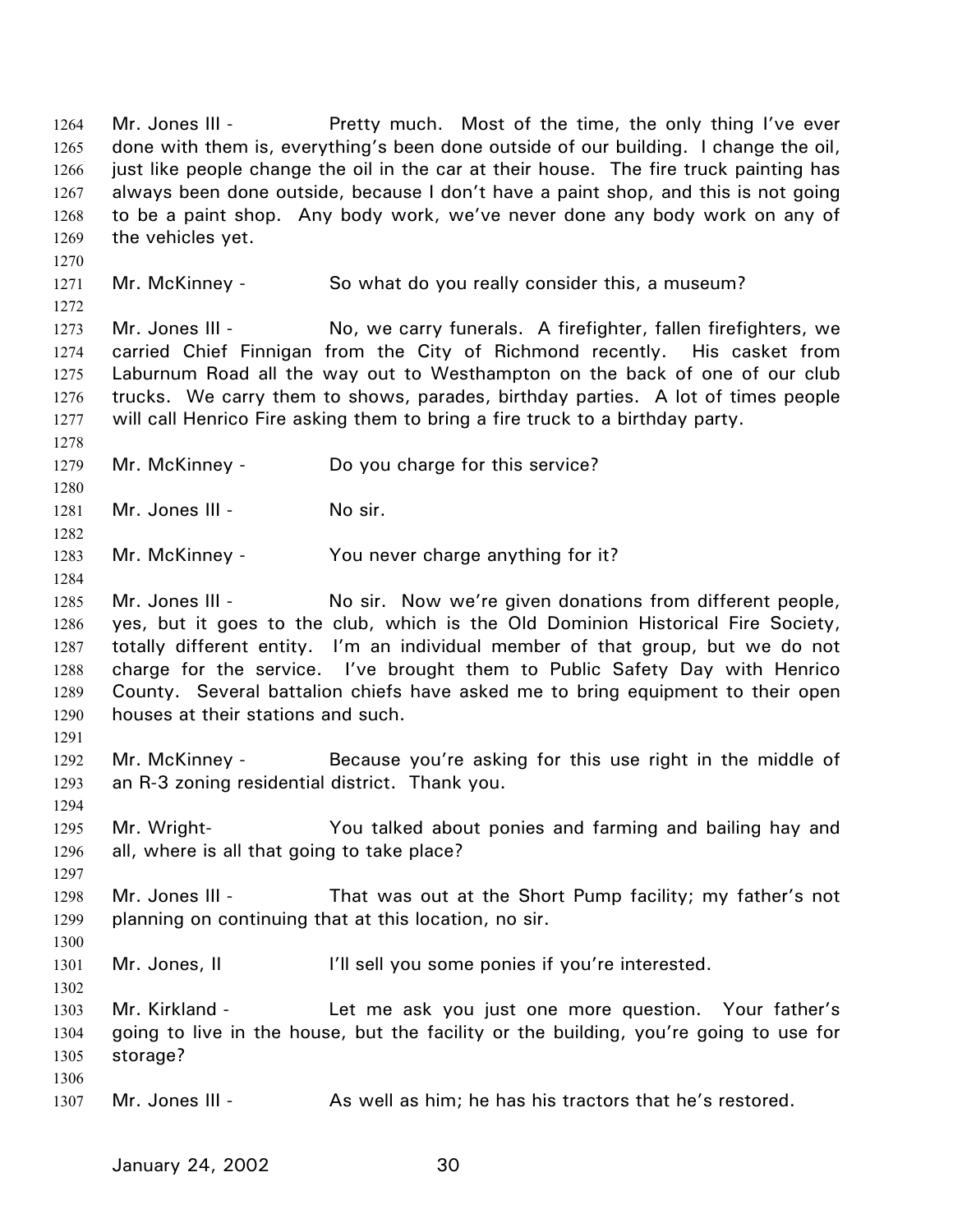1308 1309 1310 1311 1312 1313 1314 1315 1316 1317 1318 1319 1320 1321 1322 1323 1324 1325 1326 1327 1328 1329 1330 1331 1332 1333 1334 1335 1336 1337 1338 1339 1340 1341 1342 1343 1344 1345 1346 1347 1348 1349 1350 1351 Mr. Kirkland - The You're not going to live in the house on those premises? Mr. Jones III - The State of the at 9625 Peppertree Drive, off Gaskins. It's also a consideration, we could probably find an acre of land someplace in the County or someplace and put a building. It's a security factor. Obviously, if the building's out there in the middle of nowhere and nobody's there to watch it. At lease with him at this facility, he lives there, he'll be going down there piddling with his tractors, cutting grass, whatever. Mr. Wright- **Let me ask Mr. Blankinship a question.** Could you explain why they're restricted to 960 square feet for accessory structures on such a large parcel of land? Mr. McKinney - That's a Code requirement. Mr. Wright-<br>
I just want to get this in the record. Mr. Blankinship - The Code requires that accessory buildings be no larger than 30% of the required rear yard area of the lot, not the actual rear yard area, but multiplying the required width by the required rear yard. We've gone back and forth in years past, on whether it should be the other way, but the point is to have a consistent requirement for everybody in the district so that in a residential district you don't get 4,000 square foot accessory buildings popping up without somebody having had a chance to review that and determine on a case-by-case basis whether that's going to fit into the neighborhood. Mr. McKinney - What size lot would that 960 feet be concerned with? Mr. Blankinship - I guess 80 feet wide. Mr. Wright - The Less than an acre? Mr. Blankinship - Oh certainly, a quarter acre. Mr. Wright- **Quarter acre?** So we're comparing this to what would be required for a quarter acre when you've got 10 acres here. Mr. Blankinship - Right. There certainly is a different circumstance here from the property across the street. Mr. Wright- My point is that reduces it. It looks like such a large variance when you ask for a 4,000 square foot variance, but that's almost like comparing apples and oranges.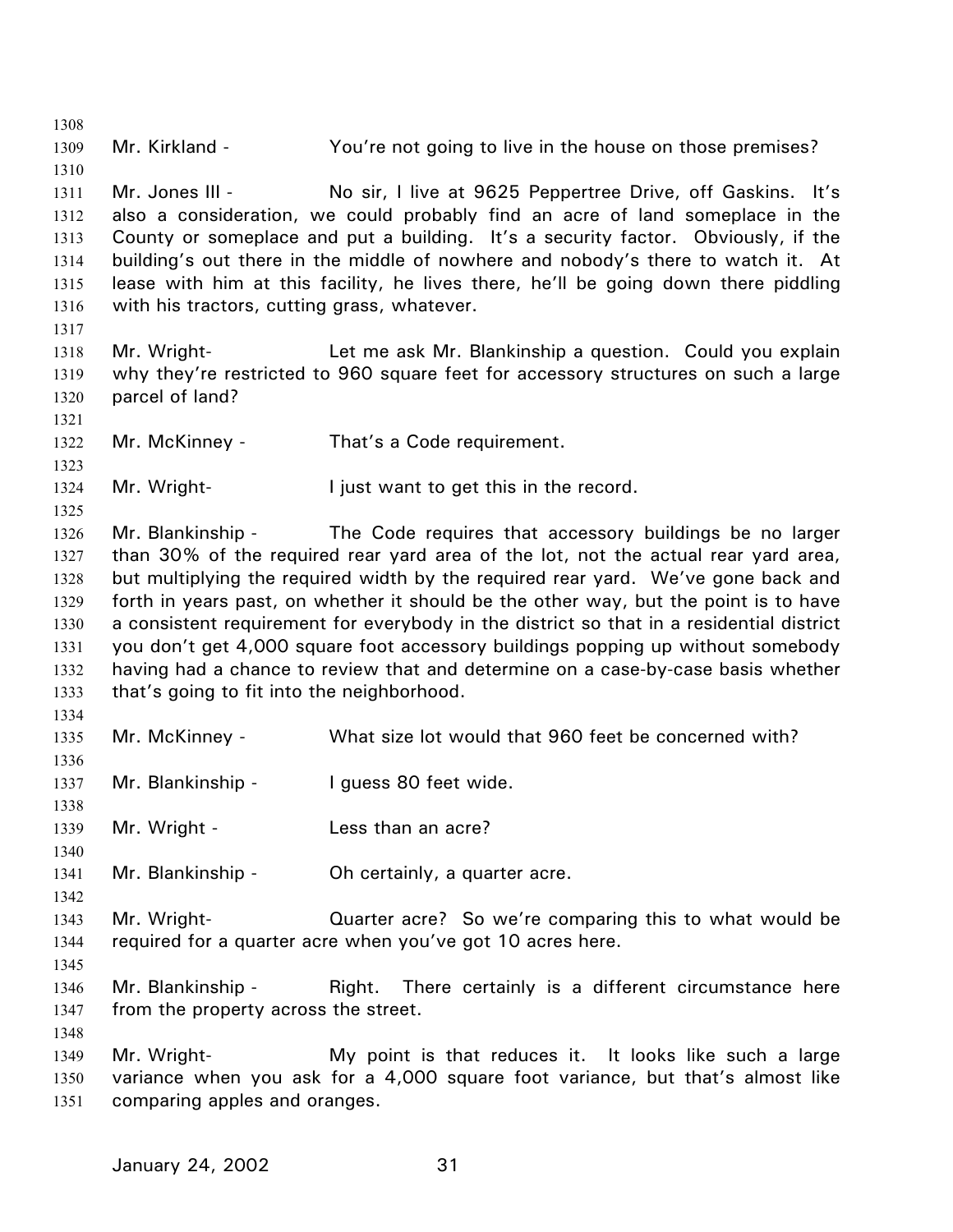1352 1353 1354 1355 1356 1357 1358 1359 1360 1361 1362 1363 1364 1365 1366 1367 1368 1369 1370 1371 1372 1373 1374 1375 1376 1377 1378 1379 1380 1381 1382 1383 1384 1385 1386 1387 1388 1389 1390 1391 1392 1393 1394 1395 Mr. Blankinship - Yes sir. If you look at the map, across the street there, you see how it's normally applied; you see normal size R-3 lots and normal size accessory buildings in the rear yards, and that's what the Code is written to control. In a case like this, the County's position is that it does need case-by-case review by the Board, but that it may be reasonable to relax that standard in specific cases. Mr. Wright- Would it be said that in view of the size of the lot, this would, wouldn't something be out of the ordinary, unreasonable to think that way? Mr. Blankinship - That's the Board's discretion, yes sir. Mr. Jones III - If you notice on there, when I first drew that drawing there, and I'm no architect by any means, but I thought that because he owned 7 acres, you would figure that figure in, and Mr. Lehmann said, "no, it would be the 3 acres," is what he was figuring. When you throw the other  $4+$  acres in there ... Mr. Wright- It doesn't help you as far as the Code is concerned because they're figuring like you had a quarter acre. Mr. Jones III - The Yes sir, and we have no objection to turning the building lengthwise, sideways, whatever direction, and the gentleman on the end, I have no problems going back to the building guy and asking him about the height, but that's what we went with because of the 12 foot door. Mr. Balfour- What's the width of your lot? Mr. Jones III - I thought it was 226; Mr. Lehmann said it was 335 feet. Mr. Balfour-<br>
A hundred yards. Mr. Kirkland - The You wouldn't have any problem turning the building 48 feet facing Hungary? Mr. Jones III - You mean up and down no, doesn't really matter. I don't thing that was the consideration. I think it was the size of the building to the square footage of the lot. I had it figured at 3,000,000 some square feet, with all the 7.- some acres.. Mr. Kirkland - I just wondered, when all the trees are trimmed and the building's put up, and I'm riding down Hungary Road and I look over top of the house, will I look at this huge metal building? Forty-eight feet is a lot narrower than 105 feet, and that's what I was trying to get to.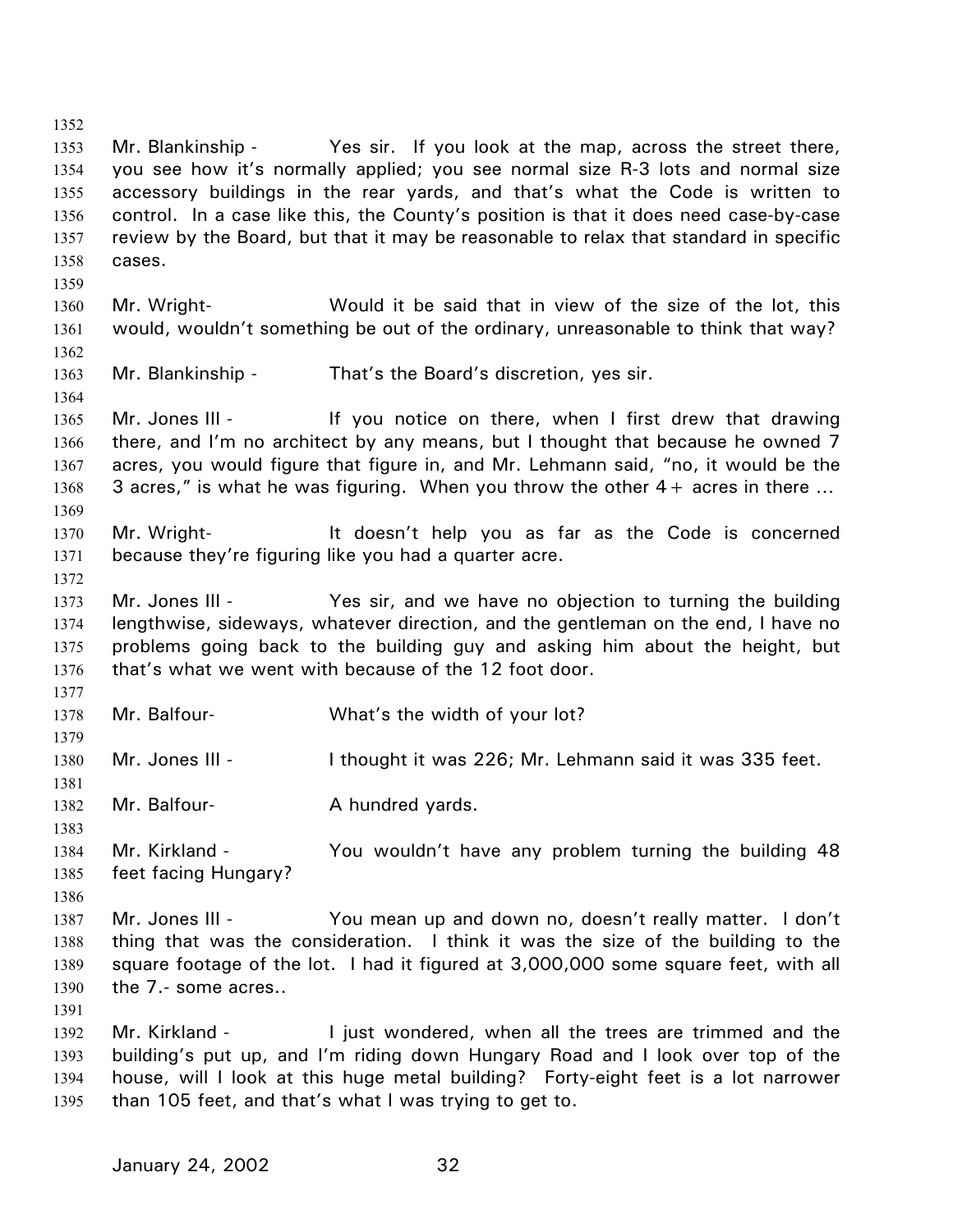1396 1397 1398 1399 1400 1401 1402 1403 1404 1405 1406 1407 1408 1409 1410 1411 1412 1413 1414 1415 1416 1417 1418 1419 1420 1421 1422 1423 1424 1425 1426 1427 1428 1429 1430 1431 1432 1433 1434 1435 1436 1437 1438 1439 M. Jones III - We've talked to one guy who was the developer of the house, and he said he could build the building himself and design it similar to what the house design is, which would be a darker color , which would blend in with the woods. I mean the metal buildings can come in different colors – white, red, pink, green, blue. Mr. Kirkland - What brand building is this? Mr. Jones III - Well the one building here was a Morton building; I mean there's several different manufacturers out there. We really don't have a set one. This is the one we've talked to first, and I think you had that in your packet. If the height restriction's a problem, I can talk to him about that. We went with the 12 foot door because of the heavy rescue HazMat truck, and because of that he went to 17, whatever it was, on that other pitch. Mr. Balfour - Any other questions? Anyone else in the audience wish to speak? Mr. Jones Jr. - I might say that I didn't know this property had been rezoned R-3, because I had it in agriculture all those years and didn't know it until I got ready to fool with this stuff. Mr. McKinney- You should have known it when you got the taxes on it. Mr. Jones Jr. - I didn't pay too much attention to it; I just paid them. Mr. Balfour - Thank you sir. Upon a motion by Mr. McKinney, seconded by Mr. Kirkland, the Board of Zoning Appeals **denied** your **A-7-2002** application for a to build a storage building at 2707 Hungary Road (Parcel 771-758-6778). The Board denied your request as it found from the evidence presented that authorizing this variance would be of substantial detriment to adjacent property or would materially impair the purpose of the zoning regulations. Affirmative: Balfour, Kirkland, McKinney, Nunnally, Wright  $5<sub>5</sub>$ Negative: 0 Absent: 0 Mr. Balfour - Next case. **A - 8-2002 LILLAH D. AND WILLIAM J. HEISEY** request a variance from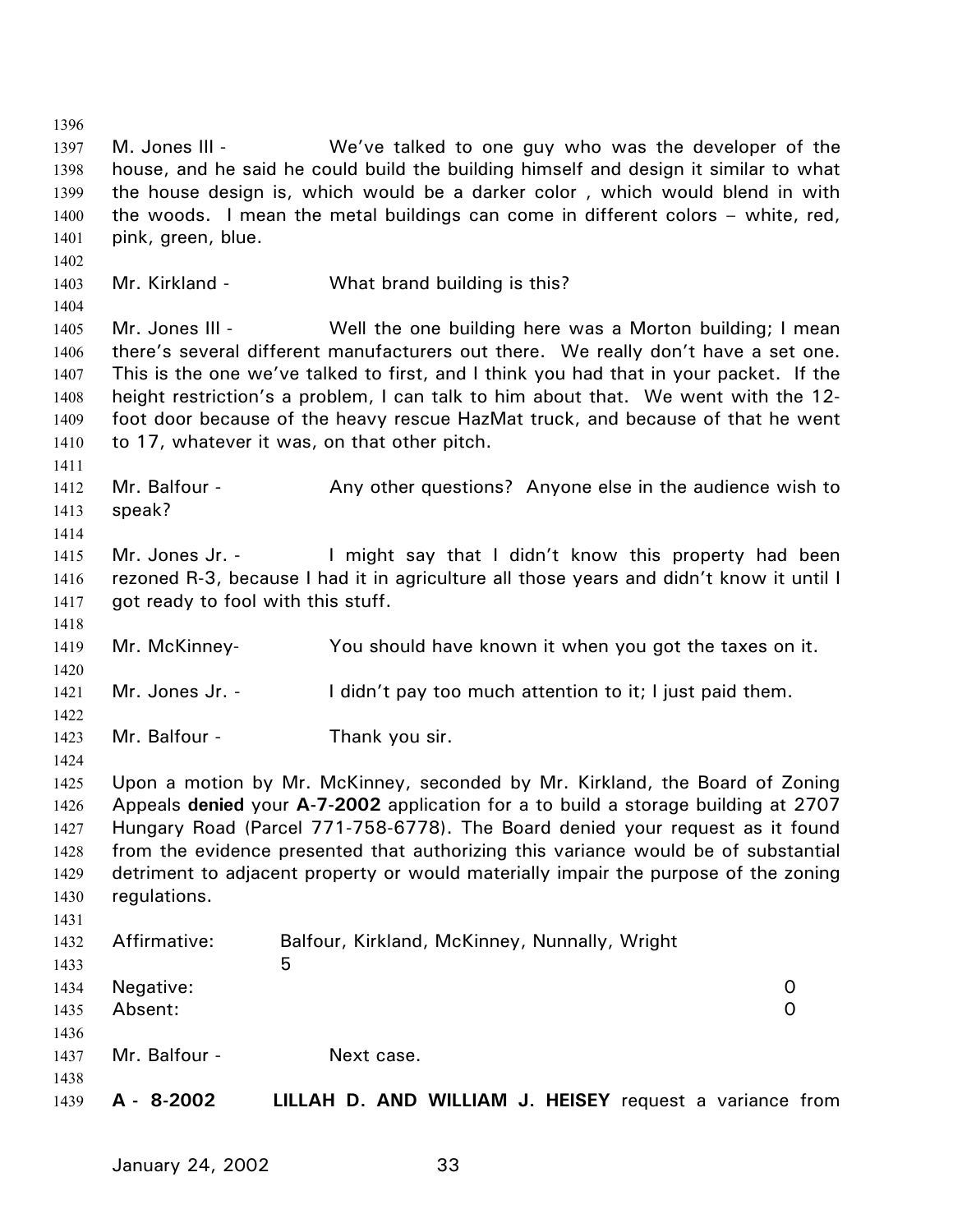Section 24-94 of Chapter 24 of the County Code to build a screened porch on the existing deck at 2748 Rudwick Road (Mountain Woods) (Parcel 774-767-7692), zoned R-2AC, Onefamily Residence District (Conditional) (Fairfield). The rear yard setback is not met. The applicants have 35.6 feet rear yard setback, where the Code requires 45 feet rear yard setback. The applicants request a variance of 9.4 feet rear yard setback. 1440 1441 1442 1443 1444 1445 1446 1447 1448 1449 1450 1451 1452 1453 1454 1455 1456 1457 1458 1459 1460 1461 1462 1463 1464 1465 1466 1467 1468 1469 1470 1471 1472 1473 1474 1475 1476 1477 1478 1479 1480 1481 1482 1483 Mr. Balfour - Anyone else to speak on this case? Raise your right hand please? Mr. Blankinship - Do you swear that the testimony you are about to give is the truth, the whole truth, and nothing but the truth, so help you God? Mr. Balfour - Would you state your name. Mr. Heisey - **My name is William Heisey.** We purchased this house a year and a half ago, a new house, and at the time we purchased it, we had a lot of options, but one of them was a screened in porch. We decided at that time not to do it. After having a few summers there, we decided that that was not a good decision because of mosquitoes and bugs, and there are a lot of trees on our lot and behind our house. What our plan is, the existing deck there is 12 by 18, and we plan to put a screened-in porch there, and then right beside it build a 12 by 15 covered deck in addition to that. Mr. Kirkland - The You're going to cover the new deck that you're going to add, put a roof over it? Mr. Heisey - The Yes, it's going to conform with the other roof for the screened-in porch. Mr. Wright- What's located behind your property, please? Mr. Heisey - There are a few homes way back from our home, but it's basically trees behind our home that separate us from any neighbors in the rear. You don't see them until the winter when all the trees have lost their leaves. I think there's 2 homes back there. Mr. Balfour - Any other questions by Board members? A covered porch beside a screened porch, so you're really going to have 2 porches? Any other questions? There appear to be none. Anyone else to speak on this case? After an advertised public hearing and on a motion by Mr. McKinney, seconded by Mr. Wright, the Board **granted** application **A-8-2002** for a variance to build a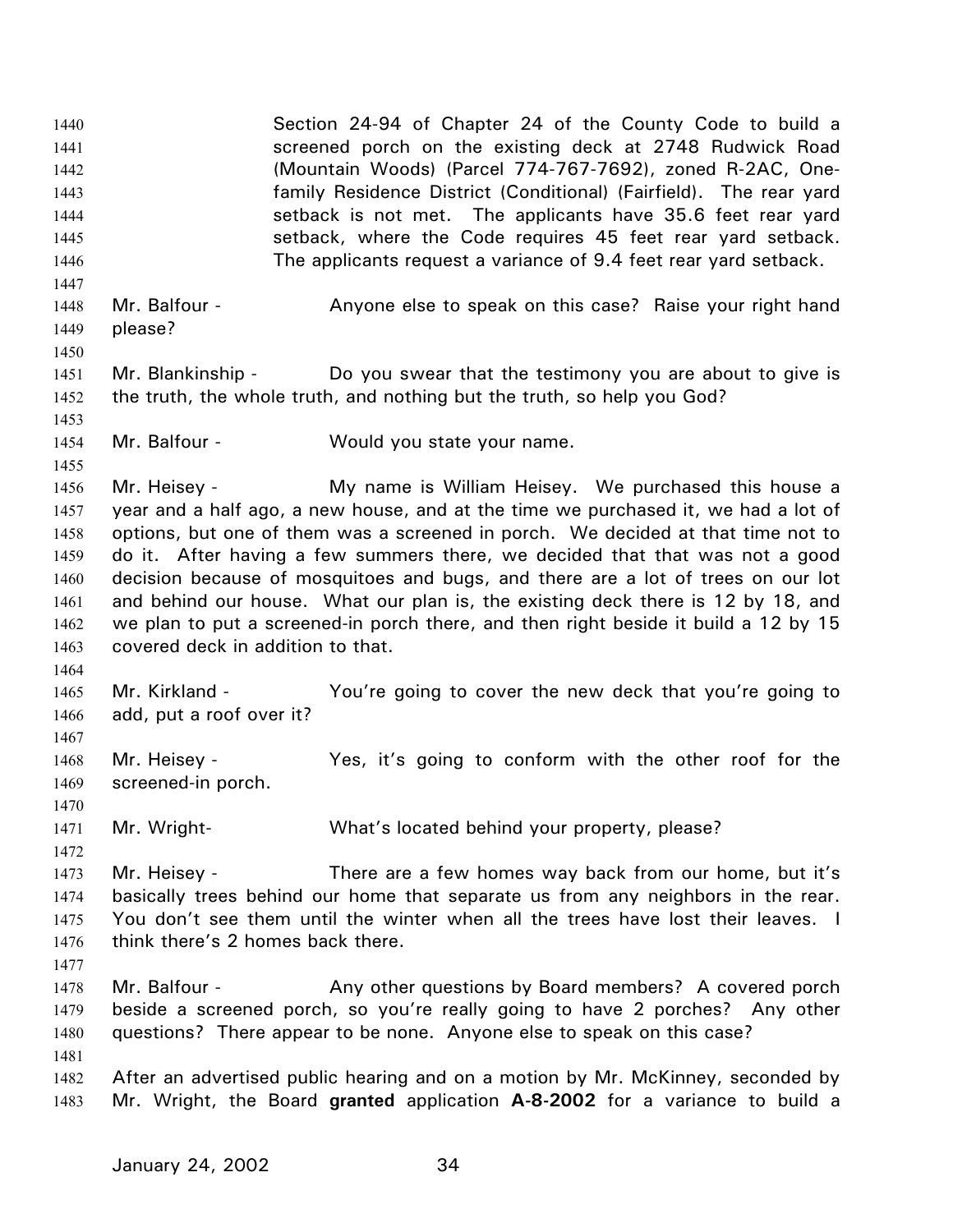screened porch on the existing deck at 2748 Rudwick Road (Mountain Woods) (Parcel 774-767-7692). The Board granted the variance subject to the following condition: 1484 1485 1486 1487 1488 1489 1490 1491 1492 1493 1494 1495 1496 1497 1498 1499 1500 1501 1502 1503 1504 1505 1506 1507 1508 1509 1510 1511 1512 1513 1514 1515 1516 1517 1518 1519 1520 1521 1522 1523 1524 1525 1526 1527 1. The property shall be developed in substantial conformance with the plan filed with the application. No substantial changes or additions to the layout may be made without the approval of the Board of Zoning Appeals. Affirmative: Balfour, Kirkland, McKinney, Nunnally, Wright  $5<sub>5</sub>$ Negative: 0 Absent: 0 The Board granted this request, as it found from the evidence presented that, due to the unique circumstances of the subject property, strict application of the County Code would produce undue hardship not generally shared by other properties in the area, and authorizing this variance will neither cause a substantial detriment to adjacent property nor materially impair the purpose of the zoning regulations. Mr. Balfour - Mr. Secretary? **A - 9-2002 ALLAN S. WAX** requests a variance from Section 24-94 of Chapter 24 of the County Code to build a screened porch over the existing deck at 10301 Shady Mill Court (Millstone) (Parcel 737-778-2664), zoned R-3C, One-family Residence District (Conditional) (Three Chopt). The rear yard setback is not met. The applicant has 33 feet rear yard setback, where the Code requires 40 feet rear yard setback. The applicant requests a variance of 7 feet rear yard setback. Mr. Balfour - **Anyone else to speak on this case.** Would you raise your right hand please? Mr. Blankinship - Do you swear that the testimony you are about to give is the truth, the whole truth, and nothing but the truth, so help you God? Mrs. Wax - I do. Mr. Balfour - Would you state your name please. Proceed. Mrs. Wax - Yes sir, my name is Katherine Wax. My husband and I would like to build a screened-in porch over the existing deck, which is about 12 by 12. The dimensions would be the same. It wouldn't encroach any further than the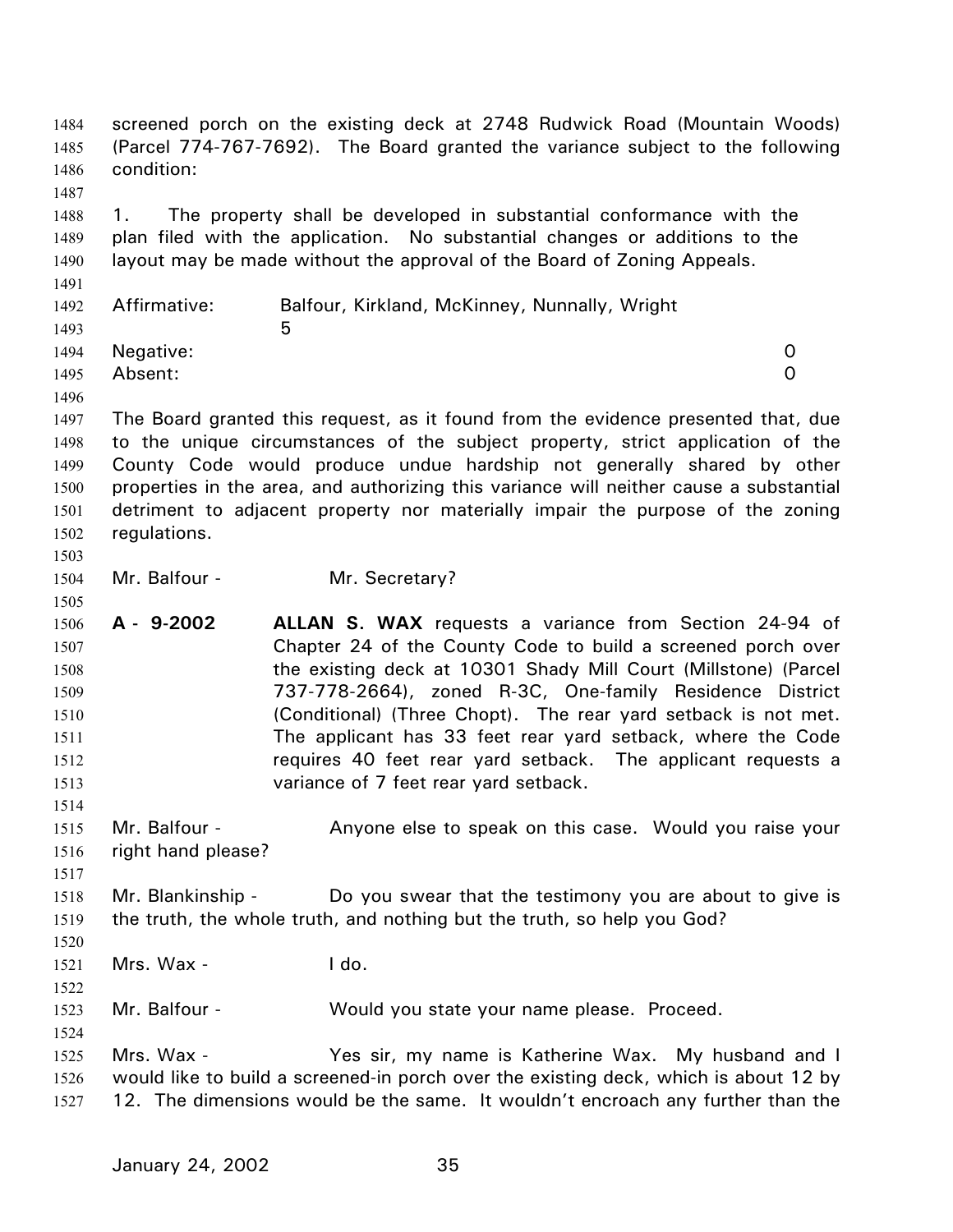existing deck is. Aesthetically, it would match the house with vinyl siding, and the roof shingles would match, the pitch of the roof would match the 4-foot extension that you see on the family room in that back elevation. We would also wrap the posts in white vinyl. If you can see, the front porch is wrapped that way, so we would also make sure that it matches that and goes along with the trim of the house. There would be no change in the landscaping. Any builder that we've talked to said that they could build it without disrupting any of my landscaping there. The property backs up to the main street going through, which is Millstone Landing Drive, and the property looks into, you can see that brick wall there. There is a wood picket fence that meets that and follows it to the end of Millstone, and there's a sidewalk there for residents to use for walking and biking trails. We would absolutely want it to be aesthetically pleasing to that whole view and plan to make it so. 1528 1529 1530 1531 1532 1533 1534 1535 1536 1537 1538 1539 1540 1541 1542 1543 1544 1545 1546 1547 1548 1549 1550 1551 1552 1553 1554 1555 1556 1557 1558 1559 1560 1561 1562 1563 1564 1565 1566 1567 1568 1569 1570 Mr. Wright- Your house faces on Shady Mill Court? Mrs. Wax - The front elevation, yes sir, is on Shady Mill Court, Mr. Wright- Because this would be on the rear of the house, and it seems the rear of the house faces Millstone, is that correct? Mrs. Wax - That's correct. That's the main thoroughfare through the subdivision of Millstone. Mr. Wright- **Do** you know how many feet there are from the rear of your house to Millstone, any idea of the distance? Mrs. Wax - I don't know. I know that we're asking for a 7-foot variance, and it says we have a 33-foot rear setback, and it's required for 40 feet. I guess that the 33 feet would be what's there now. The deck comes out that far. Mr. Wright- There's a wooden fence there, and there seems to be a walk. Is that on your property? Mrs. Wax - The Yes. No sir. That's, I guess, community property. The subdivision has walking trails through it, the sidewalk, the brick fence and the other picture you had up there, the wooden fence meets that, and all of that is maintained by the community association. Mr. Balfour- The brick fence has got Shady Mill written on it  $-$  is that behind your house? The space from the brick to the street is either county or community owned. So your 40 we're talking about goes to the brick fence, I suspect, is that right.

1571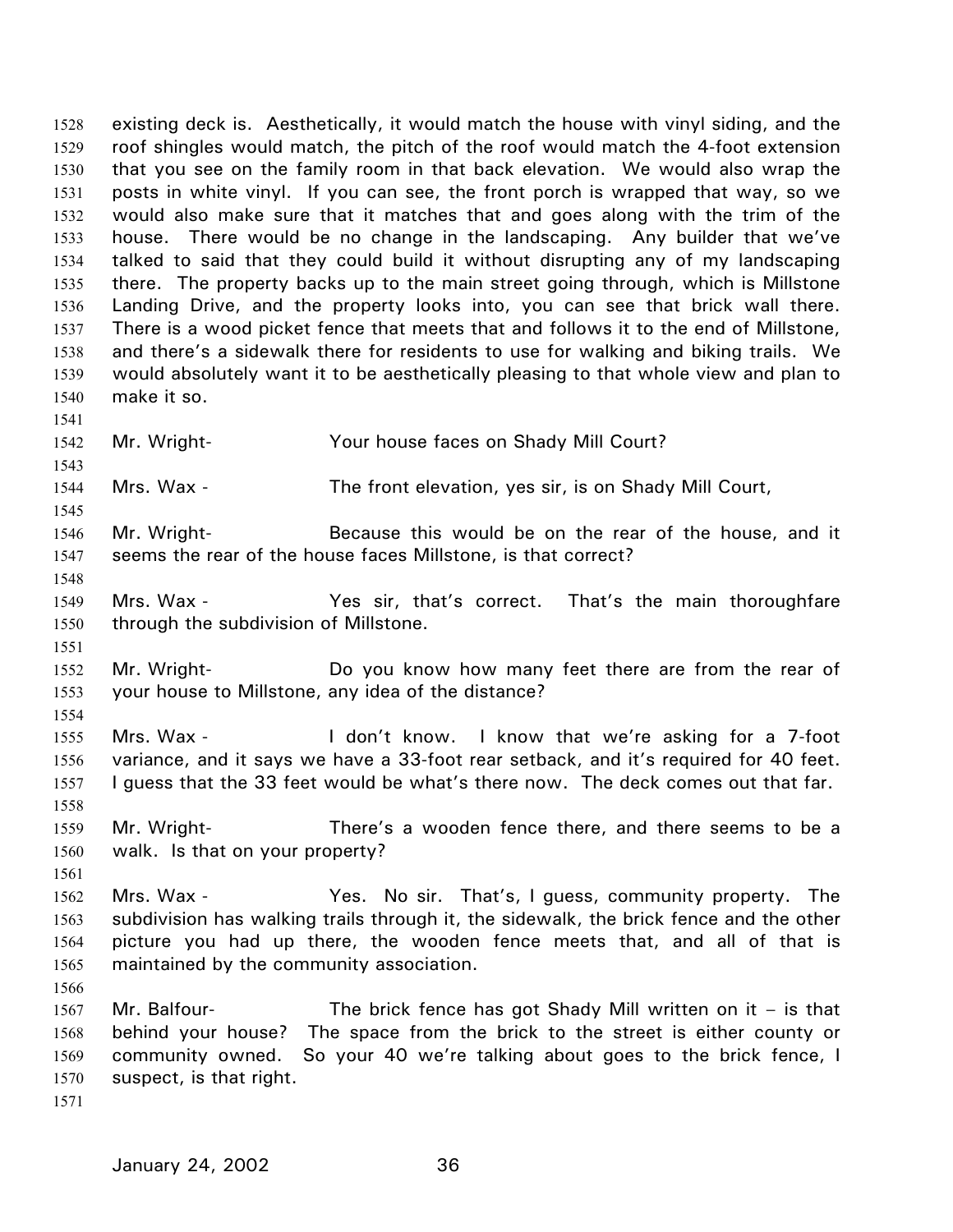1572 Mrs. Wax - Yes sir, that's correct. 1573 1574 1575 1576 1577 1578 1579 1580 1581 1582 1583 1584 1585 1586 1587 1588 1589 1590 1591 1592 1593 1594 1595 1596 1597 1598 1599 1600 1601 1602 1603 1604 1605 1606 1607 1608 1609 1610 1611 1612 1613 1614 1615 Mr. Balfour- Then it looks like another 2-3 yards from there to the street. Mr. Kirkland - The How high is the wood fence that attaches to the brick wall? Mrs. Wax - I would guess it's about 3 feet. Almost the same height. There are pillars on the ends of the wall that make it a little higher, but it's about the same height as that brick wall, so about 3 feet. Mr. Kirkland - Did you plant that grass there? Mrs. Wax - In front of the brick wall? Mr. Kirkland - Cr behind it, next to your house. Mrs. Wax - Yes. Mr. Kirkland - It grows pretty good. Mrs. Wax - The My husband has a really good green thumb and is really proud of his grass. Mr. Wright- Mr. Blankinship, I'm really confused. Judging from what I know about surveys, it looks like to me, her property extends, and that heavy line is her property line, and there's a little dotted line across there along that wood fence, but that's not her property line, is it? Mr. Blankinship - It's labeled "planning strip easement," and there is a requirement in this case that the rear setback be measured, be "in addition to the easement." Mr. Wright- Doesn't it go to her property line? Don't you measure it from her property line? Mr. Blankinship - In the general case you would, but there are specific cases where, I believe it's a proffered condition on the zoning, that the rear yard setback will be "in addition to the easement." Mr. McKinney - That's not in the staff report. Mr. Blankinship - No sir, it's not.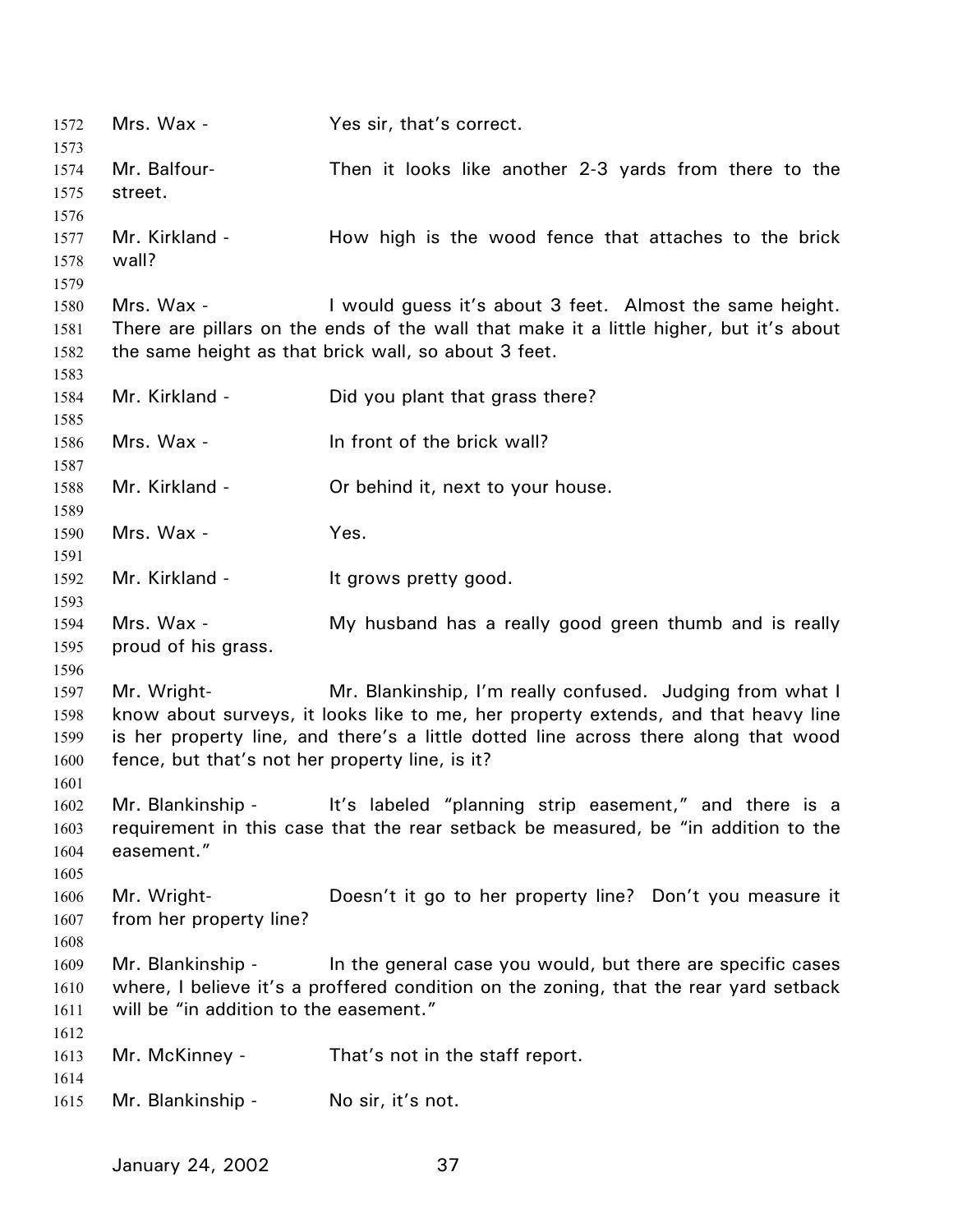1616 1617 1618 1619 1620 1621 1622 1623 1624 1625 1626 1627 1628 1629 1630 1631 1632 1633 1634 1635 1636 1637 1638 1639 1640 1641 1642 1643 1644 1645 1646 1647 1648 1649 1650 1651 1652 1653 1654 1655 1656 1657 1658 Mr. Kirkland - That's probably done in the zoning case for the whole subdivision. Mr. Blankinship - Right. Mr. Balfour- **Looks like what they're trying to say is that maybe you** don't have as much need as you think, but that's not before us at this point. There may be a restriction required by the subdivision to begin with. Mr. McKinney- Who maintains that strip easement, Mrs. Wax? Mrs. Wax - The Community Association in front of and to the side of the wall and the fencing. They maintain all of the shrubbery and the grass there, and there's also gas lights; they maintain those. Mr. McKinney- So you pay dues to this? Mrs. Wax - Yes sir. Mr. McKinney- And the association maintains it, cuts the grass and so forth? Mrs. Wax. - Yes sir. Mr. Balfour - Any other questions? Anyone else in the audience wish to speak on this matter? Thank you, Mrs. Wax. After an advertised public hearing and on a motion by Mr. Wright, seconded by Mr. McKinney, the Board **granted** application **A-9-2002** for a variance to build a a screened porch over the existing deck at 10301 Shady Mill Court (Millstone) (Parcel 737-778-2664). The Board granted the variance subject to the following conditions: 1. Only the improvements shown on the plan filed with the application may be constructed pursuant to this approval. No substantial changes or additions to the layout may be made without the approval of the Board of Zoning Appeals. Any additional improvements shall comply with the applicable regulations of the County Code. 2. A detailed landscaping shall be submitted to the Planning Office with the building permit for review and approval.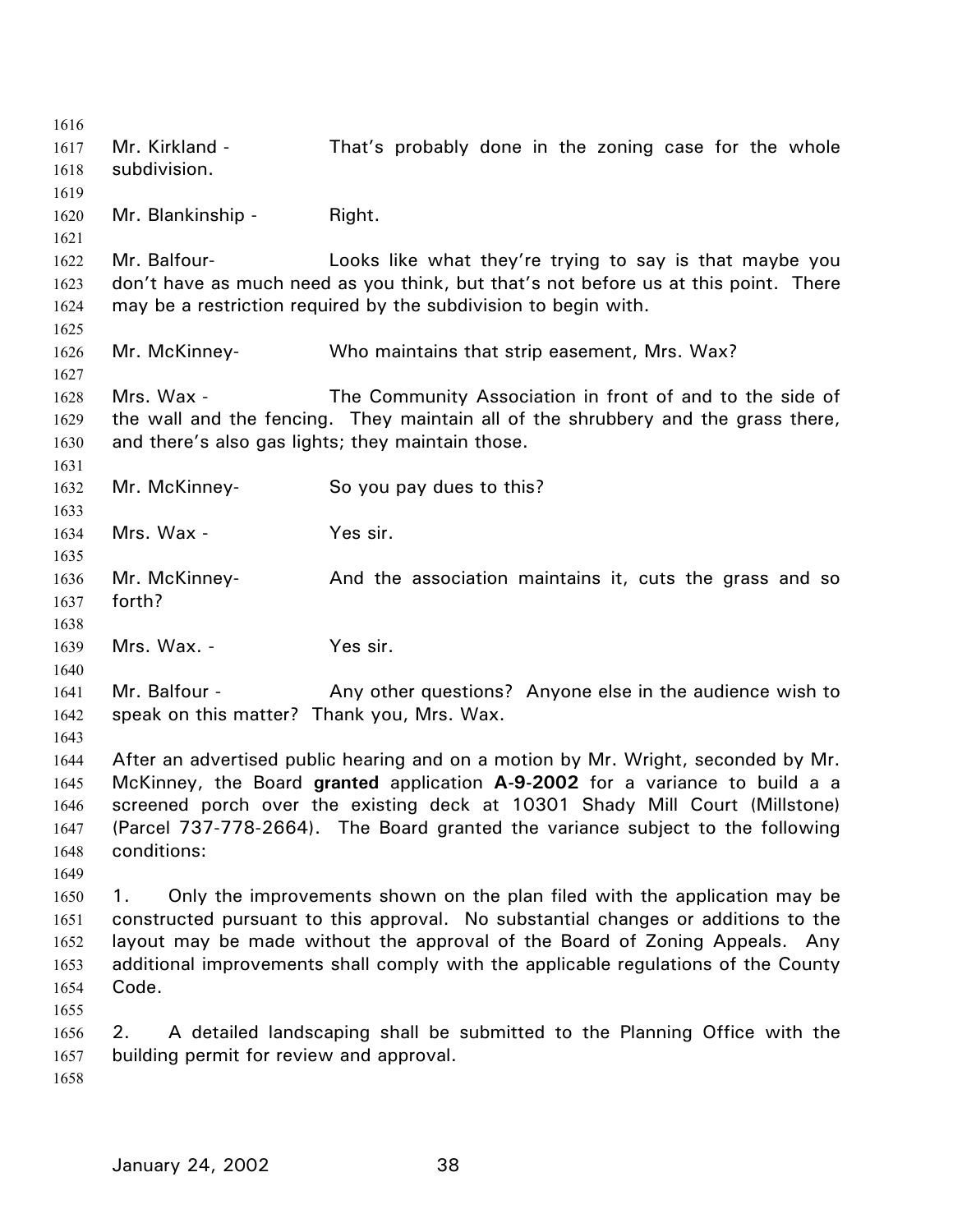Affirmative: Balfour, Kirkland, McKinney, Nunnally, Wright  $\sim$  5 1659 1660 1661 1662 1663 1664 1665 1666 1667 1668 1669 1670 1671 1672 1673 1674 1675 1676 1677 1678 1679 1680 1681 1682 1683 1684 1685 1686 1687 1688 1689 1690 1691 1692 1693 1694 1695 1696 1697 1698 1699 1700 1701 1702 Negative: 0 Absent: 0 The Board granted this request, as it found from the evidence presented that, due to the unique circumstances of the subject property, strict application of the County Code would produce undue hardship not generally shared by other properties in the area, and authorizing this variance will neither cause a substantial detriment to adjacent property nor materially impair the purpose of the zoning regulations. Mr. Balfour - Next case. **A - 10-2002 LOUIS AVELLI** requests a variance from Section 24-41(d) of Chapter 24 of the County Code to build a townhouse at 6709 Ridgedale Court (Courtland at Wyndham) (Parcel 740-777- 8107), zoned RTHC, Residential Townhouse District (Conditional) (Three Chopt). The minimum side yard setback is not met. The applicant has 9.5 feet minimum side yard setback, where the Code requires 10 feet minimum side yard setback. The applicant requests a variance of .5 feet minimum side yard setback. Mr. Balfour - The All who are going to speak on this case, please stand. Raise your right hand? Mr. Blankinship - Do you swear that the testimony you are about to give is the truth, the whole truth, and nothing but the truth, so help you God? Mr. Balfour - State your name please. Mr. Avelli - The Lotter Cood morning. I am Louis Avelli, and we're asking for the 6 inches, half a foot, variance on the setback there. We have a town home, which we wish to build there, and have also built the same town home on the project before. Obviously, we went over the side setback we did from the original building, which you have a picture of, A-10-2002 is the original building, which we then have altered to the new design which shows on the plot, and we still came up 6 inches over the line. We felt that to alter any more, make it smaller, that is a 2-bedroom unit, and that is a front bedroom, would hurt the sales and marketability of the unit because we would have to decrease more than 6 inches to make it aesthetically pleasing for the neighborhood. Mr. Balfour - Any questions? The next one over have to be built the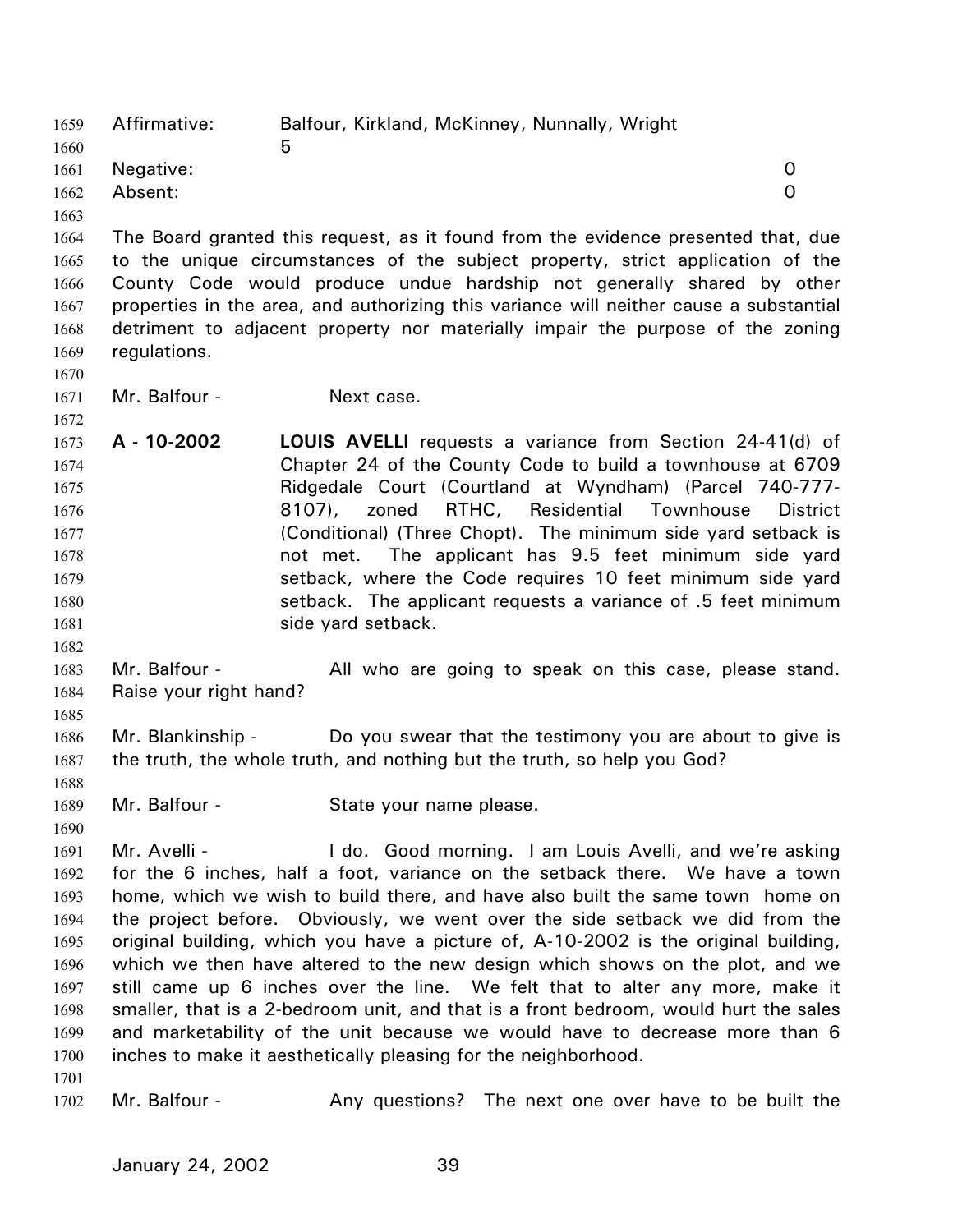1703 same? 1704 1705 1706 1707 1708 1709 1710 1711 1712 1713 1714 1715 1716 1717 1718 1719 1720 1721 1722 1723 1724 1725 1726 1727 1728 1729 1730 1731 1732 1733 1734 1735 1736 1737 1738 1739 1740 1741 1742 1743 1744 1745 1746 Mr. Avelli - No sir the next one over, which would be Q building, was approved by Henrico County. Yesterday we picked up the permit for that building. Mr. Balfour - **Any other questions?** Mr. Blankinship - Let me just clarify one thing about the photographs, Mr. Chairman. We took the one photograph showing some of the existing homes, just to give you an idea of what they look like, that's just another set of town homes on the same site. The photograph below is this site, but it doesn't really give you that much information, so that's why we included them both. Mr. McKinney- How about these photographs had been cleared. It looks like a lot of erosion coming off of them, what are they Mr. Blankinship? Mr. Blankinship - Well, the property had been cleared, had been cleared for 2 years. Mr. Avelli - The Stephan Yes sir, the site was cleared; there is approximately 16 town homes, 3-unit, 4-unit, 5-unit town homes. We paid for a developer to come in and develop all the building pads at one time. Hence, that's why you see all the clearing there. Mr. Wright- They got all the streets in, the street signs, everything. Mr. Avelli - Yes sir, we are at this point coming up on 2/3 through the project, street signs, the fire lane signs, where appropriate, are in, and the road has its first coat of asphalt, and our plan is to, in our completed 2 cul-de-sacs this spring, put the second coat of asphalt down. Mr. Balfour - **Any other questions by Board members?** Anyone else to speak on this case? Thank you. After an advertised public hearing and on a motion by Mr. Wright, seconded by Mr. Nunnally, the Board **granted** application **A-10-2002** for a variance to build a townhouse at 6709 Ridgedale Court (Courtland at Wyndham) (Parcel 740-777- 8107). The Board granted the variance subject to the following conditions: 1. This variance applies only to the minimum side yard setback. All other applicable regulations of the County Code shall remain in force. 2. This approval is subject to all conditions of Plan of Development POD-106- 96.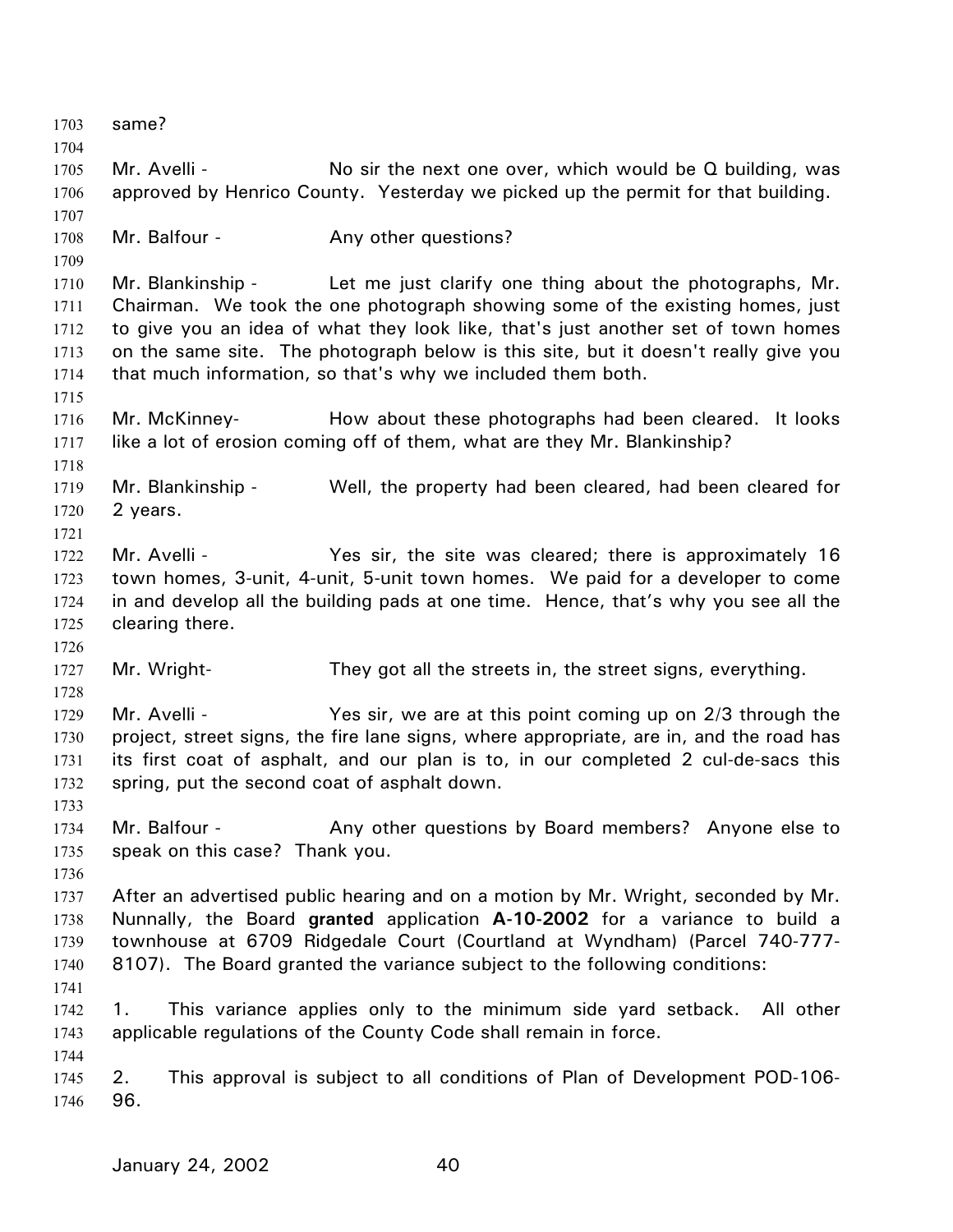| 1747 |                    |                                                                                        |          |
|------|--------------------|----------------------------------------------------------------------------------------|----------|
| 1748 | Affirmative:       | Balfour, Kirkland, McKinney, Nunnally, Wright                                          |          |
| 1749 |                    | 5                                                                                      |          |
| 1750 | Negative:          |                                                                                        | 0        |
| 1751 | Absent:            |                                                                                        | $\Omega$ |
| 1752 |                    |                                                                                        |          |
| 1753 |                    | The Board granted this request, as it found from the evidence presented that, due      |          |
| 1754 |                    | to the unique circumstances of the subject property, strict application of the         |          |
| 1755 |                    | County Code would produce undue hardship not generally shared by other                 |          |
| 1756 |                    | properties in the area, and authorizing this variance will neither cause a substantial |          |
| 1757 |                    | detriment to adjacent property nor materially impair the purpose of the zoning         |          |
| 1758 | regulations.       |                                                                                        |          |
| 1759 |                    |                                                                                        |          |
| 1760 | Mr. Balfour -      | Next case? We're going to take the next 2 together I                                   |          |
| 1761 | assume.            |                                                                                        |          |
| 1762 |                    |                                                                                        |          |
| 1763 | UP- 1-2002         | W. C. ENGLISH, INC. requests a conditional use permit pursuant                         |          |
| 1764 |                    | to Sections 24-52(d) and 24-103 of Chapter 24 of the County                            |          |
| 1765 |                    | Code to extract materials from the earth at 3541 Britton Road                          |          |
| 1766 |                    | 827-697-3933<br>826-697-0978),<br>(Parcels<br>and<br>zoned                             | $A-1$ ,  |
| 1767 |                    | Agricultural District (Varina).                                                        |          |
| 1768 |                    |                                                                                        |          |
| 1769 | UP- 2-2002         | W. C. ENGLISH, INC. requests a conditional use permit pursuant                         |          |
| 1770 |                    | to Sections 24-52(d) and 24-103 of Chapter 24 of the County                            |          |
| 1771 |                    | Code to extract materials from the earth at 6919 Monahan Road                          |          |
| 1772 |                    | (Parcel 822-699-9433), zoned A-1, Agricultural District (Varina).                      |          |
| 1773 |                    |                                                                                        |          |
| 1774 | Mr. Balfour -      | Anyone else to speak on this case? Would you raise your                                |          |
| 1775 | right hand please? |                                                                                        |          |
| 1776 |                    |                                                                                        |          |
| 1777 | Mr. Blankinship -  | Do you swear that the testimony you are about to give is                               |          |
| 1778 |                    | the truth, the whole truth, and nothing but the truth, so help you God?                |          |
| 1779 |                    |                                                                                        |          |
| 1780 | Mr. Balfour -      | State your name.                                                                       |          |
| 1781 |                    |                                                                                        |          |
| 1782 |                    | Mr. Higginbotham - I do. James Higginbotham, with W. C. English. Members               |          |
| 1783 |                    | of the Board, the UP-1-2002 is an existing borrow pit that we use for the              |          |
| 1784 |                    | construction of I-895. The Britton Road overpass project, which virtually adjoins      |          |
| 1785 |                    | this property, is now coming to fruition. Apparently the citizens on Britton Road      |          |
| 1786 |                    | were concerned that they were initially cul-de-sacs, and they had been promised        |          |
| 1787 |                    | that there would be an overpass, so I think the County has resolved that issue and     |          |
| 1788 |                    | is currently negotiating right-of-way, so my understanding is that Britton Road        |          |
| 1789 |                    | project is imminent and will be constructed. It requires an estimated 60,000 yards     |          |
|      |                    |                                                                                        |          |
| 1790 |                    | on each side of Britton Road. The restrictions on the borrow pit state that I can      |          |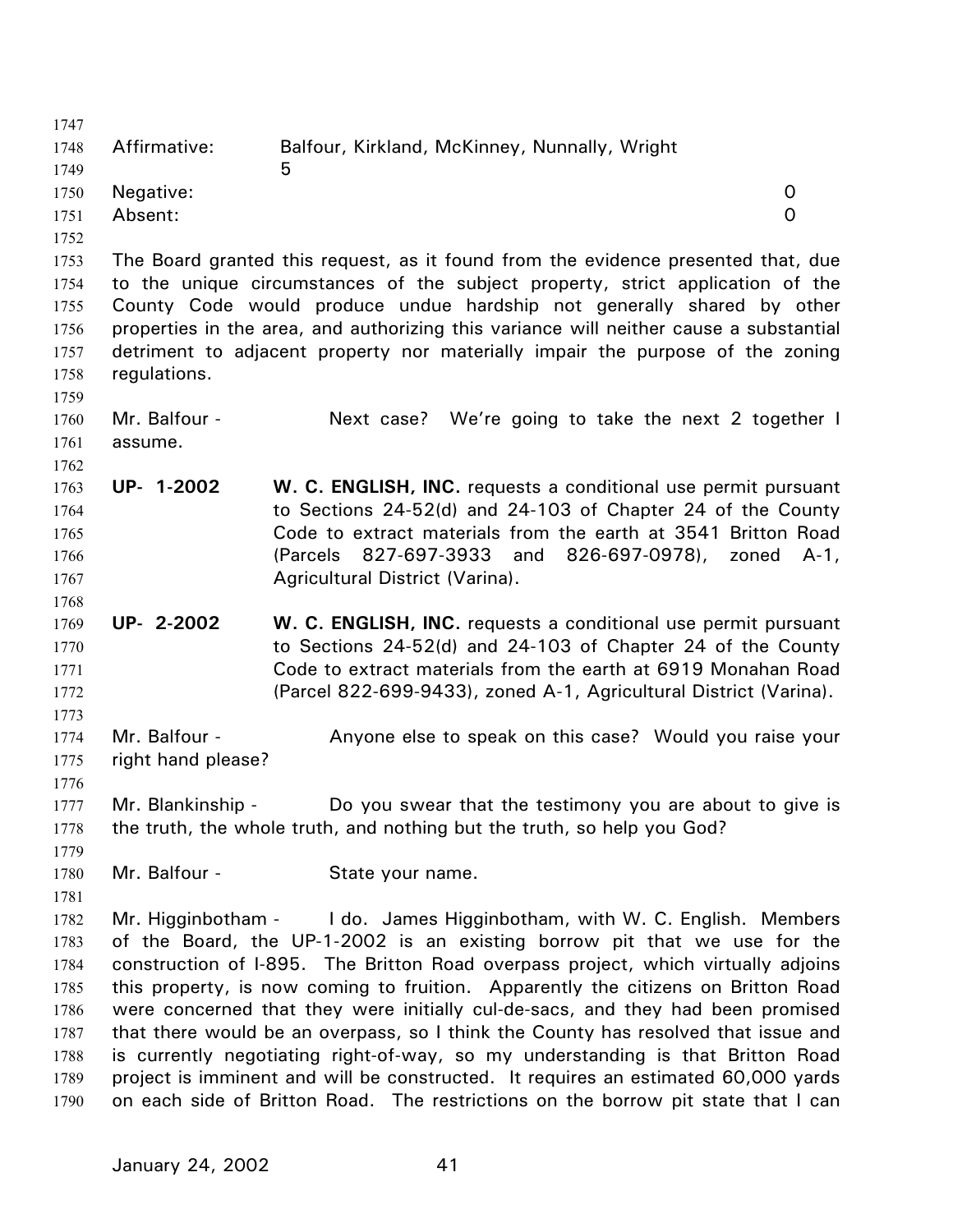only use material with access through 895, and technically, this Britton Road, will have an approach field coming up, and I'm going to guess, 3-400 yards on each side of the 895 corridor. We're asking that this borrow pit be extended with basically the same conditions, but that we be allowed to access Britton Road to get the material onto the project. 1791 1792 1793 1794 1795

1796

1797 1798 1799 1800 1801 1802 1803 1804 1805 1806 1807 1808 1809 1810 1811 The second use permit is UP-2-2002, and the actual 895 project, the quantities for borrow ran way under. We actually started clearing a sediment basin on this property and then basically stopped when we realized that the quantity was not going to be needed. The airport connector, and I understand that the right-of-way has been given for the airport connector, and the design phase is nearing completion, and so we are asking that this borrow pit at 6919 Monahan Road be utilized to construct that airport connector which ties into the 895 project. Again, currently I cannot do that because the restriction is that I can only access the borrow pit through 895, and we would have to, depending on where the ramps are, we're going to have to cross Monahan Road to get to the project and I think on preliminary plans that I've seen, there are going to be a ramp coming and intersecting in Monahan Road, so we would get on Monahan and go down to that ramp and proceed onto the project. That's pretty much it in a nutshell. Both of these borrow pits – the first borrow pit again has been in operation probably 2 years. This pit was approved but never opened up and utilized as a borrow pit.

1812

1813 1814 Mr. Nunnally- Mr. Higginbotham, you've got 5 of these borrow pits, right.

1815

1826

1828

1833

1816 1817 1818 1819 1820 1821 1822 1823 1824 1825 Mr. Higginbotham - Well, the Schnee Pit is being closed up right now. The Gregory Pit is being closed up, and the Preston-Wooten was combined as one, so unless I'm missing, the Strath Road never materialized, so we're really got …. There are 3 active pits out there right now, yes sir. The Schnee Pit at Osborne Turnpike is being restored right now, I mean obviously not right now because of the weather, but that pit is basically – no more material is being hauled out of that. The Gregory Pit is being restored right now. We did get an extension for the Riparian Bench, but that was in the Wooten, so really we've got 3 areas that we have extracted dirt from for the 895 construction. We did not start the  $4<sup>th</sup>$  one, the Spanos, so actually there are 3 active pits right now sir.

1827 Mr. Nunnally- Is this the only pit that you can take the topsoil from?

1829 1830 1831 1832 Mr. Higginbotham - The Britton Road pit is right there at the project. It only makes sense to utilize that. The Spanos tract, the other parcels are not even close to that airport connector on the UP, and I think maybe that's your question. Does that answer your question?

1834 Mr. Wright- Where do you go on Britton Road, where do you have to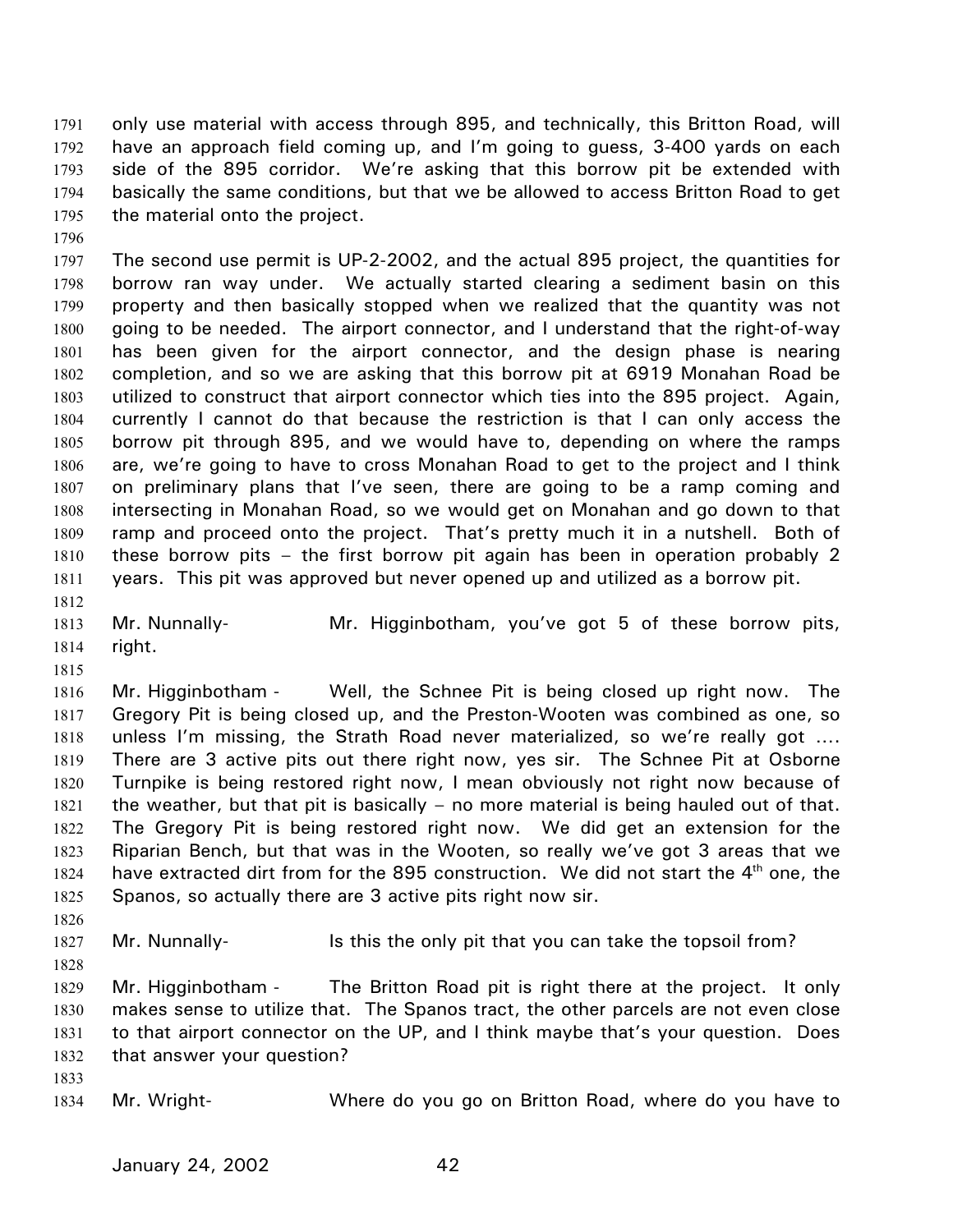1835 travel to, to get to your job?

1837 1838 1839 1840 1841 1842 1843 1844 Mr. Higginbotham - That's a good question. We're looking at the possibility of hauling if the authorities, VDOT or the County will work with us, we have offered to actually haul across 895 prior to putting traffic on it, which is scheduled somewhere between April and May of this spring, depending on how the bridge over the James River goes, that could be postponed a little bit too. But that's one option we're looking at. Other than that, I guess you'd have to get on Britton Road and go around to Charles City Road and come in that way if traffic gets placed on 895 prior to the plan.

1845

1847

1858

1861

1863

1866

1836

1846 Mr. Wright- Where are these jobs?

1848 1849 1850 1851 1852 1853 1854 1855 1856 1857 Mr. Higginbotham - Britton Road is right at the entrance to the pit. My understanding is FDMK, who is the prime contractor for the 895 project, is currently negotiating with Henrico County and VDOT to acquire both the airport connector and the Britton Road project. The reason I'm coming to you now, is my permit for extraction expires, I believe, in April of this year, and I've got to give you 60 days notice to ask to get it extended. So I'm trying to get my homework done ahead of time to get these approved, so we can proceed on with the construction when it comes forth, but I guess to answer your question, English does not have a contract right now to build either of these projects. We are asking, because it makes sense, to use these current pits.

1859 1860 Mr. Wright- **Are you saying that you're negotiating with Henrico** County to build these projects?

1862 Mr. Higginbotham - English is not; FDMK is.

1864 1865 Mr. Wright- **And you'll be doing it for FDMK.** So it will be a project for Henrico County?

1867 Mr. Higginbotham - Yes sir, a road project. That's my understanding.

- 1868 1869 1870 Mr. Balfour - The Any other questions? I assume the conditions are okay with you?
- 1871 1872 1873
	- 1874 1875 1876 1877 1878 Mr. Higginbotham - It's my understanding that we've got the same conditions that we had before, except that we can now actually get out onto the road to haul borrow where it's necessary. I don't have a problem with that. To answer Mr. Kirkland's question on a well, we did have one lady complain on a well, and we went over and determined that her pump had burned out, and I actually offered to fix her pump, and actually spent a couple hundred dollars getting it working. But she insisted that we hire, and we split the cost, and hired an expert to come in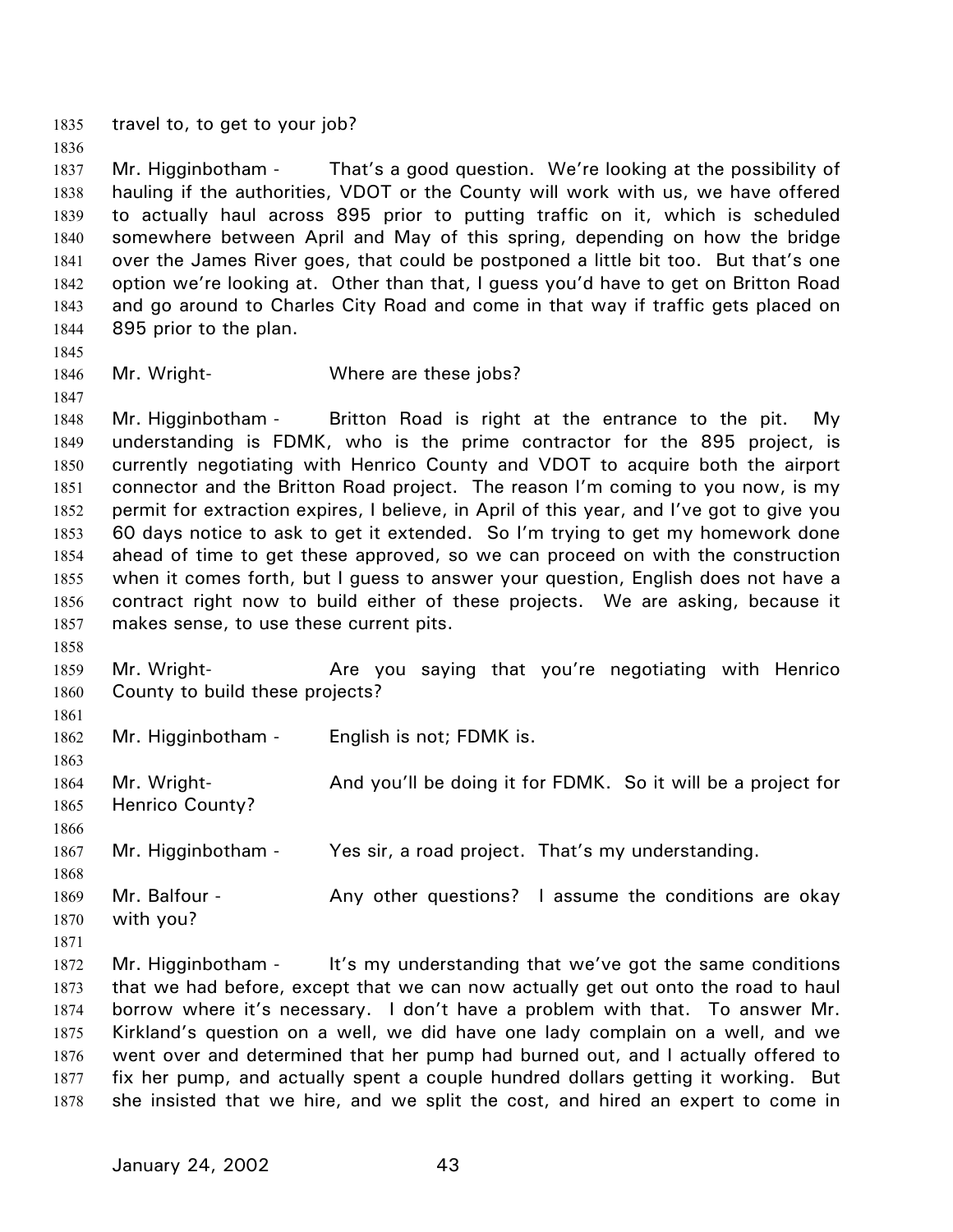who determined that the well pump was the problem, not the volume of water. So we did have a lot of discussion on all those other borrow pits, and I guess "knock on wood," we have not had any problems with wells. 1879 1880 1881 1882 1883 1884 1885 1886 1887 1888 1889 1890 1891 1892 1893 1894 1895 1896 1897 1898 1899 1900 1901 1902 1903 1904 1905 1906 1907 1908 1909 1910 1911 1912 1913 1914 1915 1916 1917 1918 1919 1920 1921 1922 Mr. Kirkland - The Mr. Blankinship, didn't we put something in the case about wells? Do you think we need to do that on these 2? Mr. Higginbotham - We're just continuing the same conditions that I had for the other one, which required that. Mr. Balfour - Any other questions? Thank you Mr. Higginbotham. Anybody else to speak on this matter? After an advertised public hearing and on a motion by Mr. Nunnally, seconded by Mr. McKinney, the Board **granted** application **UP-1-2002** for a conditional use permit to extract materials from the earth at 3541 Britton Road (Parcels 827-697- 3933 and 826-697-0978)The Board granted the variance subject to the following conditions: 1. This permit is subject to all requirements of Section 24-103 of Chapter 24 of the County Code. 2. Monday through Friday hours of operation shall be from 6:00 a.m. to 6:00 p.m. when Daylight Savings Time is in effect, and from 7:00 a.m. to 5:00 p.m. at all other times. Saturday hours of operation shall be 8:00 a.m. to 1:00 p.m. 3. No operations of any kind are to be conducted at the site on Sundays or on national holidays. 4. Open and vertical excavations having a depth of 10 feet or more for a period of more than 30 days, shall be effectively sloped to a 2 to 1 slope or flatter to protect the public safety. 5. All means of access to the property shall be from the public right of way of the proposed I-895 or Britton Road. 6. A superintendent who shall be personally familiar with all the terms and conditions of Section 24-103 of Chapter 24 of the County Code as well as the terms and conditions of UP-1-2002, shall be present at the beginning and conclusion of operations each work day to see that all conditions of said Code and said Use Permit are carefully observed. 7. Topsoil shall not be removed from any part of the property outside of the area in which extraction is authorized. Sufficient topsoil shall be stockpiled on the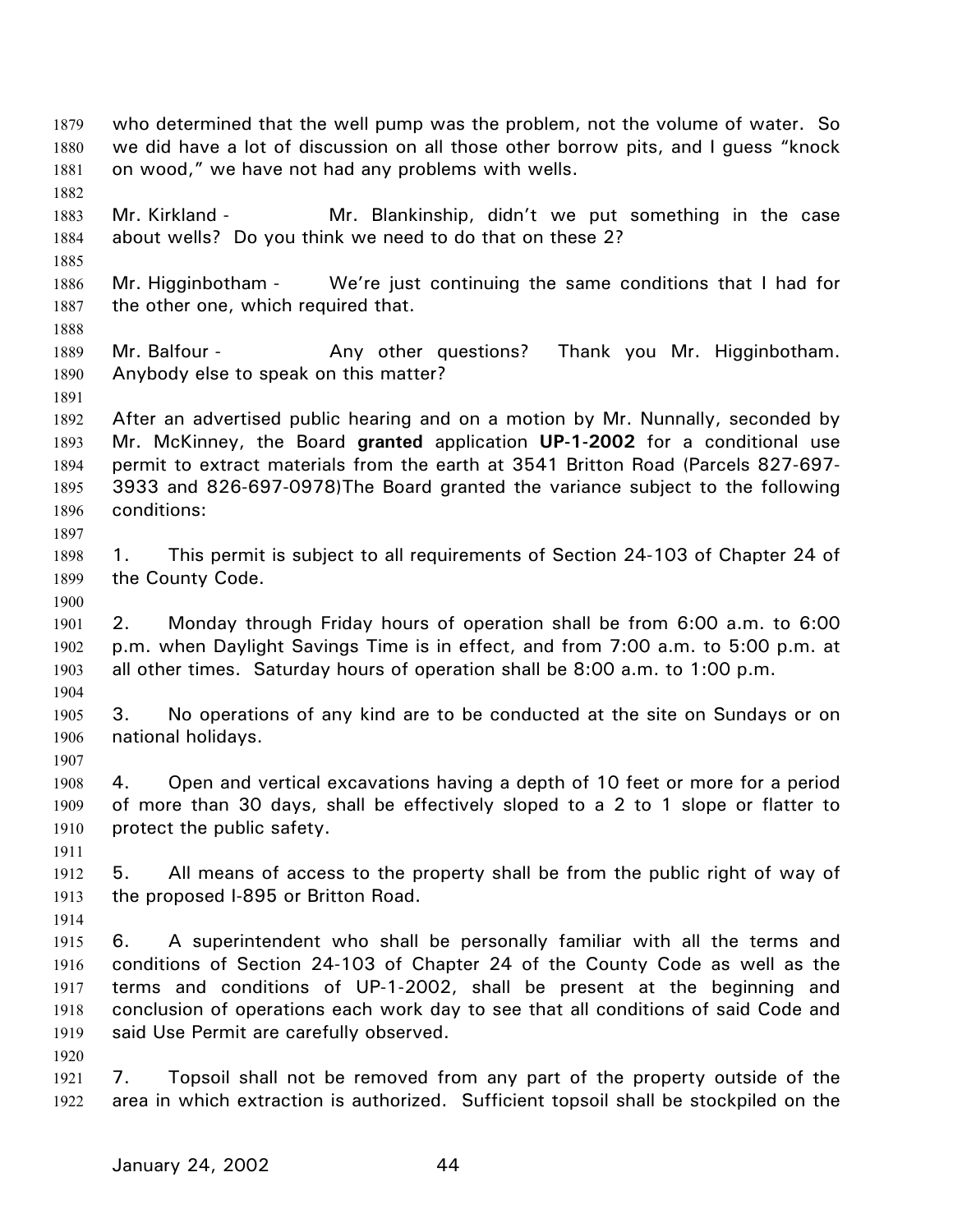property for respreading in a layer with five (5) inches of minimum depth. If the site does not yield sufficient topsoil, additional topsoil shall be brought to the site to provide the required five-inch layer of cover. All topsoil shall be treated with a mixture of seed, fertilizer, and lime as recommended by the County of Henrico after the results of soil tests have been submitted to the County of Henrico. All topsoil shall be stockpiled within the authorized borrow area and provided with adequate erosion control protection. 1923 1924 1925 1926 1927 1928 1929

1930

1931 1932 1933 8. The rehabilitation of the property shall take place simultaneously with the extraction process. Rehabilitation shall not be considered completed until the extraction area is covered completely with permanent vegetation.

1934

1935 1936 1937 9. Responsibility for maintaining the property, fences, and roads in a safe and secure condition indefinitely, or for converting the property to some other safe use, shall rest with the applicant.

1938

1939 1940 1941 10. Entrance gates shall be erected and maintained at all entrances to the property. These gates shall be locked at all times, except when authorized representatives of the applicant are on the property.

1942

1943 1944 1945 1946 1947 1948 1949 1950 11. Erosion Control Plans shall be submitted to the Department of Public Works for review and approval at time of application for the Use Permit. Throughout the life of this extraction operation, the applicant shall continuously satisfy the Department of Public Works that erosion control procedures are properly handled and furnish plans and bonds that the department deems necessary. The applicant shall provide certification from a licensed professional engineer that dams, embankments and sediment control structures meet standard and approved design criteria as set forth by the State.

1951

1952 1953 1954 1955 1956 1957 1958 12. The areas approved for extraction under this permit shall be delineated on the ground by the erection of five (5) foot high metal posts at least five (5) inches in diameter and painted in alternate one (1) foot stripes of red and white. These posts shall be so located as to clearly define the area in which the extraction is permitted. They shall be located, and the location certified by a certified surveyor, within ninety (90) days of the date of approval of this use permit by the Board of Zoning Appeals, or this use permit is void.

1959

1960 1961 1962 1963 1964 1965 1966 13. "No Trespassing" signs shall be posted and maintained on the property to warn against use of the property by unauthorized persons. The minimum letter height shall be three inches and signs are to be posted every 250 feet along the perimeter of the property. The applicant shall furnish the Chief of Police a letter authorizing enforcement by the County Police Officers of the "No Trespassing" regulations, and agreeing to send a representative to court for purposes of testimony whenever required or requested by the Division of Police.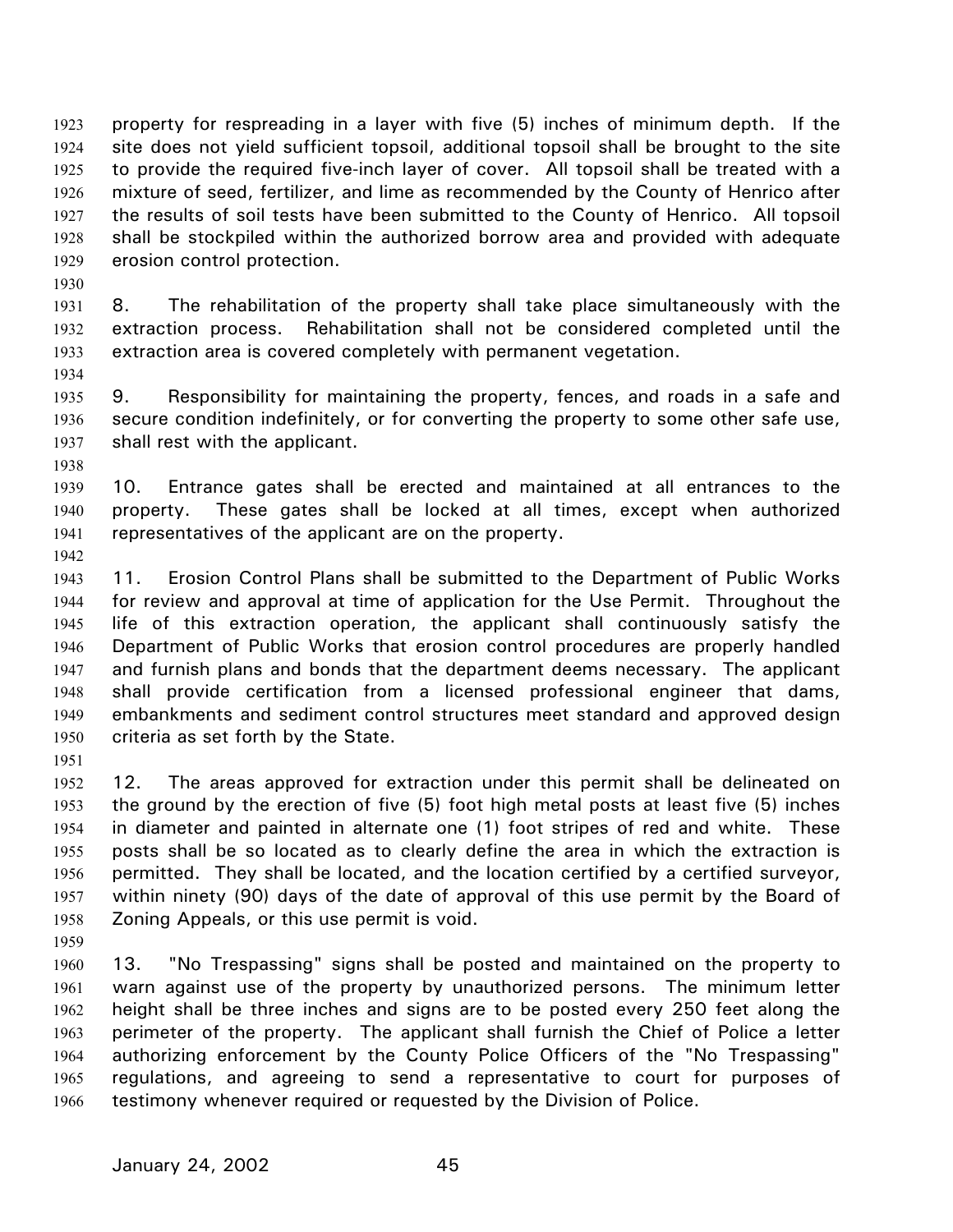1967

1968 1969 1970 1971 14. Excavation operations shall be discontinued on said site by April, 30, 2004 and restoration accomplished not later than April 30, 2005 unless a new permit is applied for by not later than 60 days before the expiration of the permit, and is subsequently granted by the Board of Zoning Appeals.

1972

1973 1974 1975 1976 1977 1978 1979 1980 1981 1982 1983 1984 1985 1986 1987 1988 1989 15. A financial guaranty satisfactory to the County Attorney shall be posted with the Secretary of the Board of Zoning Appeals for extracting materials from 23.44 acres, in an amount of \$2,000.00 per acre for each disturbed acre of land included, for a total of \$46,880.00 guaranteeing that the land will be restored to a reasonably level and drainable condition with a minimum slope on the restored property being five to one or flatter. The guaranty may provide for the termination of the obligations after 30 days notice in writing. Such notice shall be served upon the principal and upon the obligee as provided by law for the service of notices. At the termination of the aforesaid 30 day notice to the principal, all authority of the principal under this use permit to extract materials, and work incident thereto, shall cease provided the applicant has not furnished another guaranty suitable to the County within said 30 days. The principal shall then proceed within the next ensuing 30 days following the termination of its authority under this use permit, to accomplish the complete restoration of the land as provided for under the terms of this permit. A notice of termination by such surety shall in no event relieve the surety from its obligation to indemnify the County of Henrico for a breach of the conditions of this use permit.

1990

1991 1992 1993 1994 16. The applicant shall furnish a certification each year, verifying that the guaranty is in effect, premiums have been paid, and the bonding company reaffirms its responsibility under the use permit conditions. This certification shall be submitted to the Board on April 30th of each year.

1995

1996 1997 1998 1999 17. This permit does not become valid until the guaranty, required in condition No. 15, has been posted with the County, and necessary approval received. This must be accomplished within 30 days of the Board's action or the action becomes invalid.

2000

2001 2002 2003 2004 2005 2006 2007 18. A progress report shall be submitted to the Board on April 30th of each year during the life of this permit. This progress report must contain information concerning how much property has been disturbed to date of the report, the amount of land left to be disturbed, and how much rehabilitation has been performed, and when and how the remaining amount of land will be rehabilitated, and any and all pertinent information about the operation that would be helpful to the Board.

2008

2009 2010 19 If, in the course of its preliminary investigation or operations, applicant discovers evidence of the existence of cultural or historical material or the presence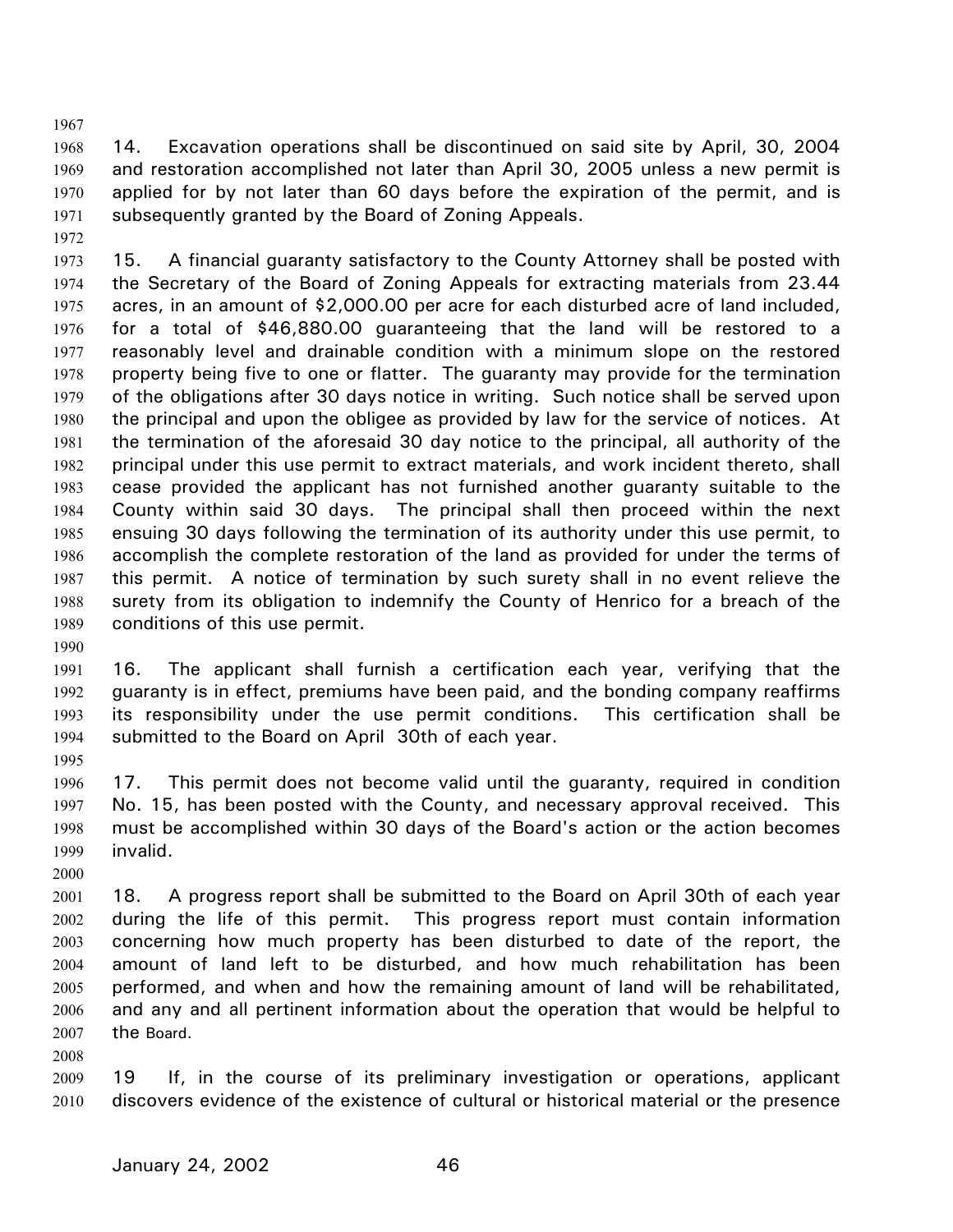on the site of significant habitat or an endangered species, it will notify appropriate professional or governmental authorities and provide them with an opportunity to investigate the site and applicant will report the results of such investigation to the Planning Office. 2011 2012 2013 2014

2015

2020

2016 2017 2018 2019 20. The applicant shall comply with the Chesapeake Bay Preservation Act and all state and local regulations administered under such act applicable to the property and shall furnish to the Planning Office copies of all reports required by such act or regulations.

2021 2022 2023 2024 21. In the event that an appeal of the Board's approval action is filed, all conditions requiring action on the part of the applicant within 90 days are considered satisfied if the required actions take place within 90 days of final action on the appeal process by the courts.

2025

2026 2027 2028 2029 2030 22. If the Virginia Department of Mines, Minerals and Energy determines that the use of this property constitutes a mine, the applicant shall obtain a mine license from the Division of Mineral Mining, Virginia Department of Mines, Minerals and Energy, within 90 days of such determination, or the use permit is void.

2031 2032 2033 23. No offsite-generated materials shall be deposited on the site unless the materials and the plans for their placement have been approved by the Planning Office.

2034

2035 2036 2037 2038 2039 2040 24. If the Virginia Department of Mines, Minerals and Energy determines that the use of this property constitutes a mine, a sign shall be posted at the entrance to the mining site stating the name of the operator, the Henrico use permit number, the Division of Mineral Mining mine license number, and the phone number of the operator. The sign shall be 12 square feet in area and shall be properly maintained.

2041 2042 2043 2044 25. If the Virginia Department of Mines, Minerals and Energy determines that the use of this property constitutes a mine, all drainage and erosion and sediment control measures shall conform to the standards and specifications of the Mineral Mining Manual Drainage Handbook.

2046 2047 2048 2049 2050 2051 2052 26. If water wells located on surrounding properties are adversely affected, and the extraction operations on this site are suspected as the cause, the effected property owners may present to the Board evidence that the extraction operation is a contributing factor. After a hearing by the Board, this use permit may be revoked or suspended, and the operator may be required to correct the problem. The applicant shall post a financial guaranty in the amount of \$25,000, satisfactory to the County Attorney, guaranteeing compliance with this condition.

2053

2045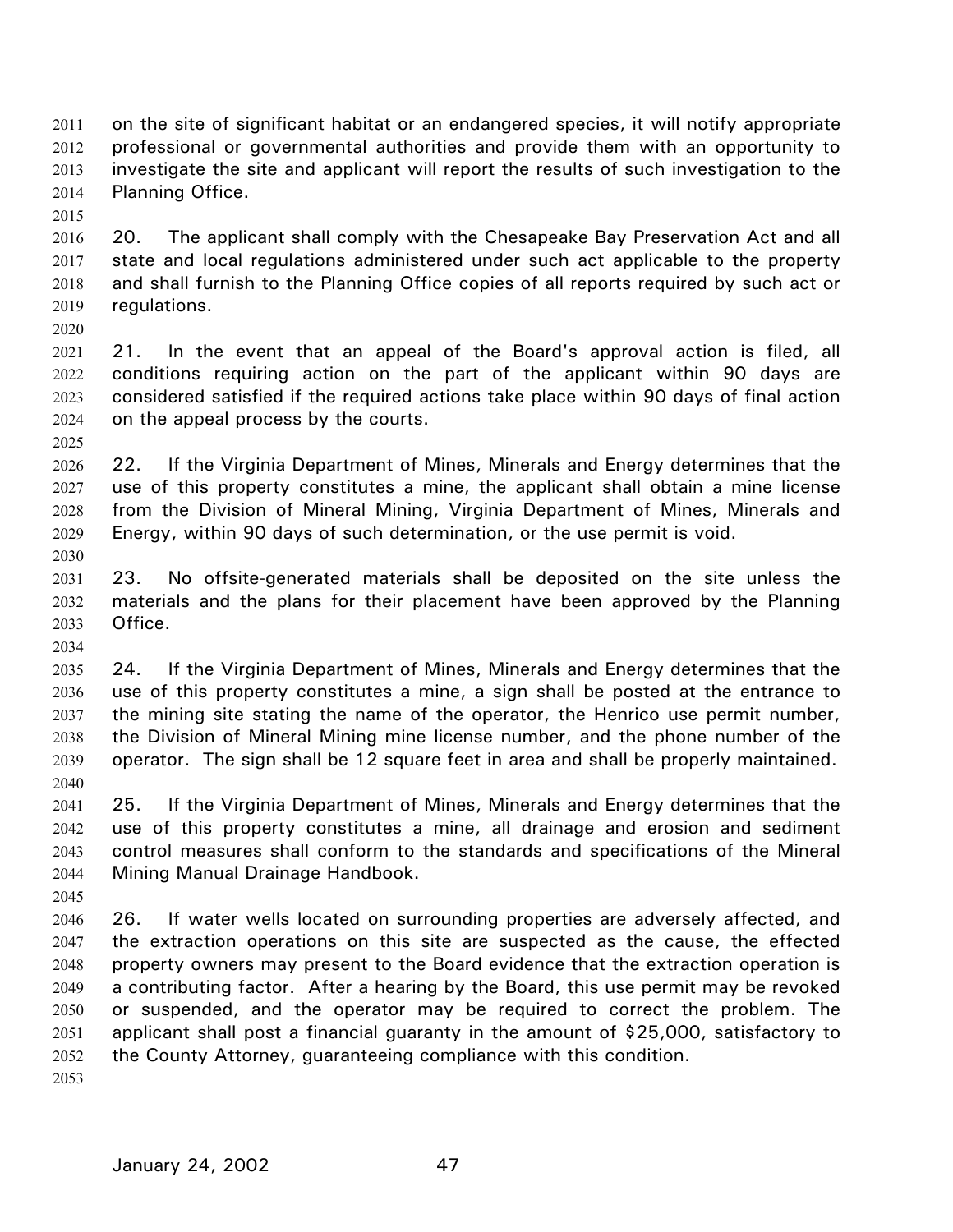27. Failure to comply with any of the foregoing conditions shall automatically void this permit. 2054 2055 2056 2057 2058 2059 2060 2061 2062 2063 2064 2065 2066 2067 2068 2069 2070 2071 2072 2073 2074 2075 2076 2077 2078 2079 2080 2081 2082 2083 2084 2085 2086 2087 2088 2089 2090 2091 2092 2093 2094 2095 2096 2097 Affirmative: Balfour, Kirkland, McKinney, Nunnally, Wright  $\sim$  5 Negative: 0 Absent: 0 After an advertised public hearing and on a motion by Mr. Nunnally, seconded by Mr. McKinney, the Board **granted** application **UP-2-2002** for a conditional use permit to extract materials from the earth at at 6919 Monahan Road (Parcel 822- 699-9433). The Board granted the variance subject to the following conditions: 1. This permit is subject to all requirements of Section 24-103 of Chapter 24 of the County Code. 2. Monday through Friday hours of operation shall be from 7:00 a.m. to 7:00 p.m. when Daylight Savings Time is in effect, and from 7:00 a.m. to 5:00 p.m. at all other times. Saturday hours of operation shall be from 7:00 a.m. to 3:00 p.m. 3. No operations of any kind are to be conducted at the site on Sundays or on national holidays. 4. Open and vertical excavations having a depth of 10 feet or more for a period of more than 30 days, shall be effectively sloped to a 2 to 1 slope or flatter to protect the public safety. 5. All means of access to the property shall be from the public right of way of the proposed I-895 or Monahan Road. 6. A superintendent who shall be personally familiar with all the terms and conditions of Section 24-103 of Chapter 24 of the County Code as well as the terms and conditions of UP-2-2002, and shall be present at the beginning and conclusion of operations each work day to see that all conditions of said Code and said Use Permit are carefully observed. 7. Topsoil shall not be removed from any part of the property outside of the area in which extraction is authorized. Sufficient topsoil shall be stockpiled on the property for respreading in a layer with five (5) inches of minimum depth. If the site does not yield sufficient topsoil, additional topsoil shall be brought to the site to provide the required five-inch layer of cover. All topsoil shall be treated with a mixture of seed, fertilizer, and lime as recommended by the County of Henrico after the results of soil tests have been submitted to the County of Henrico. All topsoil shall be stockpiled within the authorized borrow area and provided with adequate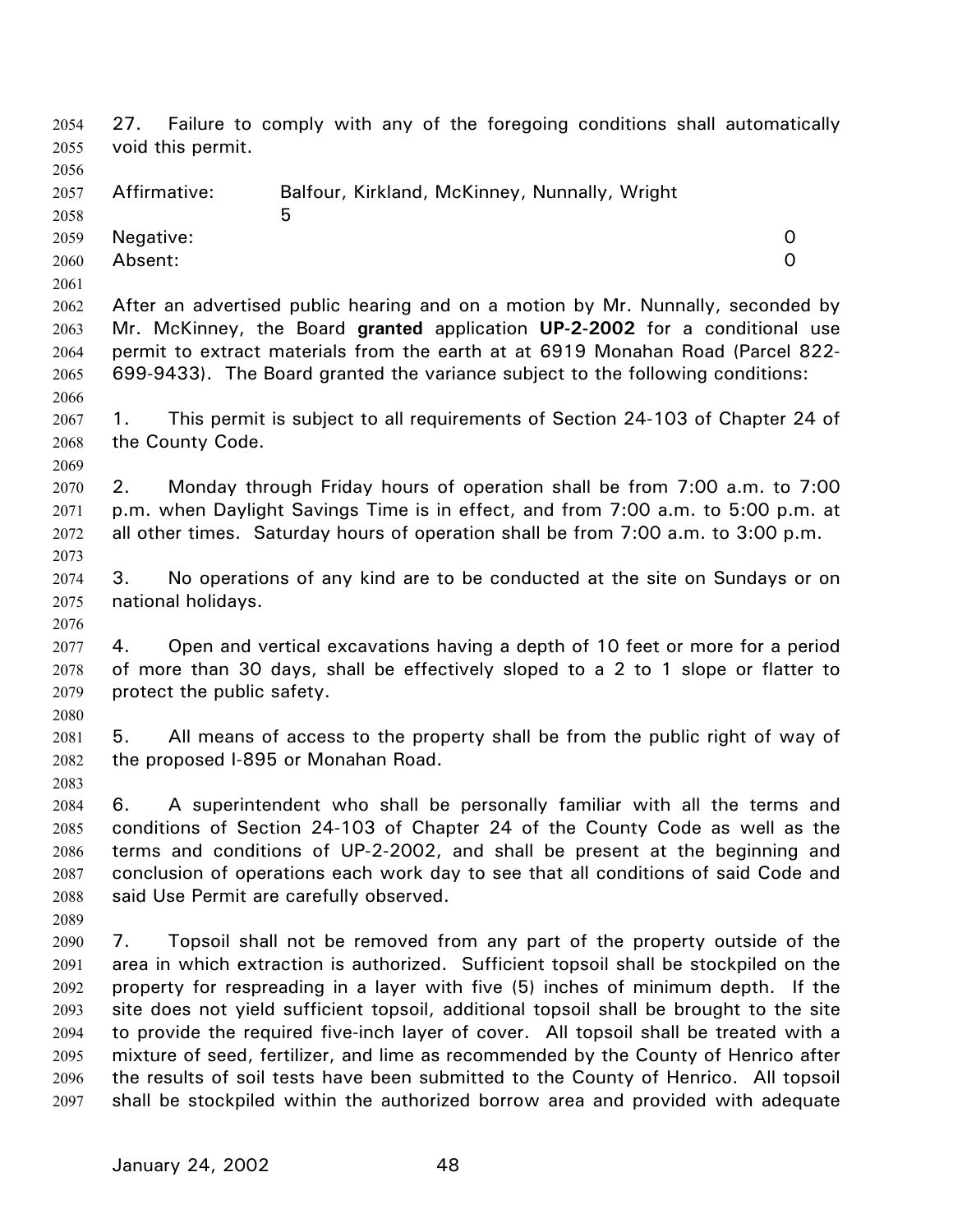erosion control protection. This condition shall not prevent the applicant from constructing a screening berm as requested by the owner of the adjoining property. 2098 2099 2100

2101 2102 2103 8. The rehabilitation of the property shall take place simultaneously with the extraction process. Rehabilitation shall not be considered completed until the extraction area is covered completely with permanent vegetation.

2104

2105 2106 2107 9. Responsibility for maintaining the property, fences, and roads in a safe and secure condition indefinitely, or for converting the property to some other safe use, shall rest with the applicant.

2108

2109 2110 2111 10. Entrance gates shall be erected and maintained at all entrances to the property. These gates shall be locked at all times, except when authorized representatives of the applicant are on the property.

2112

2113 2114 2115 2116 2117 2118 2119 2120 11. Erosion Control Plans shall be submitted to the Department of Public Works for review and approval at time of application for the Use Permit. Throughout the life of this extraction operation, the applicant shall continuously satisfy the Department of Public Works that erosion control procedures are properly handled and furnish plans and bonds that the department deems necessary. The applicant shall provide certification from a licensed professional engineer that dams, embankments and sediment control structures meet standard and approved design criteria as set forth by the State.

2121

2122 2123 2124 2125 2126 2127 2128 12. The areas approved for extraction under this permit shall be delineated on the ground by the erection of five (5) foot high metal posts at least five (5) inches in diameter and painted in alternate one (1) foot stripes of red and white. These posts shall be so located as to clearly define the area in which the extraction is permitted. They shall be located, and the location certified by a certified surveyor, within ninety (90) days of the date of approval of this use permit by the Board of Zoning Appeals, or this use permit is void.

2129

2137

2130 2131 2132 2133 2134 2135 2136 13. "No Trespassing" signs shall be posted and maintained on the property to warn against use of the property by unauthorized persons. The minimum letter height shall be three inches and signs are to be posted every 250 feet along the perimeter of the property. The applicant shall furnish the Chief of Police a letter authorizing enforcement by the County Police Officers of the "No Trespassing" regulations, and agreeing to send a representative to court for purposes of testimony whenever required or requested by the Division of Police.

2138 2139 2140 2141 14. Excavation operations shall be discontinued on said site by July 31, 2004, restoration accomplished not later than July 31, 2005 unless a new permit is applied for by not later than 60 days before the expiration of the permit, and is subsequently granted by the Board of Zoning Appeals.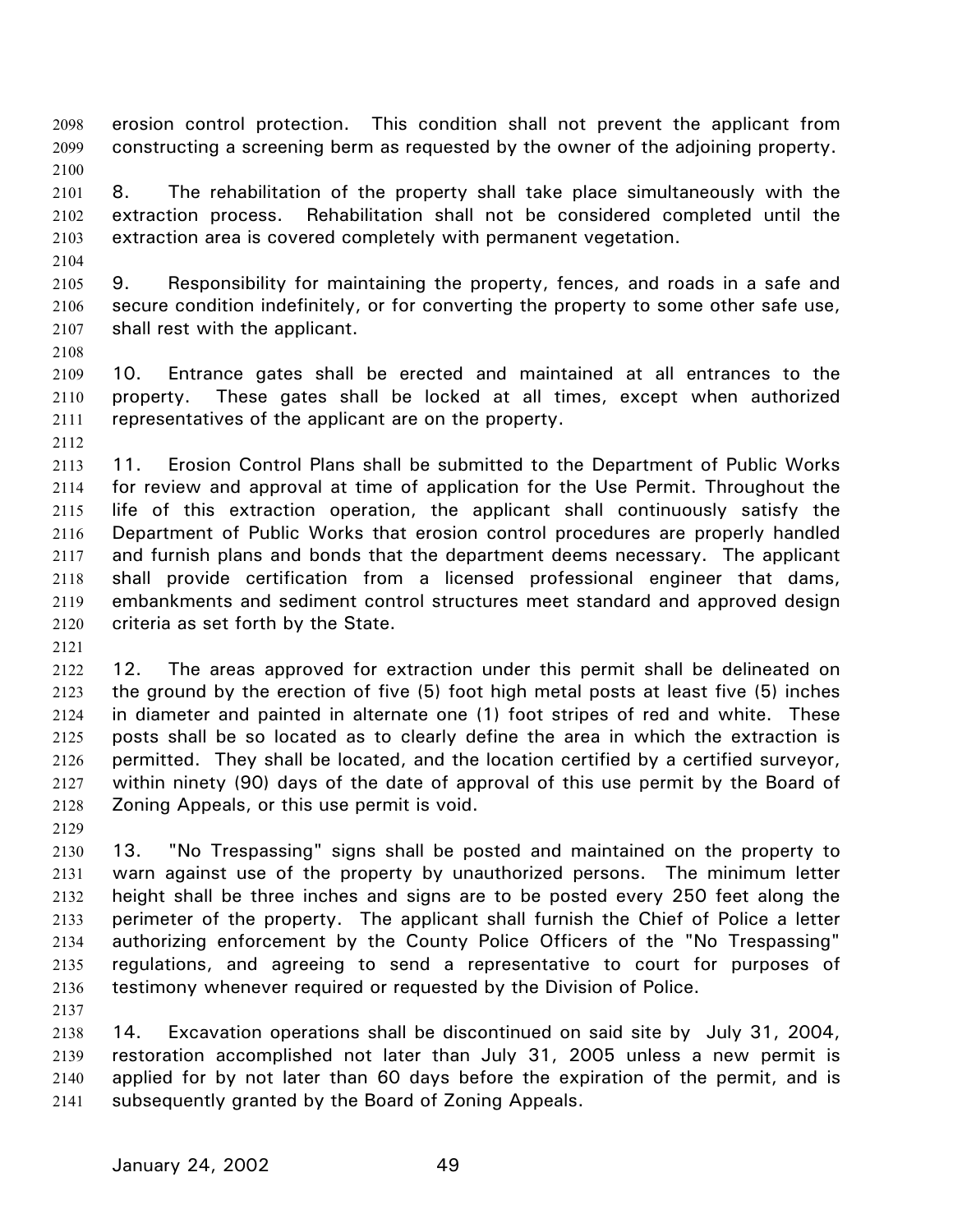2142 2143

2144 2145 2146 2147 2148 2149 2150 2151 2152 2153 2154 2155 2156 2157 2158 2159 15. A financial guaranty satisfactory to the County Attorney shall be posted with the Secretary of the Board of Zoning Appeals for extracting materials from 23.24 acres, in an amount of \$2,000.00 per acre for each disturbed acre of land included, for a total of \$46,480.00 guaranteeing that the land will be restored to a reasonably level and drainable condition with a minimum slope on the restored property being five to one or flatter. The guaranty may provide for the termination of the obligations after 30 days notice in writing. Such notice shall be served upon the principal and upon the obligee as provided by law for the service of notices. At the termination of the aforesaid 30 day notice to the principal, all authority of the principal under this use permit to extract materials, and work incident thereto, shall cease provided the applicant has not furnished another guaranty suitable to the County within said 30 days. The principal shall then proceed within the next ensuing 30 days following the termination of its authority under this use permit, to accomplish the complete restoration of the land as provided for under the terms of this permit. A notice of termination by such surety shall in no event relieve the surety from its obligation to indemnify the County of Henrico for a breach of the conditions of this use permit.

2161 2162 2163 2164 16. The applicant shall furnish a certification each year, verifying that the guaranty is in effect, premiums have been paid, and the bonding company reaffirms its responsibility under the use permit conditions. This certification shall be submitted to the Board on July 31st of each year.

2165

2160

2166 2167 2168 2169 17. This permit does not become valid until the guaranty, required in condition No. 15, has been posted with the County, and necessary approval received. This must be accomplished within 30 days of the Board's action or the action becomes invalid.

2170

2171 2172 2173 2174 2175 2176 2177 18. A progress report shall be submitted to the Board on July 31st of each year during the life of this permit. This progress report must contain information concerning how much property has been disturbed to date of the report, the amount of land left to be disturbed, and how much rehabilitation has been performed, and when and how the remaining amount of land will be rehabilitated, and any and all pertinent information about the operation that would be helpful to the Board.

2178

2179 2180 2181 2182 2183 2184 19. If, in the course of its preliminary investigation or operations, applicant discovers evidence of the existence of cultural or historical material or the presence on the site of significant habitat or an endangered species, it will notify appropriate professional or governmental authorities and provide them with an opportunity to investigate the site and applicant will report the results of such investigation to the Planning Office.

2185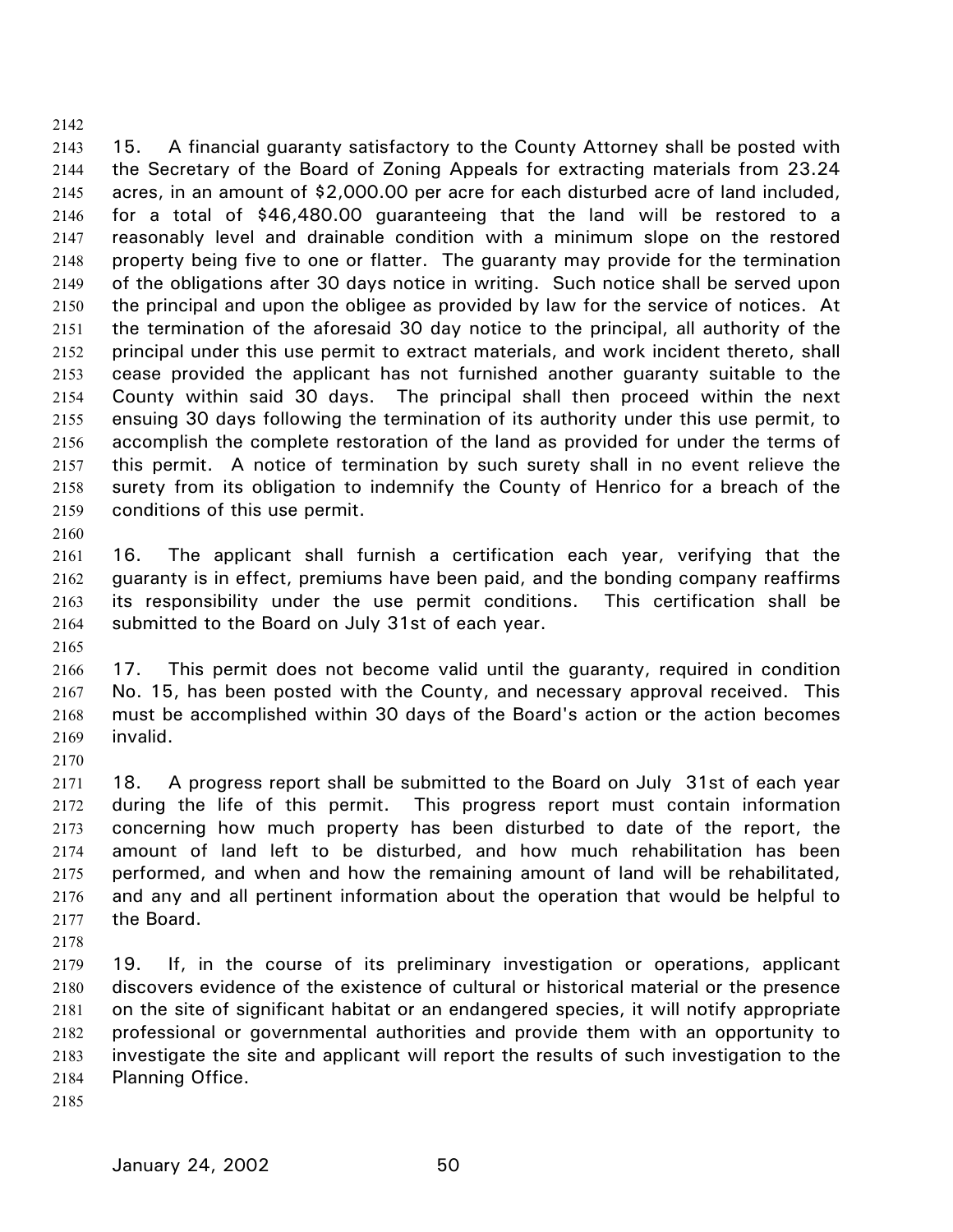20. The applicant shall comply with the Chesapeake Bay Preservation Act and all state and local regulations administered under such act applicable to the property and shall furnish to the Planning Office copies of all reports required by such act or regulations. 2186 2187 2188 2189

2190

2195

2200

2204

2215

2223

2191 2192 2193 2194 21. In the event that an appeal of the Board's approval action is filed, all conditions requiring action on the part of the applicant within 90 days are considered satisfied if the required actions take place within 90 days of final action on the appeal process by the courts.

2196 2197 2198 2199 22. If the Virginia Department of Mines, Minerals and Energy determines that the use of this property constitutes a mine, the applicant shall obtain a mine license from the Division of Mineral Mining, Virginia Department of Mines, Minerals and Energy, within 90 days of such determination, or the use permit is void.

2201 2202 2203 23. No offsite-generated materials shall be deposited on the site unless the materials and the plans for their placement have been approved by the Planning Office.

2205 2206 2207 2208 2209 2210 24. If the Virginia Department of Mines, Minerals and Energy determines that the use of this property constitutes a mine, a sign shall be posted at the entrance to the mining site stating the name of the operator, the Henrico use permit number, the Division of Mineral Mining mine license number, and the phone number of the operator. The sign shall be 12 square feet in area and shall be properly maintained.

2211 2212 2213 2214 25. If the Virginia Department of Mines, Minerals and Energy determines that the use of this property constitutes a mine, all drainage and erosion and sediment control measures shall conform to the standards and specifications of the Mineral Mining Manual Drainage Handbook.

2216 2217 2218 2219 2220 2221 2222 26. If water wells located on surrounding properties are adversely affected, and the extraction operations on this site are suspected as the cause, the effected property owners may present to the Board evidence that the extraction operation is a contributing factor. After a hearing by the Board, this use permit may be revoked or suspended, and the operator may be required to correct the problem. The applicant shall post a financial guaranty in the amount of \$25,000, satisfactory to the County Attorney, guaranteeing compliance with this condition.

2224 2225 2226 2227 2228 Affirmative: Balfour, Kirkland, McKinney, Nunnally, Wright  $\sim$  5 Negative: 0 Absent: 0